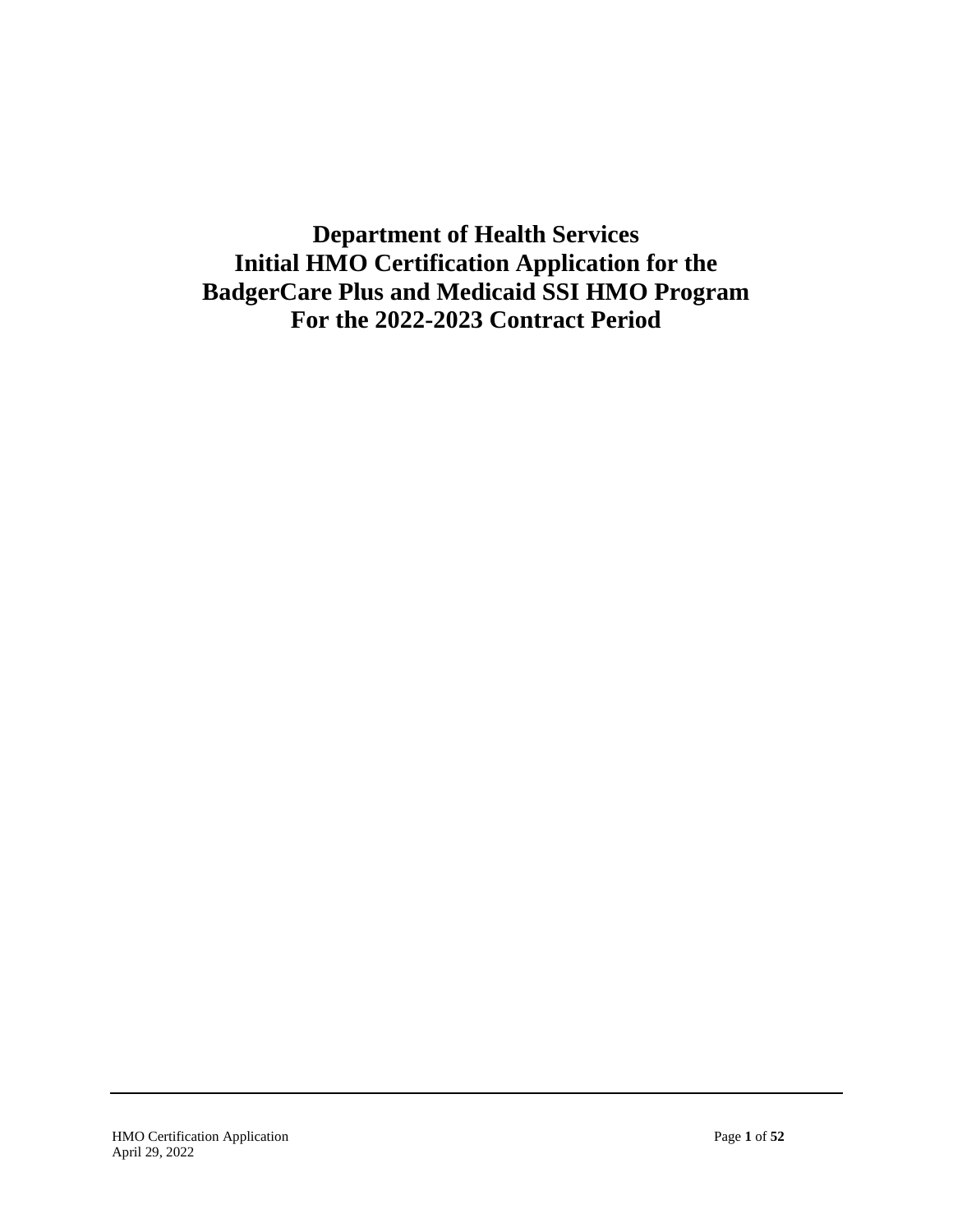## Contents

| $\mathbf{1}$   |      |                                                                                                    |  |
|----------------|------|----------------------------------------------------------------------------------------------------|--|
|                | 1.1  |                                                                                                    |  |
|                | 1.2  |                                                                                                    |  |
|                | 1.3  |                                                                                                    |  |
| 2              |      |                                                                                                    |  |
|                | 2.1  |                                                                                                    |  |
|                | 2.2  |                                                                                                    |  |
|                | 2.3  |                                                                                                    |  |
|                | 2.4  |                                                                                                    |  |
|                | 2.5  |                                                                                                    |  |
|                | 2.6  |                                                                                                    |  |
| 3              |      |                                                                                                    |  |
|                | 3.1  |                                                                                                    |  |
|                | 3.2  |                                                                                                    |  |
|                | 3.3  |                                                                                                    |  |
| $\overline{4}$ |      | Availability of Services, Assurances of Adequate Capacity of Services, Network Adequacy Standards, |  |
|                | 4.1  |                                                                                                    |  |
|                | 4.2  |                                                                                                    |  |
|                | 4.3  |                                                                                                    |  |
|                | 4.4  |                                                                                                    |  |
|                | 4.5  |                                                                                                    |  |
|                | 4.6  |                                                                                                    |  |
|                | 4.7  |                                                                                                    |  |
|                | 4.8  |                                                                                                    |  |
|                | 4.9  |                                                                                                    |  |
|                | 4.10 |                                                                                                    |  |
|                | 4.11 |                                                                                                    |  |
|                |      |                                                                                                    |  |
|                |      |                                                                                                    |  |
|                |      |                                                                                                    |  |
|                |      |                                                                                                    |  |
|                |      |                                                                                                    |  |
|                |      |                                                                                                    |  |
| 5              |      |                                                                                                    |  |
|                | 5.1  |                                                                                                    |  |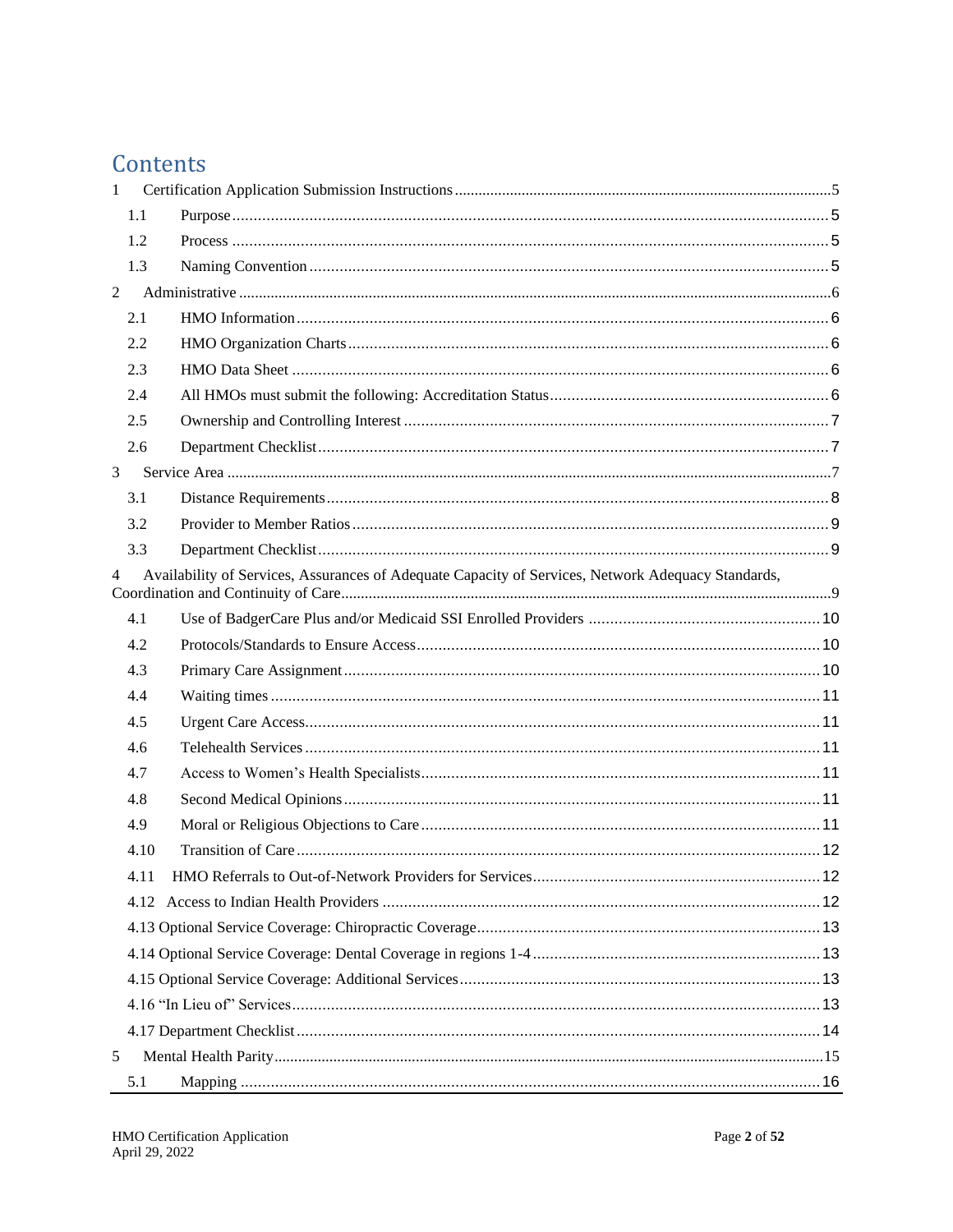| 5.2  |  |
|------|--|
| 5.3  |  |
| 6    |  |
|      |  |
|      |  |
| 6.1  |  |
| 7    |  |
| 7.1  |  |
| 7.2  |  |
| 8    |  |
| 8.1  |  |
| 8.2  |  |
| 9    |  |
| 9.1  |  |
| 9.2  |  |
| 10   |  |
| 10.1 |  |
| 10.2 |  |
| 10.3 |  |
|      |  |
| 11   |  |
| 11.1 |  |
| 12   |  |
| 12.1 |  |
| 12.2 |  |
| 13   |  |
| 13.1 |  |
| 13.2 |  |
| 13.3 |  |
| 14   |  |
| 14.1 |  |
| 14.2 |  |
| 14.3 |  |
| 14.4 |  |
| 14.5 |  |
| 14.6 |  |
| 15   |  |
| 15.1 |  |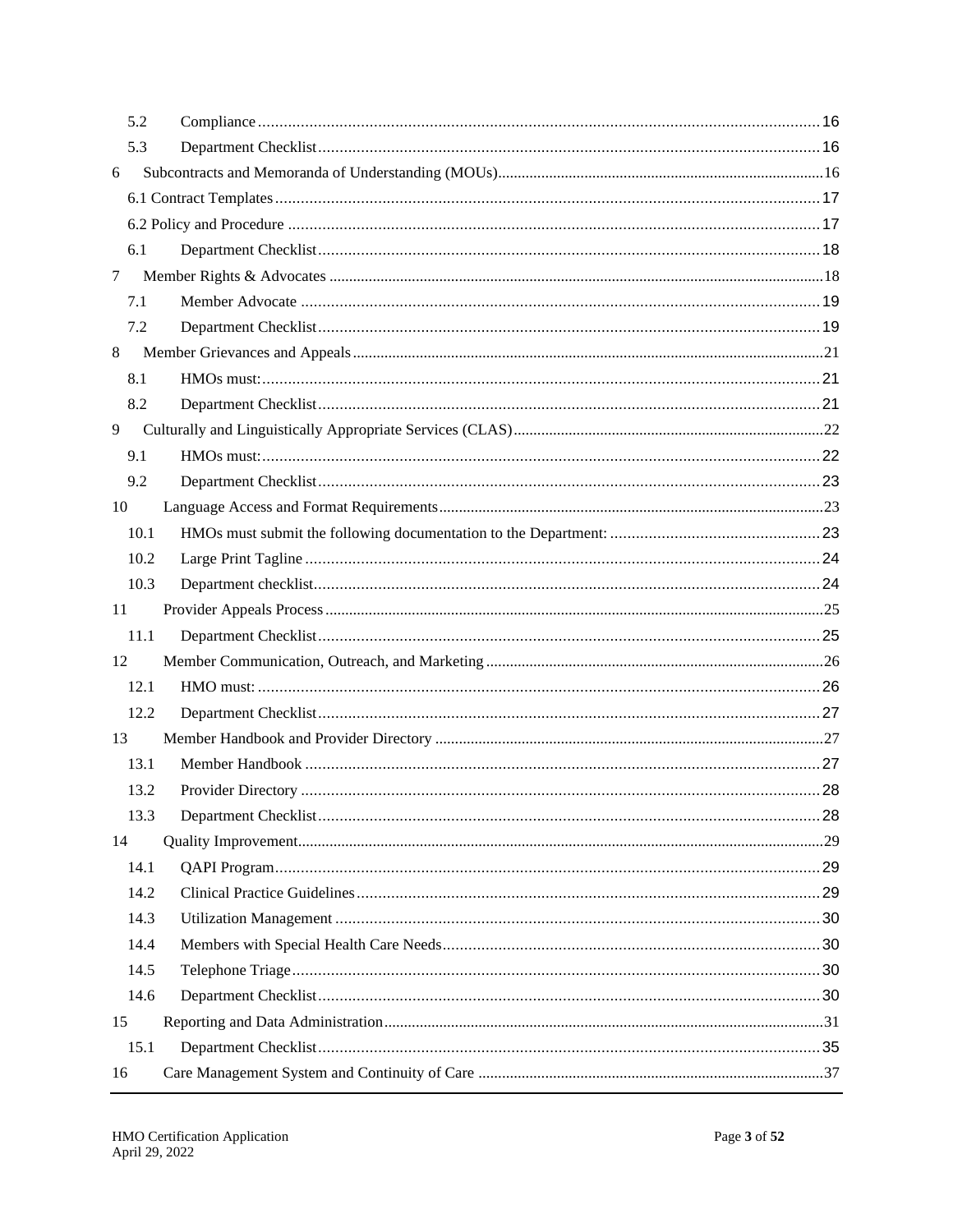| 16.1 |  |
|------|--|
| 16.2 |  |
| 16.3 |  |
| 16.4 |  |
| 17   |  |
| 17.1 |  |
| 18   |  |
| 19   |  |
| 20   |  |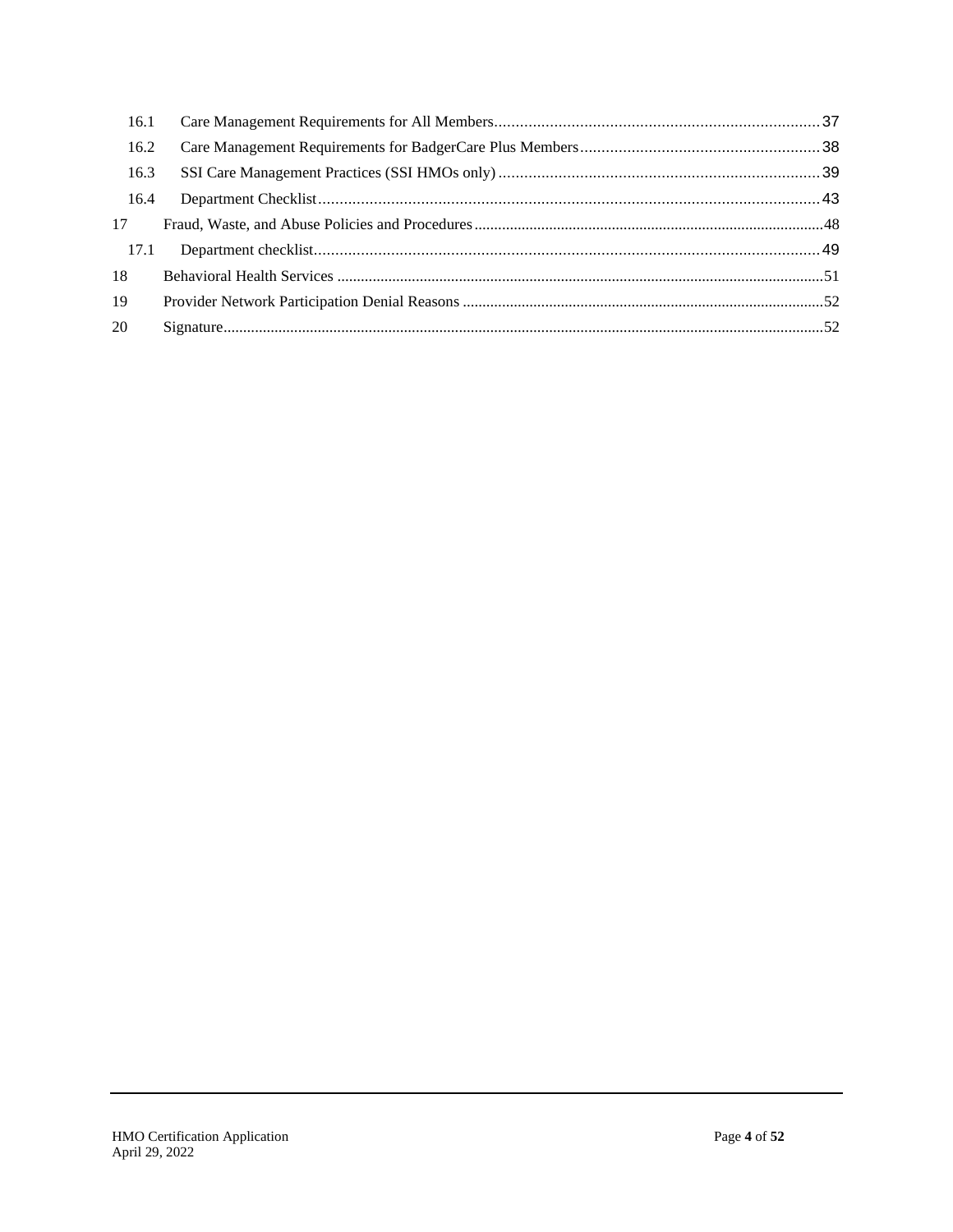## <span id="page-4-1"></span><span id="page-4-0"></span>**1 Certification Application Submission Instructions**

### **1.1 Purpose**

This document is to provide instruction on the HMO Certification Application (Certification); detailing process and submission requirements the Department needs to review prior to signing the HMO Contract for BadgerCare Plus and Medicaid SSI (Contract). Materials, formats, and additional instruction necessary for certification to serve BadgerCare Plus and/or Medicaid SSI members under the HMO program are enclosed.

HMOs that are not currently contracted with DHS and are applying for initial certification and contracting should use this comprehensive certification application. Certification, system testing, and full readiness review is a lengthy process that should begin at least eight months prior to the desired contracting date. Please contact [DHSDMSHMO@dhs.wisconsin.gov](mailto:DHSDMSHMO@dhs.wisconsin.gov) for questions about this process.

## <span id="page-4-2"></span>**1.2 Process**

#### **Submission deadline for new plans: April 1st of the year prior to the desired January 1st start date.**

If you need an extension to submit specific sections, please contact **DHSDMSHMO@dhs.wisconsin.gov.** 

HMOs must complete all applicable sections of the certification application. Using a response of "see response from previous section" is not sufficient. Incomplete forms, outdated or incomplete information may result in delayed certification. Applications must be submitted electronically. Please contact [DHSDMSHMO@dhs.wisconsin.gov](mailto:DHSDMSHMO@dhs.wisconsin.gov) for submission instructions.

Please indicate clearly where the information can be found to meet certification requirements. The contract monitor will consider a requirement unmet if it is not clearly indicated. The signature page must be signed and dated by the HMO's authorized agent responsible for applying for certification and must be submitted electronically with the application.

## <span id="page-4-3"></span>**1.3 Naming Convention**

In order for more efficient review and to organize information for Certification, please use DHS standardized naming convention.

- Section 6.1 Subcontracts Provider Contracts/Policies and Procedures [*Formal Name of Document*]
- Section 6.2 Subcontracts Group Contracts [*Formal Name of Document*]

HMOs should embed each document submission in the corresponding section of the Word document. HMOs that use the same policy and procedure document to answer multiple questions may supply this document once. HMOs must clearly indicate where responses to the inquires can be found in the materials submitted. For example, if a response is on page 13 of a submitted policy and procedure document, highlighting that section and/or noting specifically "see page 13 paragraph 3" would be expected. See example below. If DHS is unable to open the embedded documents, the HMO must provide the attachment in another format.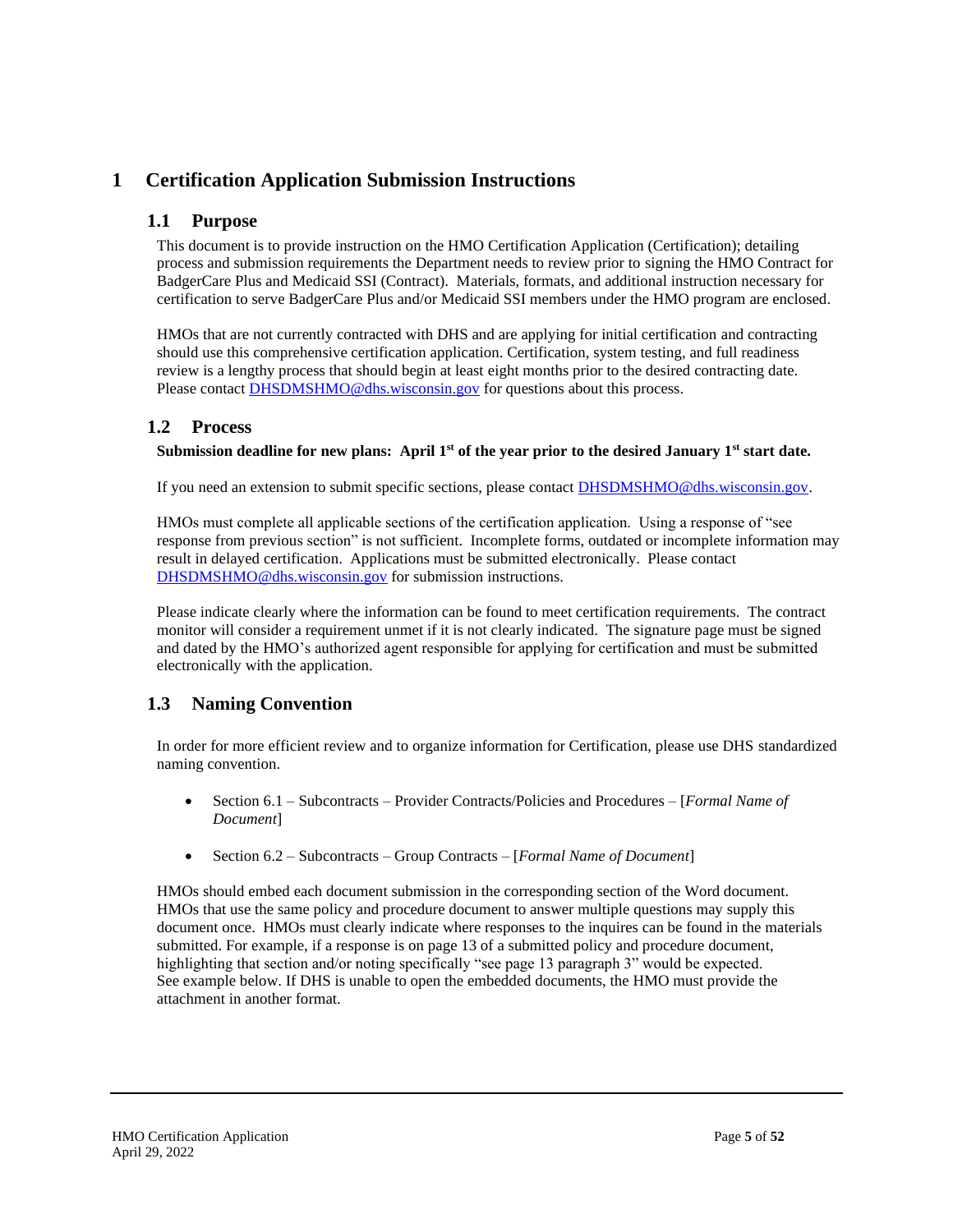|               | <b>HMO Response</b>                                  |  |  |  |  |  |  |
|---------------|------------------------------------------------------|--|--|--|--|--|--|
|               | Please see embedded document: Section 6 -            |  |  |  |  |  |  |
|               | Care Management - Information Sharing -              |  |  |  |  |  |  |
|               | Question 1 - Care Coordination and Care              |  |  |  |  |  |  |
|               | Management Services - page 3, first bullet point     |  |  |  |  |  |  |
| in section C. | PDF                                                  |  |  |  |  |  |  |
|               | Section_6_Care_Ma<br>nagement_Inform<br>ation Sharin |  |  |  |  |  |  |

## <span id="page-5-1"></span><span id="page-5-0"></span>**2 Administrative**

## **2.1 HMO Information**

HMOs are required to update any information in this section that changes during the two-year contract period as soon as practicably possible.

Please provide documentation for the following:

- Official HMO Name
- Contract Administrator
- Physical Address
- Payee Information
- Tax Identification Number (TIN)
- OCI Wisconsin Certification Certificate

### <span id="page-5-2"></span>**2.2 HMO Organization Charts**

Provide a copy of the organizational chart.

## <span id="page-5-3"></span>**2.3 HMO Data Sheet**

Complete the HMO's contact information data sheet. The template is provided here:



HMO Name Data Sheet - Updated MN.

### <span id="page-5-4"></span>**2.4 All HMOs must submit the following: Accreditation Status**

- 1. If accredited by a nationally recognized accrediting body (i.e. AAAHC, NCQA, URAC), the HMO must submit letter from accrediting body, year of accreditation, and line of business for which it obtained accreditation.
- 2. If the HMO is not, then please submit an attestation ensuring solvency standards compliance with 42 CFR 438.116.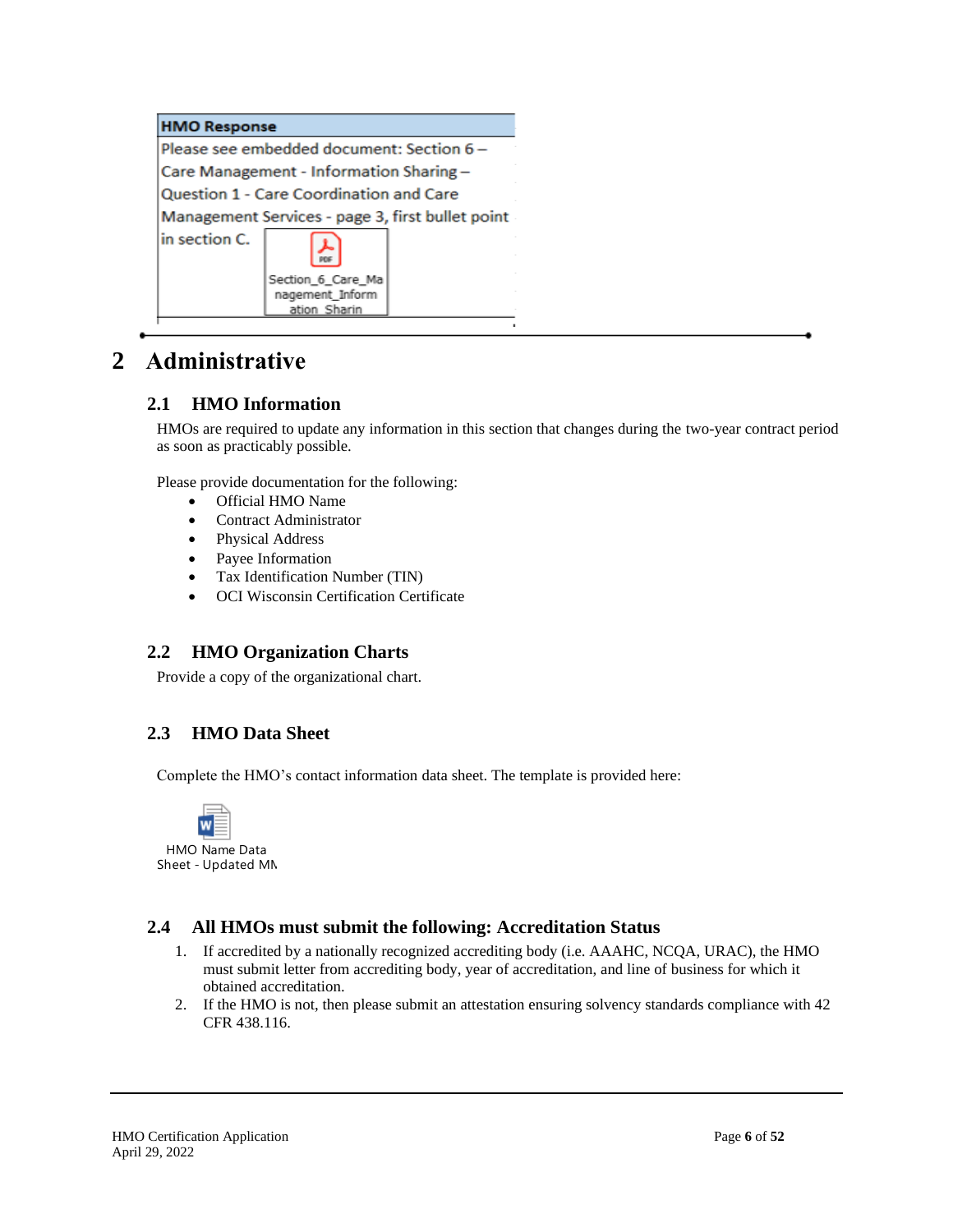## <span id="page-6-0"></span>**2.5 Ownership and Controlling Interest**

Pursuant to 42 CFR 438.602(c), federal law requires DHS to obtain HMO Ownership and Controlling Interest information.

CMS defines "Controlling Interest" as owners, creditors, controlling officers, administrators, mortgage interest holders, employees or stockholders with holdings of 5 percent or greater or outstanding stock, or holders with such position or relationship who may have a bearing on the operation or administration of a medical service-related business. Specifically, "Controlling interest or ownership" means that a person:

- 1. Possesses a direct or indirect interest in 5 percent or more of the issued shares of stock in a corporate identity;
- 2. Is the owner of an interest of 5 percent or more in any mortgage, deed of trust, note, or other secured obligation;
- 3. Is an officer or director of the corporation; or
- 4. Is a partner of the partnership

Please provide HMO ownership or controlling interest information. Please contact [DHSDMSHMO@dhs.wisconsin.gov](mailto:DHSDMSHMO@dhs.wisconsin.gov) for the most recent template and submission instructions.

Please note that ownership and controlling interest disclosures are due within in 35 days of any changes in ownership, as required by the Contract and federal law.

Has the HMO (including any employee, vendors, or providers with whom the HMO has a controlling interest) or any person having a controlling interest in the HMO ever been convicted of a crime related to, or been terminated from, a federally-assisted or state-assisted medical program?

 $\Box$  Yes  $\Box$  No

### <span id="page-6-1"></span>**2.6 Department Checklist**

| <b>DHS USE ONLY</b> |             |           | <b>Administrative</b>                                                                                                                                         |
|---------------------|-------------|-----------|---------------------------------------------------------------------------------------------------------------------------------------------------------------|
| Met                 | Not.<br>Met | <b>NA</b> | <b>Certification Application Review Criteria</b>                                                                                                              |
|                     |             |           | 2.1 Provide HMO Information.                                                                                                                                  |
|                     |             |           | 2.2 Provide organizational chart.                                                                                                                             |
|                     |             |           | 2.3 Provide data sheet.                                                                                                                                       |
|                     |             |           | 2.4.1 HMO must submit a letter showing the year of accreditation,<br>and line of business for which it obtained accreditation.                                |
| $\mathbf{I}$        |             |           | 2.4.2 If not accredited by a nationally recognized accrediting<br>body, the HMO must submit an attestation ensuring they are<br>compliant with 42 CFR 438.116 |
|                     |             |           | 2.5 Provide Ownership and Controlling Interest information.                                                                                                   |

## <span id="page-6-2"></span>**3 Service Area**

HMOs are required to submit provider network files weekly. All provider information is expected to be up to date. The specifications for the file are defined on the ForwardHealth website; select Managed Care Organization, Encounters and Reporting, HMO Provider Network reporting.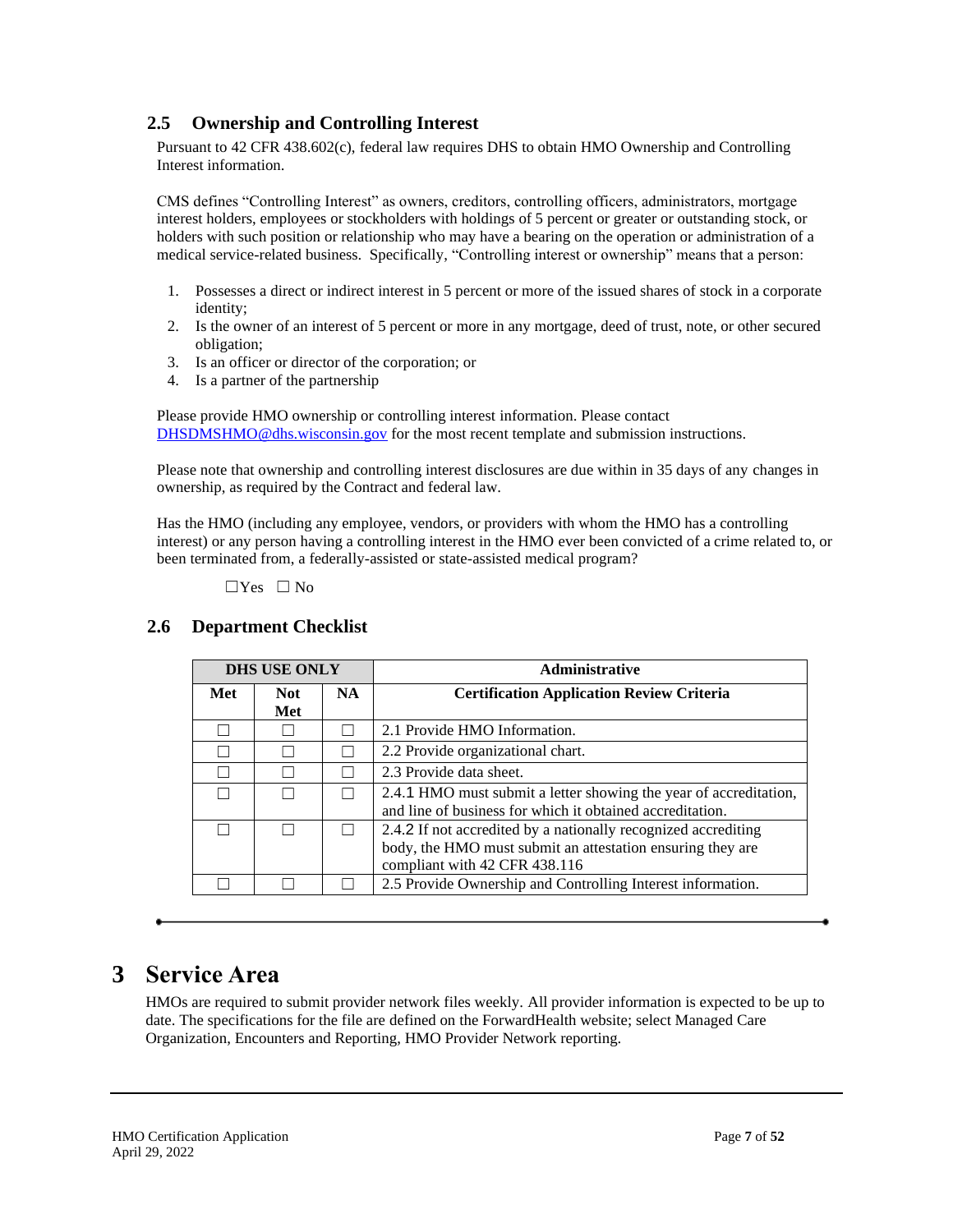Please provide mapping and documentation proving your provider network meets the provider network adequacy requirements as stated in the Contract.

#### <span id="page-7-0"></span>**3.1 Distance Requirements**

Please provide policy and procedure documentation describing the HMO's process that ensures the provider network meets the following distance and drive time requirements for selected services:

#### a. **Primary Care Access**

HMOs in Brown, Dane, Kenosha, Milwaukee, Racine, Ozaukee, Washington, and Waukesha counties must have a certified primary care provider within 20 miles and a 30 minute drive from any member. All other counties must have a provider within 30 miles and 60 minute drive from any member. At least one PCP must be in each HMO certified county unless there is no such provider in the county.

#### b. **Mental Health and Substance Abuse Access to Care**

HMOs must have a mental health or substance abuse provider within 35 miles and a 60 minute drive from any member. At least one mental health and substance abuse provider must be in each HMO certified county unless there is no such provider in the county.

#### c. **Dental Care Access**

HMOs in Kenosha, Milwaukee, Racine, Ozaukee, Washington, and Waukesha counties (Regions 5 and 6) must have a dental provider within 25 miles, a 30 minute drive, and at least one provider within the boundary of the county. All other regions that cover dental services must have a dental provider within a 35 mile distance from any member residing the certified county. At least one dental provider must be in each HMO certified county unless there is no Medicaid enrolled provider in that county.

#### d. **Hospitals**

HMOs in Brown, Dane, Kenosha, Milwaukee, Racine, Ozaukee, Washington, and Waukesha counties must include a non-specialized hospital within a 20 miles and 30 minute drive from any member. All other counties must be within 35 miles and a 60 minute drive from any member. At least one hospital must be in each HMO certified county unless there is no hospital in the county.

#### e. **Urgent Care Centers or Walk-In Clinics**

HMOs in Brown, Dane, Kenosha, Milwaukee, Racine, Ozaukee, Washington, and Waukesha counties must have Urgent Care Centers or Walk-In centers or clinics within 20 miles and a 30 minute drive from any member residing in the HMO service area. All other counties must be within 35 miles and a 60 minute drive from any member. At least one urgent care center with extended hours must be in each HMO certified county unless there is no urgent care center with extended hours in the county. In the event where there are no urgent care centers with extended hours in the county, DHS will also consider telehealth services if the HMO can provide evidence that eprescribing, diagnosis, and referral services are being provided.

#### f. **OB/GYN Access**

HMOs in Brown, Dane, Kenosha, Milwaukee, Racine, Ozaukee, Washington, and Waukesha counties must have an OB/GYN provider within a 20 miles and 30 minute drive from any member. All other counties must have an OB/GYN provider within 30 miles and 60 minute drive from any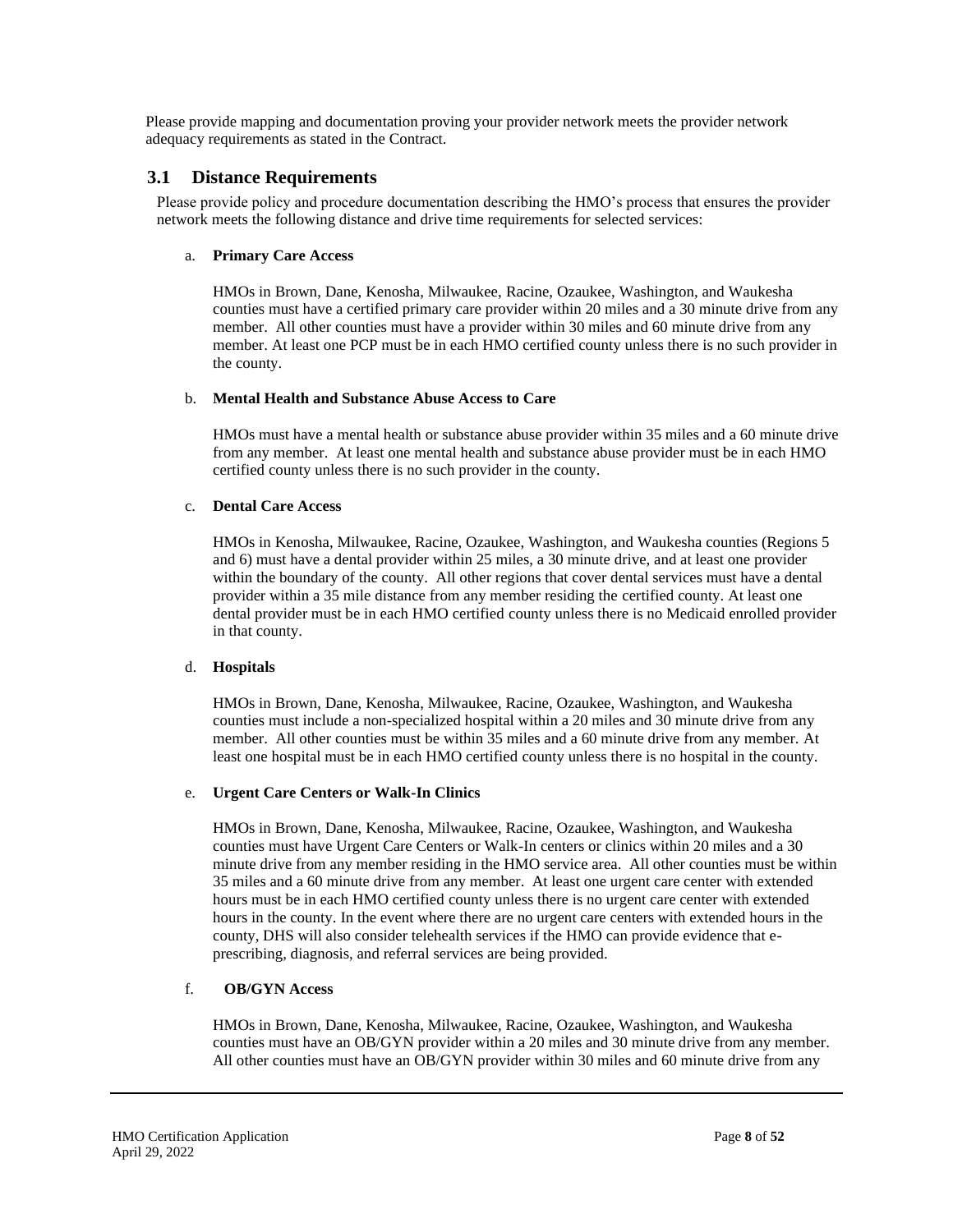member. At least one OB/GYN provider must be in each HMO certified county must be in each HMO certified county unless there is no such provider in the county.

## <span id="page-8-0"></span>**3.2 Provider to Member Ratios**

A. HMOs in Regions 5 and 6 are required to meet the following provider to member ratios for selected provider types:

| <b>Provider Type</b>  | <b>Provider to Member Ratio</b> |
|-----------------------|---------------------------------|
| Primary Care Provider | 1:100                           |
| Dentist               | 1:1,600                         |
| Psychiatrist          | 1:900                           |

Please submit policies and procedures to ensure the provider network for these counties meet the standards for primary care, dental care, and access to psychiatrists. The policy and procedure must include the HMO's plan to monitor compliance with these standards and how the HMO corrects for deficiencies if these ratios fall out of compliance. The Managed Care Rate Regions can be found on the ForwardHealth website [here.](https://www.forwardhealth.wi.gov/WIPortal/content/Managed%20Care%20Organization/Reimbursement_and_Capitation/Home.htm.spage#mcrr) 

## <span id="page-8-1"></span>**3.3 Department Checklist**

|     | <b>DHS USE ONLY</b>      |  | <b>Service Area</b>                                                                                                                                                                                                                                                                                             |
|-----|--------------------------|--|-----------------------------------------------------------------------------------------------------------------------------------------------------------------------------------------------------------------------------------------------------------------------------------------------------------------|
| Met | NA.<br><b>Not</b><br>Met |  | <b>Certification Application Review Criteria</b>                                                                                                                                                                                                                                                                |
|     |                          |  | 3. Mapping and documentation proving provider network<br>adequacy is met has been provided.                                                                                                                                                                                                                     |
|     |                          |  | 3.1 Policies and procedures describing the process to ensure the<br>provider network meets distance and drive time requirements for<br>primary care, mental health and substance abuse, dental care,<br>hospitals, OB/GYN and urgent care centers/walk-in clinics.                                              |
|     |                          |  | 3.2 Policies and procedures describing the process to ensure the<br>provider network meets the standards for primary care, dental<br>care, and access to psychiatry, including the plan to monitor<br>compliance with these standards and how the HMO corrects for<br>deficiencies if these ratios are not met. |
|     |                          |  | 3.2.A Provide documentation describing how the weekly provider<br>network and facility files will be audited and/or monitored to<br>ensure continuous data accuracy.                                                                                                                                            |

## <span id="page-8-2"></span>**4 Availability of Services, Assurances of Adequate Capacity of Services, Network Adequacy Standards, Coordination and Continuity of Care**

[CFR 438.206,](http://www.ecfr.gov/cgi-bin/text-idx?SID=1184a45aedf5579d2e8fdfb4ffd2112c&mc=true&node=pt42.4.438&rgn=div5#se42.4.438_1206) [CFR 438.207,](https://www.ecfr.gov/cgi-bin/text-idx?SID=32f23d644da0ee419fcb895901f2af9f&mc=true&node=pt42.4.438&rgn=div5#se42.4.438_1207) [CFR 438.208,](http://www.ecfr.gov/cgi-bin/text-idx?SID=1184a45aedf5579d2e8fdfb4ffd2112c&mc=true&node=pt42.4.438&rgn=div5#se42.4.438_1208) [CFR 438.68](https://www.ecfr.gov/cgi-bin/text-idx?SID=32f23d644da0ee419fcb895901f2af9f&mc=true&node=pt42.4.438&rgn=div5#se42.4.438_168)

Per the Contract, HMOs must provide medical services to its members, in the same terms of timeliness, amount, duration, and scope, as services to commercial members within the area served by the HMO.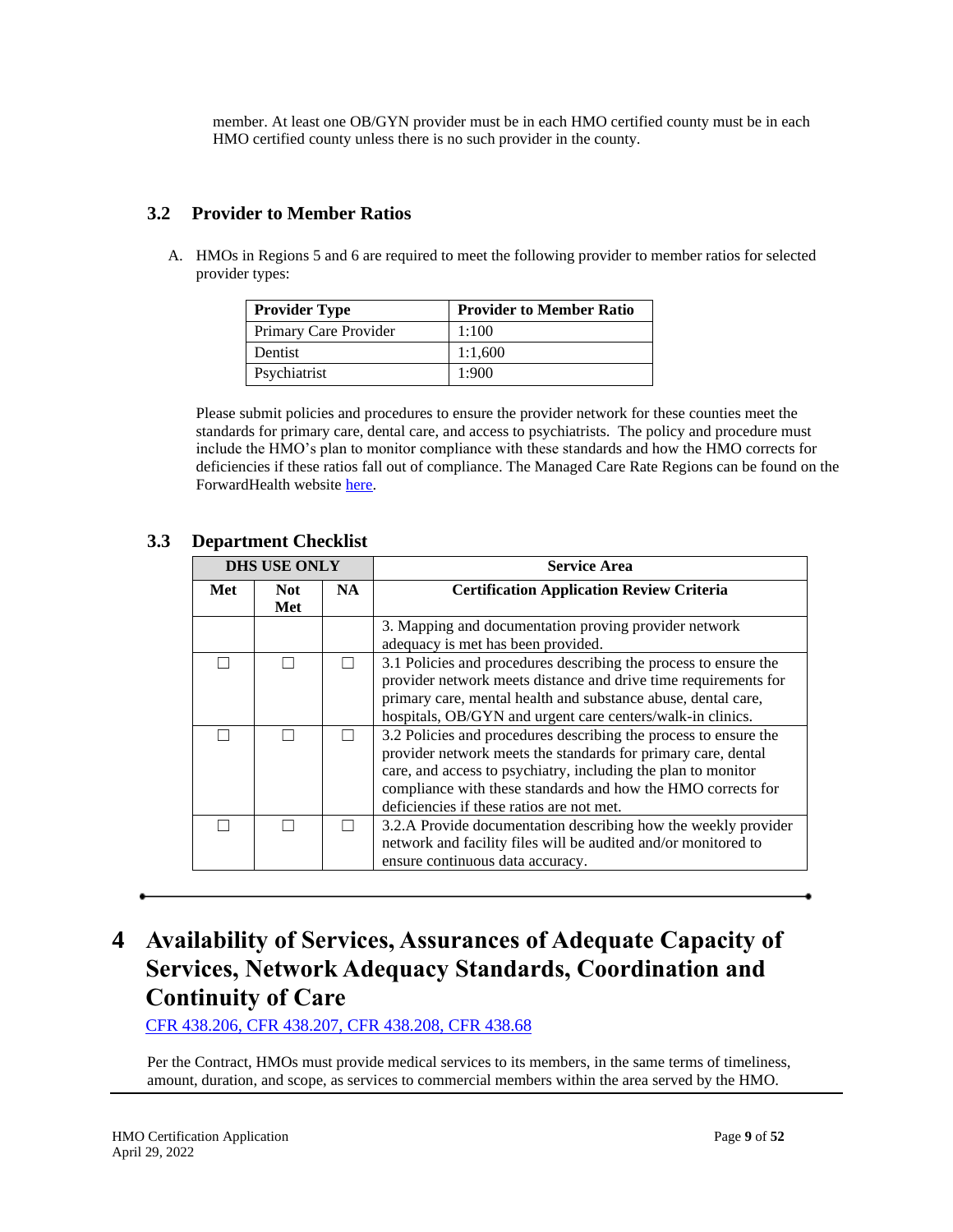- 1. Provide policies and procedures to monitor network adequacy, identify access to care issues, and evaluate the capacity of the HMOs network.
- 2. Provide information about the persons within the organization evaluating network adequacy, frequency of the evaluation, as well as data or analysis related to network adequacy in the last year.

## <span id="page-9-0"></span>**4.1 Use of BadgerCare Plus and/or Medicaid SSI Enrolled Providers**

The HMO must provide policies and procedures to ensure the use of only WI Medicaid-enrolled providers for the provision of covered services (except in emergency situations).

### <span id="page-9-1"></span>**4.2 Protocols/Standards to Ensure Access**

- The HMO must have written protocols to ensure members have access to screening, diagnosis and referral and appropriate treatment for those conditions and services covered under the Contract. The HMO's protocols must include training and information for network providers, to promote and develop provider skills in responding to the needs of persons with:
	- limited English proficiency,
	- mental disabilities,
	- physical disabilities, and
	- developmental disabilities.

Training should include clinical and communication issues and the role of care coordinators.

• For members with special health care needs, the HMO must provide policies and procedures to allow members to directly access a specialist, as appropriate.

### <span id="page-9-2"></span>**4.3 Primary Care Assignment**

HMOs must have policies and procedures in place to assign members to a primary care provider, a primary care clinic, or a specialist when appropriate based on the health care needs of the member.

HMOs must provide their primary care assignment policies and procedures to the Department for review which includes a description of the following:

- 1. The processes and procedures to allow members to have choice of providers before assignment.
- 2. The communication plan to inform members about their primary care provider options, the primary care assignment process, and their rights to change primary care providers after assignment.
- 3. Describe the process to assist members in getting a primary care visit as part of the primary care assignment process.
- 4. How the primary care assignment process takes into account members' health care needs and how members with chronic conditions (including, but not limited to, diabetes, asthma, COPD, congestive heart failure, and behavioral health) are identified (including clinical guidelines and other tools used).
- 5. How the HMO ensures that PCPs provide culturally sensitive care for members.
- 6. Policies and procedures for members that want to change their assigned primary care provider.
- 7. Processes and procedures to ensure coordination of care and information sharing between the primary care provider and the specialists, including pharmacy data.
- 8. Processes and procedures for ensuring patient-centered care and that a comprehensive treatment plan is developed between members and their primary care provider.
- 9. Processes and procedures HMOs use to evaluate the effectiveness of their primary care assignment strategies.
- 10. Policies and procedures related to protecting members' privacy when coordinating their care and services with other providers.
- 11. Results and analysis from internal monitoring and improvement efforts related to care coordination and follow-up, assessment and care planning.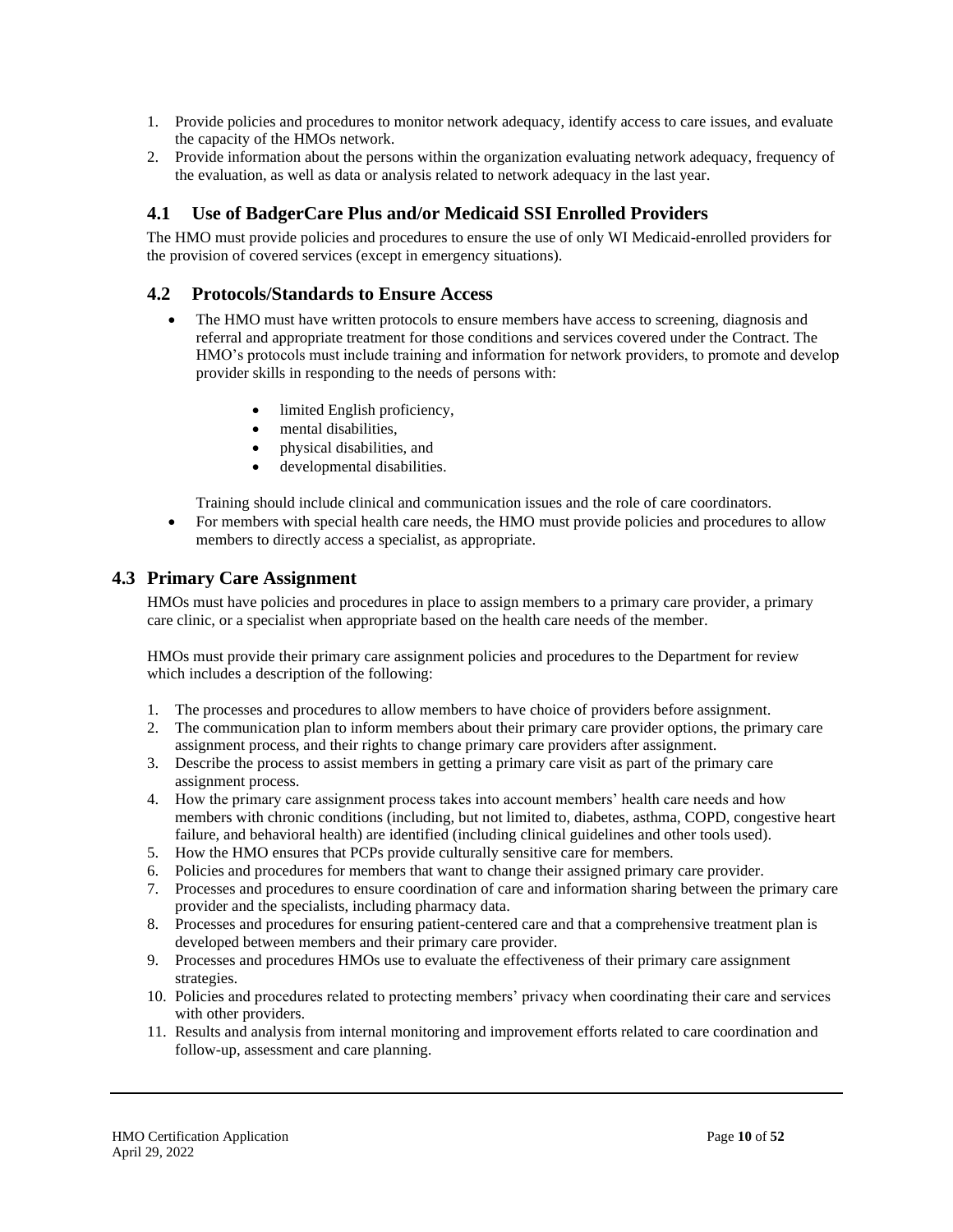### <span id="page-10-0"></span>**4.4 Waiting times**

Article V(C) of the Contract defines standards for access to care which includes:

- Waiting times for care at facilities;
- Waiting times for appointments;
- Statements that providers' hours of operation do not discriminate against BadgerCare Plus and/or Medicaid SSI members; and
- Whether or not provider(s) speak the member's language.

HMOs shall submit policies and procedures for:

- 1. Waiting times for care at facilities and appointments for the following provider specialties: primary care, mental health, and dental
- 2. Communication plan for educating primary care, mental health, and dental providers on these waiting times.
- 3. Processes and procedures to monitor provider compliance with the waiting times and processes to correct for deficiencies if the waiting time standards are not being met.

## <span id="page-10-1"></span>**4.5 Urgent Care Access**

Per Article V(E)(5) of the Contract, HMOs are required to provide to the Department:

- a. Policies and procedures to make urgent care available to members during extended office hours (such as from 5p-7p during weekdays and open during weekends).
- b. As part of the policy and procedures, the communication plan to educate members on adequate use of urgent care vs. emergency department and the availability of urgent care.

#### <span id="page-10-2"></span>**4.6 Telehealth Services**

- a. HMOs are required to provide policies and procedures that are consistent with ForwardHealth policies and Wisconsin Statute Wis. Stat. § 49.45(61). The HMO may not impose additional restrictions for telehealth services that are not similarly required for in person services and must officer members like services in physical locations in addition to telehealth services.
- b. HMOs are required to provide policies and procedures for internal monitoring and telehealth utilization.

### <span id="page-10-3"></span>**4.7 Access to Women's Health Specialists**

HMOs are required to provide to the Department policies and procedures to make women's health specialists available to members and the waiting times meet the requirements stated in the contract.

### <span id="page-10-4"></span>**4.8 Second Medical Opinions**

HMOs are required to provide policies and procedures that:

- Allow providers to advise or advocate on behalf of a member.
	- Provide to members, upon request, second medical opinions from a qualified provider in-network or out-of-network if needed.

### <span id="page-10-5"></span>**4.9 Moral or Religious Objections to Care**

- a. HMOs are required to notify the Department, the Enrollment Specialist, and the member of any moral or religious objections to provide care.
- b. HMOs are required to provide to the Department its policies and procedures for communication with the Department, Enrollment Specialist, and member whenever a provider in network refuses to provide a service based on moral or religious objections.
- c. Include a list of any providers that refuse to provide a service based on moral or religious objections.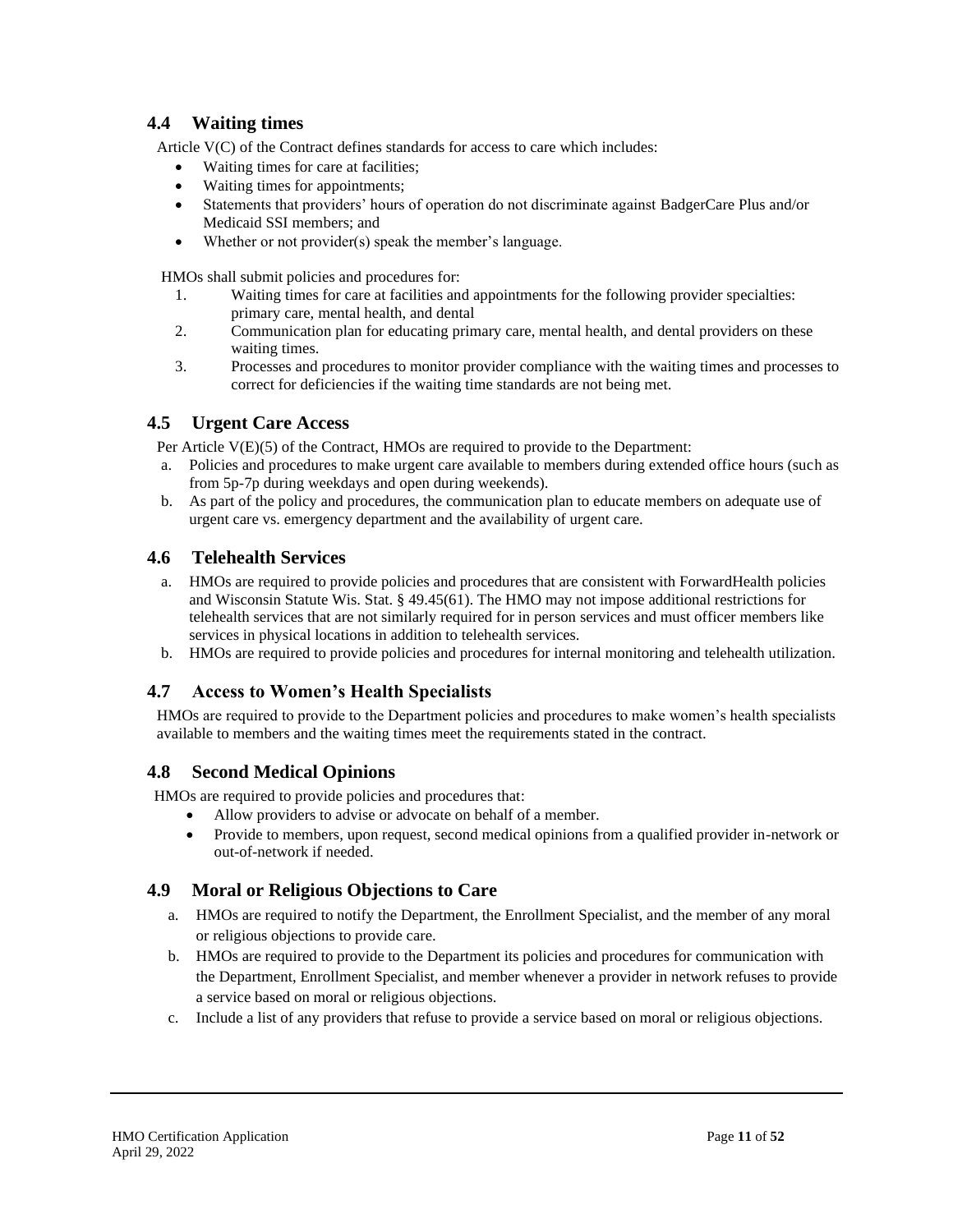### <span id="page-11-0"></span>**4.10 Transition of Care**

- 1. HMOs are required to provide policies and procedures to ensure well-managed member continuity of care, including a 90 day continuity of care during transitions of care for each of the HMOs member as defined in Article VII (F).
- 2. HMOs should submit descriptions and/or documentation on how they provide transitions of care to members:
	- How the HMO currently works with in-network and out-of-network hospitals to assist with discharge planning and transitions to other settings.
	- How the HMO ensures providers, both in and out-of-network, are made aware of the process to request authorizations for post-stabilization care or authorizations for transfers/discharges to other facilities.
	- The HMO's clinical guidelines or prior authorization criteria for determining medical necessity for skilled nursing facility/nursing home admissions.

### <span id="page-11-1"></span>**4.11 HMO Referrals to Out-of-Network Providers for Services**

HMOs must provide adequate and timely coverage of services provided out-of-network when the medical service is not available within the HMO network. The HMO must:

- Coordinate with out-of-network providers for payment and to ensure the cost to the member is no greater than if the services are furnished within the network;
- Use processes, strategies, or evidentiary standard to determine access to out-of-network providers for mental health or substance abuse disorder benefits that are no more stringent than those for out-of-network providers for medical benefits in the same classification;
- Ensure emergency services provided out-of-network do not have a cost to the member greater than if the emergency services are provided in network.

HMOs are required to provide to the Department policies and procedures to provide members referrals to outof-network providers for services if the service is not available within the HMO network.

### <span id="page-11-2"></span>**4.12 Access to Indian Health Providers**

- For Indian members enrolled in the HMO, the HMO must ensure access to an Indian Health Care Provider (IHCP), when available. The HMO must have sufficient IHCPs within its network to ensure timely access to services for Indian members.
- Indian members of the HMO may receive primary care services from an IHCP provider, as long as the provider agrees to serve in the HMO network as a PCP and has capacity for additional patients. If no such provider is contracted, the HMO must allow the member to see the IHCP outof-network. If an Indian member receives services through an out-of-network IHCP, the HMO must allow the out-of-network IHCP to refer the Indian member to a provider within the HMO network for additional care.
- If timely access to an IHCP cannot be ensured, the HMO may allow Indian members to access out-of-state IHCPs or the member may choose to disenroll from the HMO.
- The HMO must pay all IHCPs, whether within network or not, at a minimum, the full Medicaid fee-for-service payment rate for provision of services or items to Indian members.
- Indian members are exempt from payment of fees, co-payments, or premiums for services provided by an IHCP.
- HMOs are required to provide to the Department:
	- 1. Policies and procedures to ensure timely access to IHCPs for Indian members.
	- 2. Policies and procedures to allow Indian members to receive primary care services from an IHCP provider, as long as the provider agrees to serve as a PCP within the HMO network and has capacity for additional patients. Include the provisions to allow the member to see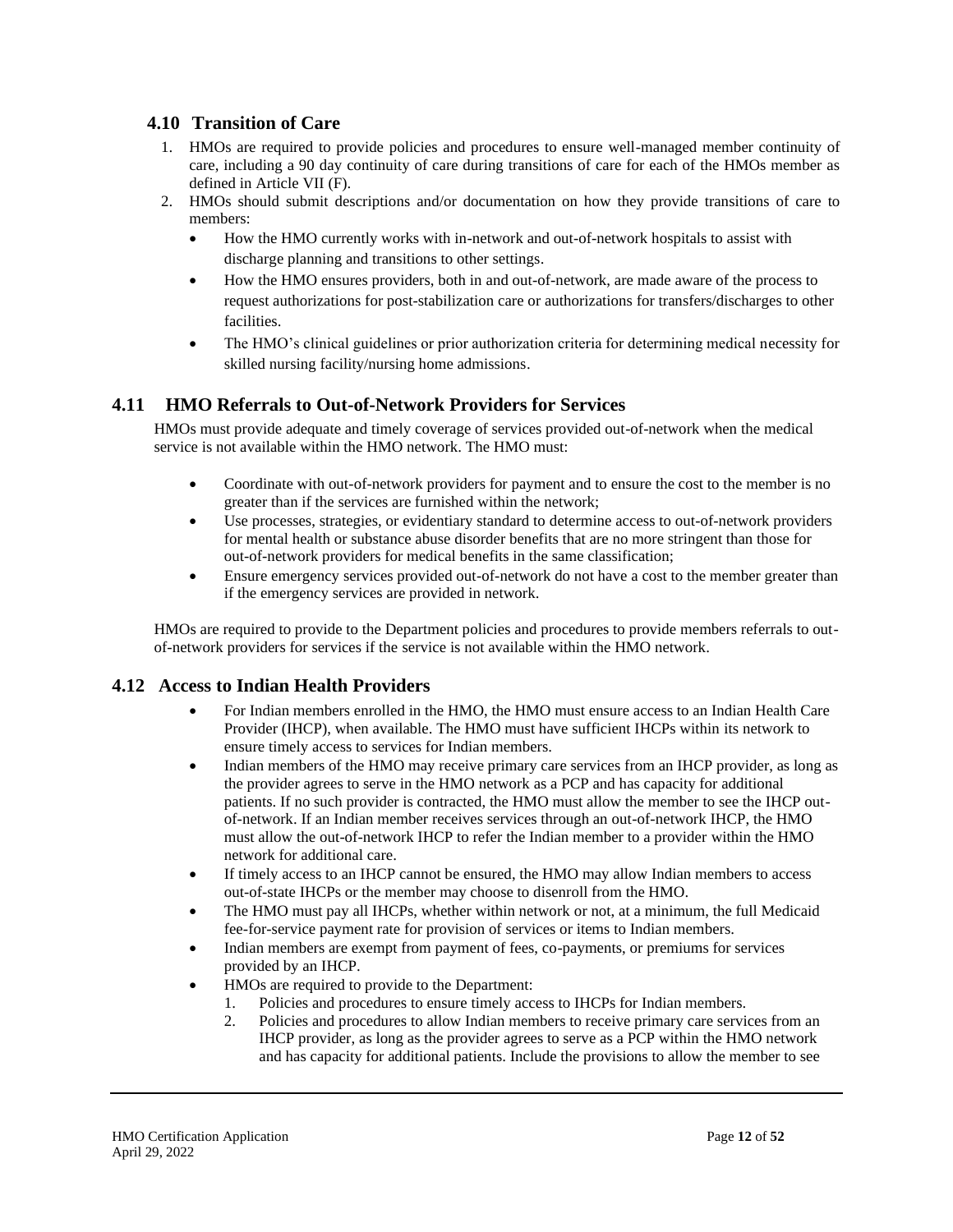the IHCP out-of-network if no provider is contracted and allow the out-of-network IHCP to refer the Indian member to contracted provider for additional care.

- 3. Policy and procedure allowing Indian member to access out-of-state IHCPs or disenroll from the HMO if timely access to an IHCP cannot be ensured.
- 4. Policy and procedure to pay all IHCPs, in network or not, at a minimum, the full Medicaid fee-for-service payment rate for provision of services or items to Indian members.
- 5. Policy and procedures that exempt Indian members from payment of fees, co-payments, or premiums for services provided by an IHCP.

### <span id="page-12-0"></span>**4.13 Optional Service Coverage: Chiropractic Coverage**

(Please check one)

- ☐ HMO elects to cover chiropractic services.
- $\Box$  HMO elects not to cover chiropractic services.
- $\Box$  Mix of the above depending on the county. The counties where the HMO provides chiropractic services are as follows: Click here to enter text.

### <span id="page-12-1"></span>**4.14 Optional Service Coverage: Dental Coverage in regions 1-4**

(Check all that apply)

- ☐ HMO elects to cover dental services for BadgerCare Plus members in regions 1-4. Counties: Click here to enter text.
- ☐ HMO elects to cover dental services for Medicaid SSI members in regions 1-4.
	- Counties: Click here to enter text.
	- If the HMO subcontracts with a dental benefits administrator (DBA), please identify it:
		- Click here to enter text.

<span id="page-12-2"></span>Note: Dental coverage is required in regions 5-6.

### **4.15 Optional Service Coverage: Additional Services**

- ☐ The HMO does not charge copays for:
	- ☐ BadgerCare Plus ☐ Medicaid SSI
- $\Box$  This HMO offers free cooking and nutrition classes.
- ☐ This HMO offers free weight loss or exercise classes.
- ☐ This HMO offers discounts on massage therapy and acupuncture.
- □ Other: Click here to enter text.

### <span id="page-12-3"></span>**4.16 "In Lieu of" Services**

In lieu of services can be covered by HMOs on a voluntary basis as follows:

- The Department determines that the alternative service or setting is a medically appropriate and cost effective substitute for the covered service or setting under the state plan;
- The member is not required by the HMO to use the alternative service or setting, and
- The approved in lieu of services are identified in the HMO contract and will be provided at the option of the HMO.

 $\Box$ Please describe and list any "in lieu of" services your HMO provides:

Click here to enter text.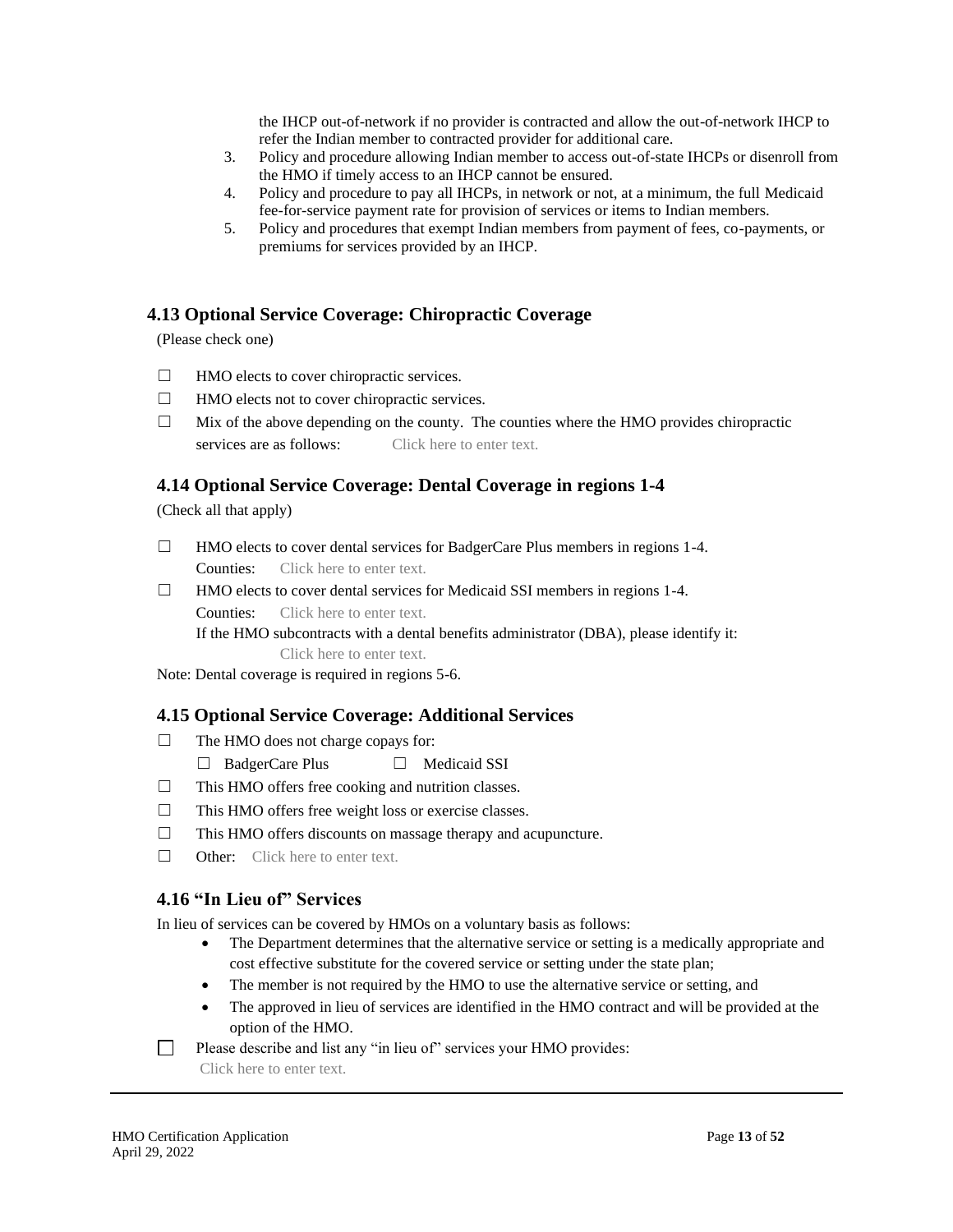Our HMO does not provide any "in lieu of services"

## <span id="page-13-0"></span>**4.17 Department Checklist**

| <b>DHS USE ONLY</b>      |                   |        | Provider Network - Availability of Services, Assurances of<br><b>Adequate Capacity and Services, Network Adequacy</b><br><b>Standards</b>                                                                              |
|--------------------------|-------------------|--------|------------------------------------------------------------------------------------------------------------------------------------------------------------------------------------------------------------------------|
| Met                      | <b>Not</b><br>Met | NA     | <b>Certification Application Review Criteria</b>                                                                                                                                                                       |
| $\Box$                   | $\perp$           | $\Box$ | 4.0.1 HMO provided policies and procedures to monitor network<br>adequacy, identify access to care issues, and evaluate the capacity<br>of their network.                                                              |
| $\Box$                   | П                 | П      | 4.0.2 HMO provided information about the persons within the<br>organization evaluating network adequacy, frequency of the<br>evaluation, as well as data or analysis related to network adequacy<br>in the last year.  |
| - 1                      |                   | П      | 4.1 HMO provided policies and procedures to ensure the use of<br>Medicaid enrolled providers for the provision of covered services.                                                                                    |
| $\mathsf{L}$             |                   | П      | 4.2 HMO provided written protocols to ensure members have<br>access to screening, diagnosis and referral and appropriate<br>treatment for those conditions and services.                                               |
| $\Box$                   | П                 | П      | 4.3.1 Processes and procedures allow members to have choice of<br>providers before assignment.                                                                                                                         |
| $\mathsf{L}$             | П                 | П      | 4.3.2 The communication plan to inform members about their<br>primary care provider options, the primary care assignment<br>process, and their rights to change primary care providers after<br>assignment.            |
| $\perp$                  | $\perp$           | □      | 4.3.3 A description of the process to assist members in getting a<br>primary care visit as part of the primary care assignment process.                                                                                |
| ш                        | $\Box$            | □      | 4.3.4 The primary care assignment process takes into account<br>members' health care needs and describe how members with<br>chronic conditions are identified (including clinical guidelines and<br>other tools used). |
| $\Box$                   | Ш                 | П      | 4.3.5 How the HMO ensures PCPs provide culturally sensitive<br>care for members.                                                                                                                                       |
|                          |                   |        | 4.3.6 The procedures to follow when members want to change<br>their assigned primary care provider and how the HMO updates<br>the PCP based on member utilization data and/or provider<br>feedback.                    |
| $\Box$                   | П                 | П      | 4.3.7 Processes and procedures ensure coordination of care and<br>information sharing between the primary care provider and the<br>specialists, including pharmacy data.                                               |
| $\overline{\phantom{a}}$ | П                 | $\Box$ | 4.3.8 Processes and procedures for ensuring patient-centered care<br>and that a comprehensive treatment plan is developed between<br>members and their primary care provider.                                          |
| ⊔                        | $\Box$            | □      | 4.3.9 Processes and procedures HMOs use to evaluate the<br>effectiveness of their primary care assignment strategies.                                                                                                  |
| ш                        | $\Box$            | $\Box$ | 4.3.10 Procedures related to protecting members' privacy when<br>coordinating their care and services with other providers.                                                                                            |
| ⊔                        | $\Box$            | □      | 4.3.11 Results and analysis from internal monitoring and<br>improvement efforts related to care coordination and follow-up,<br>assessment and care planning.                                                           |
| ⊔                        | $\sqcup$          | Ш      | 4.4.1 Provide written standards for waiting times as specified in<br>the contract.                                                                                                                                     |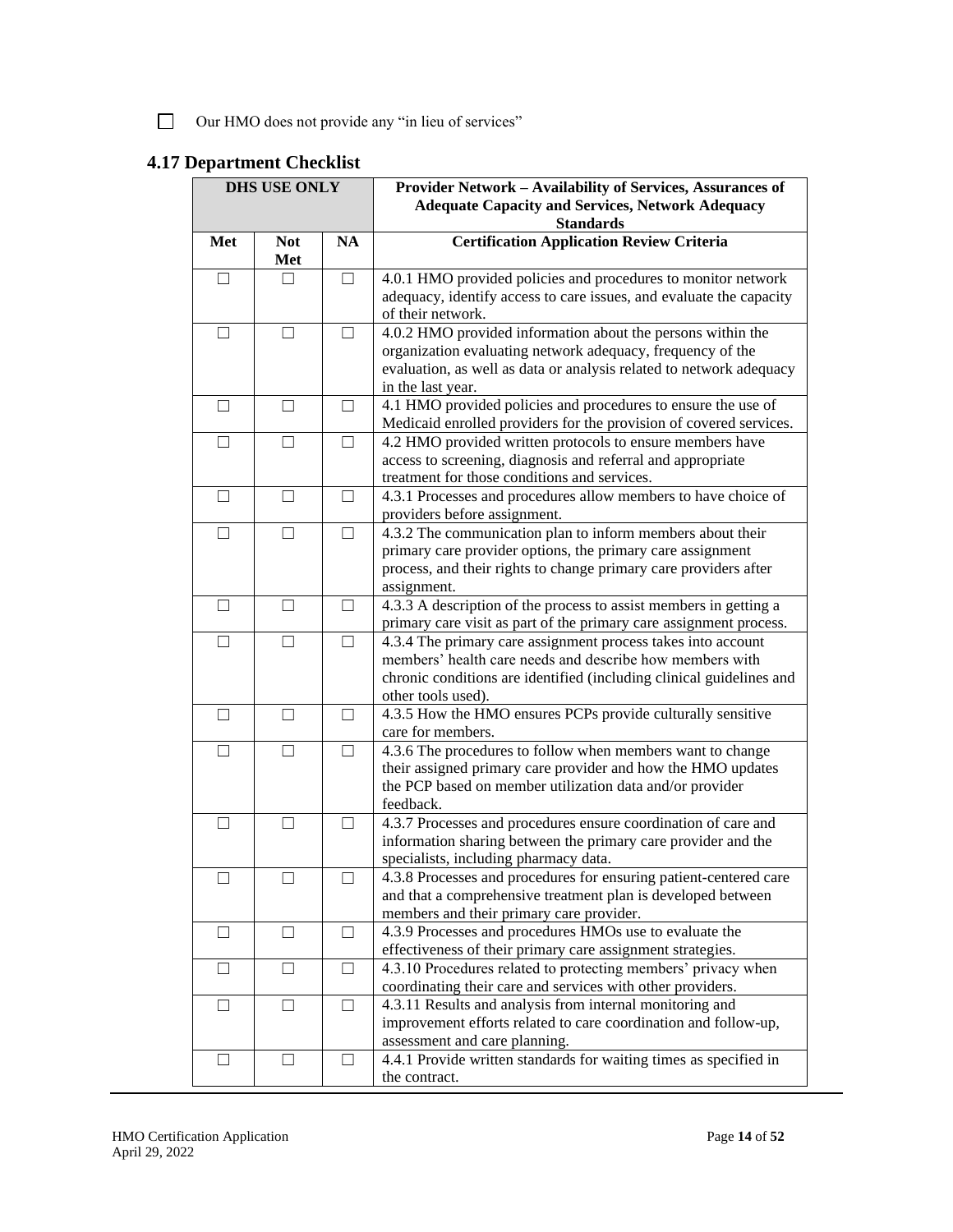| П            | П      | П       | 4.4.2 Communication plan is present for educating primary care,<br>mental health, and dental providers on these waiting times. |
|--------------|--------|---------|--------------------------------------------------------------------------------------------------------------------------------|
| П            | П      | $\Box$  | 4.4.3 Processes and procedures monitor provider compliance with                                                                |
|              |        |         | the waiting times and processes are developed to correct for                                                                   |
|              |        |         | deficiencies if the waiting standards are not being met.                                                                       |
| П            | П      |         | 4.5 Policies and procedures make urgent care available to                                                                      |
|              |        |         | members during extended office hours, including the                                                                            |
|              |        |         | communication plan to educate members on adequate use of                                                                       |
|              |        |         | urgent care vs. emergency department and the availability of                                                                   |
|              |        |         | urgent care.                                                                                                                   |
| $\mathsf{L}$ | $\Box$ | $\perp$ | 4.6.1 Policies and procedures are in place for telehealth services.                                                            |
| П            | П      | $\Box$  | 4.6.2 Policies and procedures are in place for internal monitoring                                                             |
|              |        |         | of telehealth utilization                                                                                                      |
| $\Box$       | $\Box$ | $\Box$  | 4.7 Policies and procedures are in place for access to women's                                                                 |
|              |        |         | health specialists.                                                                                                            |
| П            | П      | П       | 4.8 Policies and procedures are in place for Second Medical                                                                    |
|              |        |         | Opinions                                                                                                                       |
| П            | П      |         | 4.9 Policies and procedures detail communication with the                                                                      |
|              |        |         | Department, Enrollment Specialist, and member when a provider                                                                  |
|              |        |         | in network refuses to provide a service based on moral or religious                                                            |
| $\Box$       | $\Box$ | П       | objections.                                                                                                                    |
|              |        |         | 4.10.1 Policies and procedures to ensure well-managed member<br>continuity of care as laid out in in Article VII (F).          |
| П            | П      | П       | 4.10.2 How the HMO ensures providers, both in and out-of-                                                                      |
|              |        |         | network, are made aware of the process to request authorizations                                                               |
|              |        |         | for post-stabilization care or authorizations for                                                                              |
|              |        |         | transfers/discharges to other facilities.                                                                                      |
| $\Box$       | П      | $\Box$  | 4.11 Policies and procedures on HMO referrals to Out-of-Network                                                                |
|              |        |         | Provider for Services.                                                                                                         |
| П            | П      | П       | 4.12 Policies and Procedures for access to Indian Health Providers                                                             |
| П            | $\Box$ | П       | 4.13 Optional Service Coverage: Chiropractic Coverage                                                                          |
| П            | П      |         | 4.14 Optional Service Coverage: Dental Services                                                                                |
| П            | П      |         | 4.15 Optional Service Coverage: Additional Services                                                                            |
| П            | П      | П       | 4.16 HMO indicates which "in lieu of" services are provided, if                                                                |
|              |        |         | any.                                                                                                                           |

## <span id="page-14-0"></span>**5 Mental Health Parity**

HMOs must complete a mental health parity analysis to demonstrate compliance with the mental health parity rule.

- 1. Mapping medical/surgical (M/S), mental health (MH), and substance use disorder (SUD) benefits to each classification.
- 2. Analyzing financial requirements (FR) and quantitative treatment limitations (QTL) applied to MH and SUD benefits in each classification.
- 3. Evaluating aggregate lifetime and annual dollar limits (AL/ADL) applied to MH and SUD benefits.
- 4. Identifying and test each non-quantitative treatment limitations (NGTL) applied to MH to SUD benefits in each classification.
- 5. Assessing compliance for availability of information.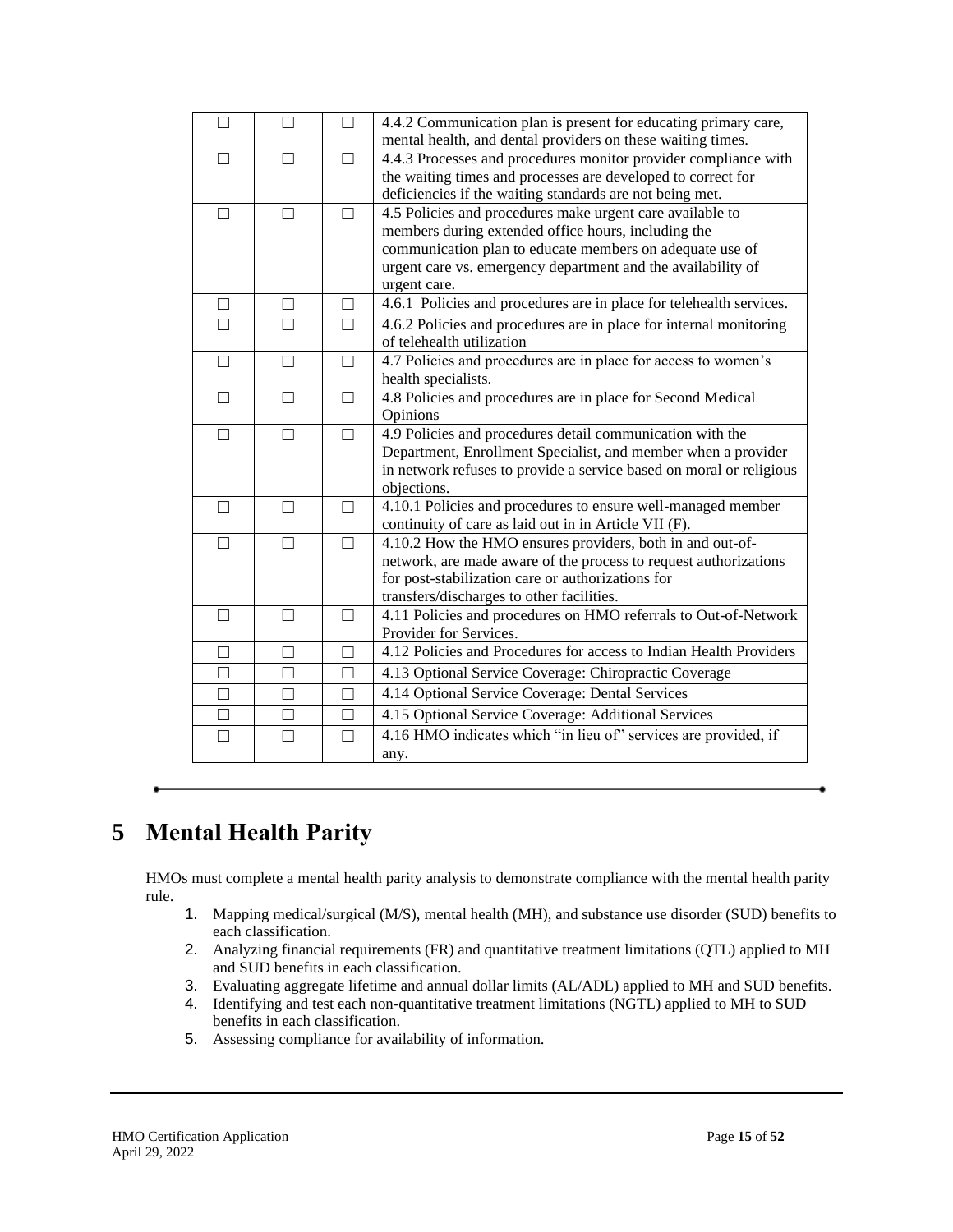HMOs shall reference the Mental Health Parity Toolkit for detailed instructions: <https://www.medicaid.gov/medicaid/benefits/downloads/bhs/parity-toolkit.pdf>

Please provide documentation to show compliance for the following:

## <span id="page-15-0"></span>**5.1 Mapping**

- 1. Create two tables comparing (1) all covered medical/surgical benefits to mental health benefits by classification, and (2) all medical/surgical benefits to substance use disorder benefits by classification
- 2. List at three MH/SA benefit in the same classification as available M/S benefits

Additional guidance is found in Section 4 of the Mental Health Parity Toolkit

## <span id="page-15-1"></span>**5.2 Compliance**

- Assess if the following requirements have been met by the HMO:
	- Medical necessity determinations for MH/SUD benefits are made available to members and affected ForwardHealth providers upon request
	- Reasons for payment denial for MH/SUD benefits made available to members

See Section 9 of the MH Parity Toolkit for additional instructions to completing the analysis

|     | <b>DHS USE ONLY</b> |     | <b>Mental Health Parity</b>                                                                                                                                                                                                                                                                              |
|-----|---------------------|-----|----------------------------------------------------------------------------------------------------------------------------------------------------------------------------------------------------------------------------------------------------------------------------------------------------------|
| Met | <b>Not</b><br>Met   | NA. | <b>Certification Application Review Criteria</b>                                                                                                                                                                                                                                                         |
|     |                     |     | 5.1.1 HMO provided tables comparing all covered m/s benefits to<br>mental health benefits by classification and all m/s benefits to<br>substance use disorder benefits by classification.                                                                                                                |
|     |                     |     | 5.1.2 HMO provided list of MH/SA benefit in the same<br>classification as available M/S benefits                                                                                                                                                                                                         |
|     |                     |     | 5.2 HMO provided methodology, data sources, and specific<br>percentages for analysis                                                                                                                                                                                                                     |
|     |                     |     | 5.3 HMO provided documentation that the HMO has met the<br>requirements for<br>medical necessity determinations are made available to<br>$\circ$<br>members and affected Forward Health provider upon request<br>reasons for payment denials for MH/SUD benefits made<br>$\circ$<br>available to members |

### <span id="page-15-2"></span>**5.3 Department Checklist**

## <span id="page-15-3"></span>**6 Subcontracts and Memoranda of Understanding (MOUs)** [CFR 438.206](http://www.ecfr.gov/cgi-bin/text-idx?SID=2959ccfd1ef87de08bcfea4fce90d14c&mc=true&node=pt42.4.438&rgn=div5#se42.4.438_1206)

1. HMOs must submit a list of all subcontractors and organizations with which there is a MOU/agreement/contract currently in effect.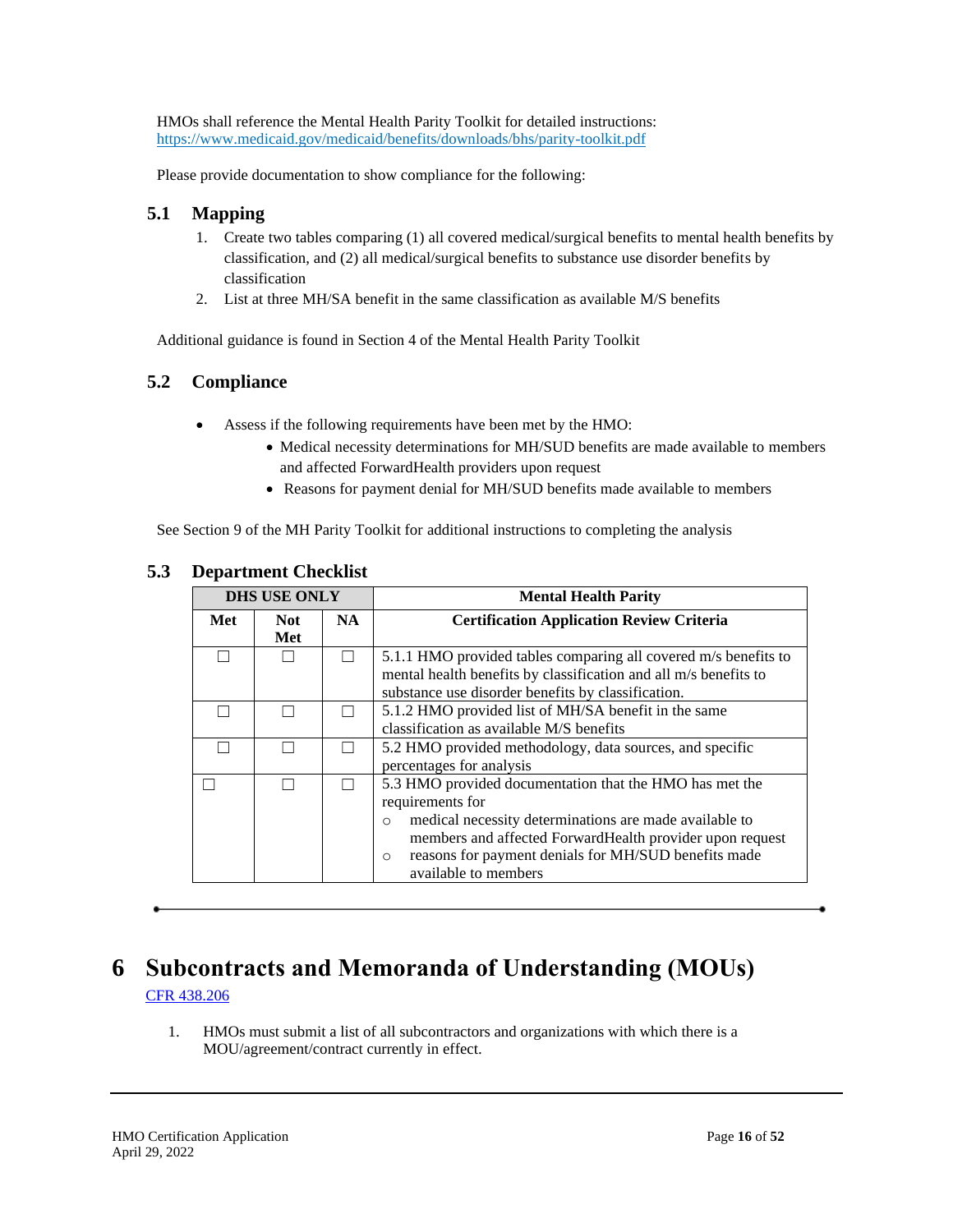2. List any of those subcontractors or organizations that are located outside the United States and the functions/duties they perform for your BadgerCare Plus and/or Medicaid SSI program.

<span id="page-16-0"></span>DHS may request that HMOs submit specific contracts for review.

#### **6.1 Contract Templates**

#### [CFR 438.214](http://www.ecfr.gov/cgi-bin/text-idx?SID=2959ccfd1ef87de08bcfea4fce90d14c&mc=true&node=pt42.4.438&rgn=div5#se42.4.438_1214)

HMOs shall submit contract templates currently used for each of the following subcontract types:

- Key provider types including physicians, group contracts, and facilities
- Independent Practice Association Contract (IPA)
- Administrative Services Agreement (ASA)
- MOU/MOA arrangements

At a minimum, templates should have the following information:

- Name of the subcontractor
- Complete address
- Type of services provided

Please indicate which, if any, of the above subcontract types **DO NOT** apply to your HMO (e.g. if you do not use an IPA, note "NA" for that type):

#### <span id="page-16-1"></span>**6.2 Policy and Procedure**

- 1. HMOs must submit policy and procedures for:
	- **Delegation**
	- Provider Selection, Credentialing and Re-credentialing
- 2. At a minimum, policies should include:
	- 1. Pre-delegation evaluation of prospective subcontractor's ability to perform;
	- 2. Monitoring activities and reporting requirements;
	- 3. Corrective actions when problems are identified;
	- 4. Provisions for termination of delegation; and
	- 5. Provisions for retention by the HMO of the right to make final selection decisions about practitioners and providers credentialed or re-credentialed by a delegate.
	- 6. Provider selection policies and procedures ensuring non-discrimination of providers and verification that providers excluded from participation in federal health care programs are not part of the HMO's BadgerCare Plus or Medicaid SSI provider network.
	- 7. Results and analysis from internal monitoring related to provider selection and retention including provider termination for quality issues, appeal procedures and reporting to entities as required by law (DHS, National Practitioner Data Bank, Department of Safety and Professional Services).
	- 8. Policies and procedures on credentialing and recredentialing of practitioners and institutional providers (hospital, nursing home, home health agency, hospices, and free-standing ambulatory surgical centers) including:
	- 9. Initial credentialing;
	- 10. Recredentialing.
	- 11. How the HMO monitors that the credentialling process is complete within 90 days after receipt of all necessary documents.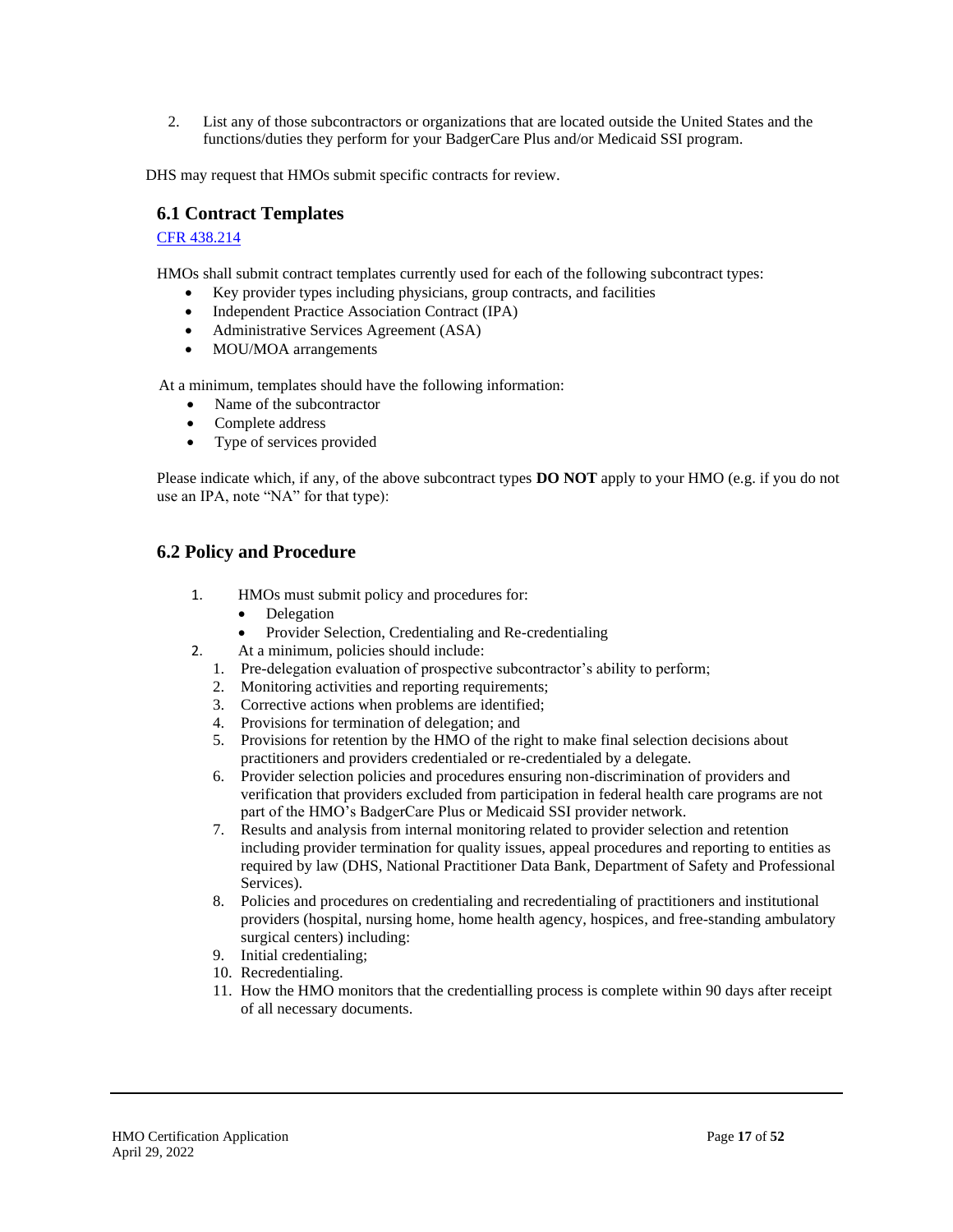## <span id="page-17-0"></span>**6.1 Department Checklist**

|        | <b>DHS USE ONLY</b> |           | <b>Subcontracts</b>                                                                                                                                                                                                                                                                                                                                                                                                                                                                                                                                                                                                                                                                                                               |
|--------|---------------------|-----------|-----------------------------------------------------------------------------------------------------------------------------------------------------------------------------------------------------------------------------------------------------------------------------------------------------------------------------------------------------------------------------------------------------------------------------------------------------------------------------------------------------------------------------------------------------------------------------------------------------------------------------------------------------------------------------------------------------------------------------------|
| Met    | <b>Not</b><br>Met   | <b>NA</b> | <b>Certification Application Review Criteria</b>                                                                                                                                                                                                                                                                                                                                                                                                                                                                                                                                                                                                                                                                                  |
| $\Box$ | П                   |           | 6.0.1 Provide list of all subcontractors and organizations with which<br>there is a signed agreement/MOU currently in effect.                                                                                                                                                                                                                                                                                                                                                                                                                                                                                                                                                                                                     |
| Ш      | П                   |           | 6.0.2 Provide a response to identify any<br>subcontractors/organizations used that are located outside the<br>United States and their responsibilities.                                                                                                                                                                                                                                                                                                                                                                                                                                                                                                                                                                           |
|        | $\mathsf{L}$        |           | 6.1.1 Provide contract templates - IPAs                                                                                                                                                                                                                                                                                                                                                                                                                                                                                                                                                                                                                                                                                           |
| П      | П                   | П         | 6.1.2 Provide contract templates - ASAs                                                                                                                                                                                                                                                                                                                                                                                                                                                                                                                                                                                                                                                                                           |
| $\Box$ | П                   |           | 6.1.3 Provide contract templates - MOUs                                                                                                                                                                                                                                                                                                                                                                                                                                                                                                                                                                                                                                                                                           |
|        |                     |           | 6.2.1 Provide policy and procedure governing delegation and<br>provider selection, credentialing and re-credentialing                                                                                                                                                                                                                                                                                                                                                                                                                                                                                                                                                                                                             |
| $\Box$ | П                   |           | 6.2.2.1 Pre-delegation evaluation of prospective subcontractor's<br>ability to perform                                                                                                                                                                                                                                                                                                                                                                                                                                                                                                                                                                                                                                            |
| П      | П                   |           | 6.2.2.2 Monitoring activities and reporting requirements                                                                                                                                                                                                                                                                                                                                                                                                                                                                                                                                                                                                                                                                          |
| □      | □                   | $\Box$    | 6.2.2.3 Corrective actions when problems are identified                                                                                                                                                                                                                                                                                                                                                                                                                                                                                                                                                                                                                                                                           |
| $\Box$ | П                   | $\Box$    | 6.2.2.4 Provisions for termination of delegation                                                                                                                                                                                                                                                                                                                                                                                                                                                                                                                                                                                                                                                                                  |
| П      | П                   | П         | 6.2.2.5 Provisions for retention by the HMO of the right to make<br>final selection decisions about practitioners and providers<br>credentialed or re-credentialed by a delegate                                                                                                                                                                                                                                                                                                                                                                                                                                                                                                                                                  |
| $\Box$ | $\Box$              | П         | 6.2.2.6 Documentation of policies and procedures on provider<br>selection, credentialing and re-credentialing including:<br>Non-discrimination of providers;<br>$\bullet$<br>Verification that providers excluded from participation in<br>$\bullet$<br>federal health care programs are not contracted;<br>Results and analysis on provider selection and retention<br>$\bullet$<br>including provider termination for quality issues, appeal<br>procedures, and reporting to entities as required by law (DHS,<br>NPDB, DSPS);<br>Credentialing and re-credentialing for practitioner and<br>institutional provider (hospital, nursing home, home health<br>agency, hospice, and free-standing ambulatory surgical<br>centers). |
|        |                     |           | 6.2.2.7 How the HMO monitors completion of the credentialling<br>process.                                                                                                                                                                                                                                                                                                                                                                                                                                                                                                                                                                                                                                                         |

# <span id="page-17-1"></span>7 Member Rights & Advocates

CFR  $\frac{438.100}{2}$  and  $\frac{438.10}{2}$ 

HMOs are required to educate members, network providers and organization staff of the rights that members are owed under federal and state laws. Through policy and procedure, HMOs must ensure that all members:

• Receive all medically necessary services covered by BadgerCare Plus and Medicaid SSI and are available to in the same manner to all members.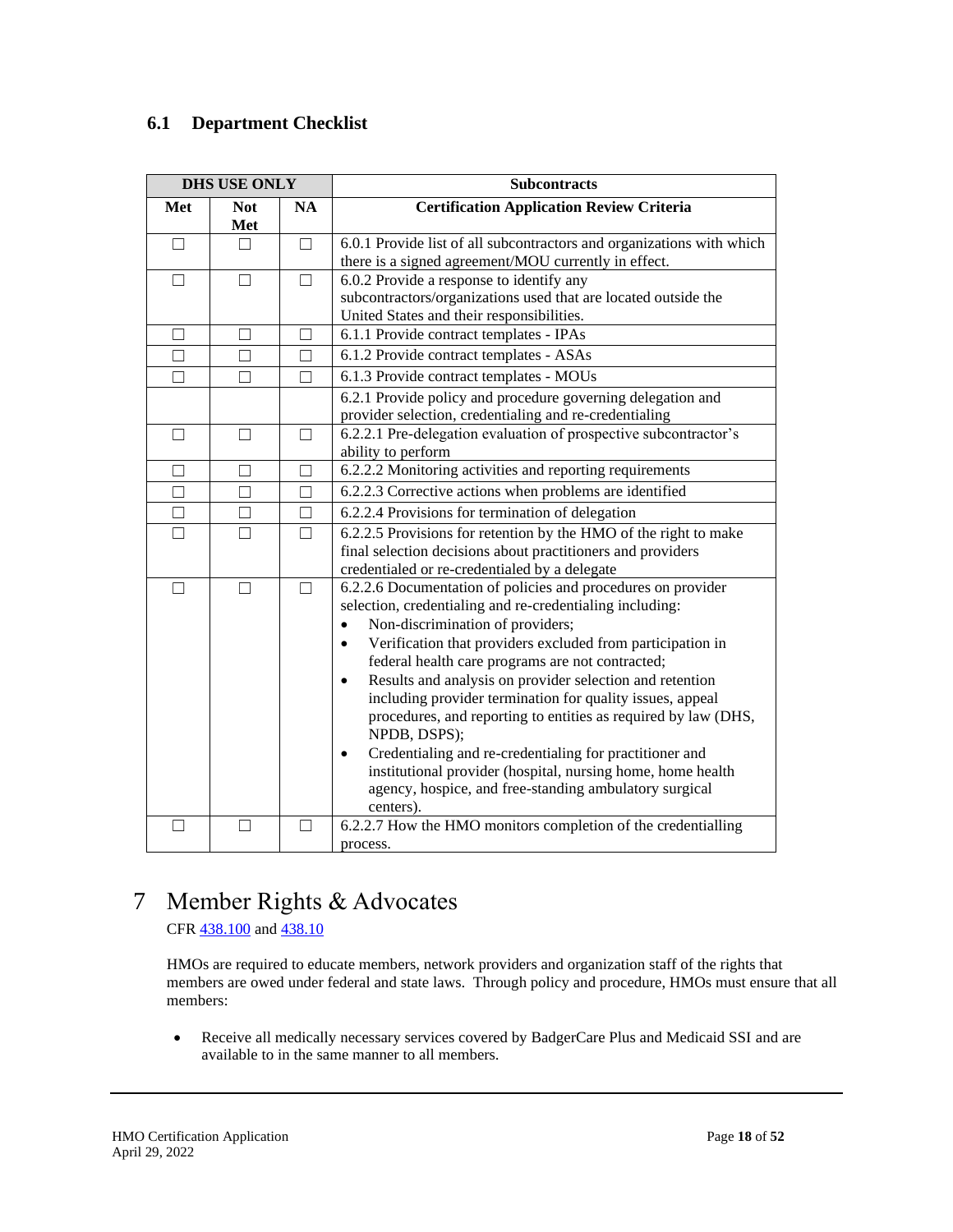• Are not discriminated against due to , race, , color, national origin, health status, sex, sexual orientation, gender identity, or disability, .

HMOs shall provide policy and procedure documentation outlining:

- 1. The process, outreach and frequency of outreach of the materials used to inform members of their rights.
- 2. How the HMO conveys member rights to providers and subcontracts and ensures these rights are respected, specifically that members are not adversely treated when exercising these rights.
- 3. Use of restrictive measures and restraints. HMO must show: a. Information on committee structure and monitoring
- 4. Requests for access to medical records and the right to amend those records.
- 5. Advance directives including:
	- a. Any differences between conscientious objections and anything raised by individual physicians.
	- b. A description of the range of medical conditions or procedures affected by conscientious objection.
	- c. How the HMO updates the member's medical records an advance directive and that it has been executed.
	- d. How the HMO ensures there is no discrimination against a member for execution of an advance directive.
- 6. Attestation that members are not liable for:
	- a. HMO debt in the event of insolvency
	- b. Covered services provided to the member for whom the State does not pay the HMO or does not pay the provider that furnishes the services under a contractual, referral or other arrangement.
	- c. Payments for covered services furnished under a contact, referral, or other arrangement, to the extent that those payments are in excess of the amount the member would owe if the HMO covered the services directly.
- 7. HMOs must also provide a description of staff training procedures on member rights including:
	- Who conducts the training
	- Who is trained
	- Specific training on advance directives

#### <span id="page-18-0"></span>7.1 Member Advocate

The HMO must provide documentation showing:

- 1. Job description(s) of the HMO Member Advocate position(s) as defined in the Contract Article  $VII(A)$
- 2. Number of FTEs allocated to the advocate position, broken out by BadgerCare Plus vs. Medicaid SSI, if applicable.
- 3. Other duties or responsibilities of the advocate position(s) other than those required in the HMO contract.

#### <span id="page-18-1"></span>7.2 Department Checklist

| <b>DHS USE ONLY</b> |             |     | <b>Member Rights &amp; Advocates</b>                                                                                                                         |
|---------------------|-------------|-----|--------------------------------------------------------------------------------------------------------------------------------------------------------------|
| Met                 | Not.<br>Met | NA. | <b>Certification Application Review Criteria</b>                                                                                                             |
| ΙI                  |             |     | 7.0.1 Policy and procedures for process, outreach, and frequency<br>of outreach, including availability in other languages.                                  |
| П                   |             |     | 7.0.2 Policy and procedures on how HMO conveys member rights<br>to providers and subcontractors including how HMO ensures how<br>rights are being respected. |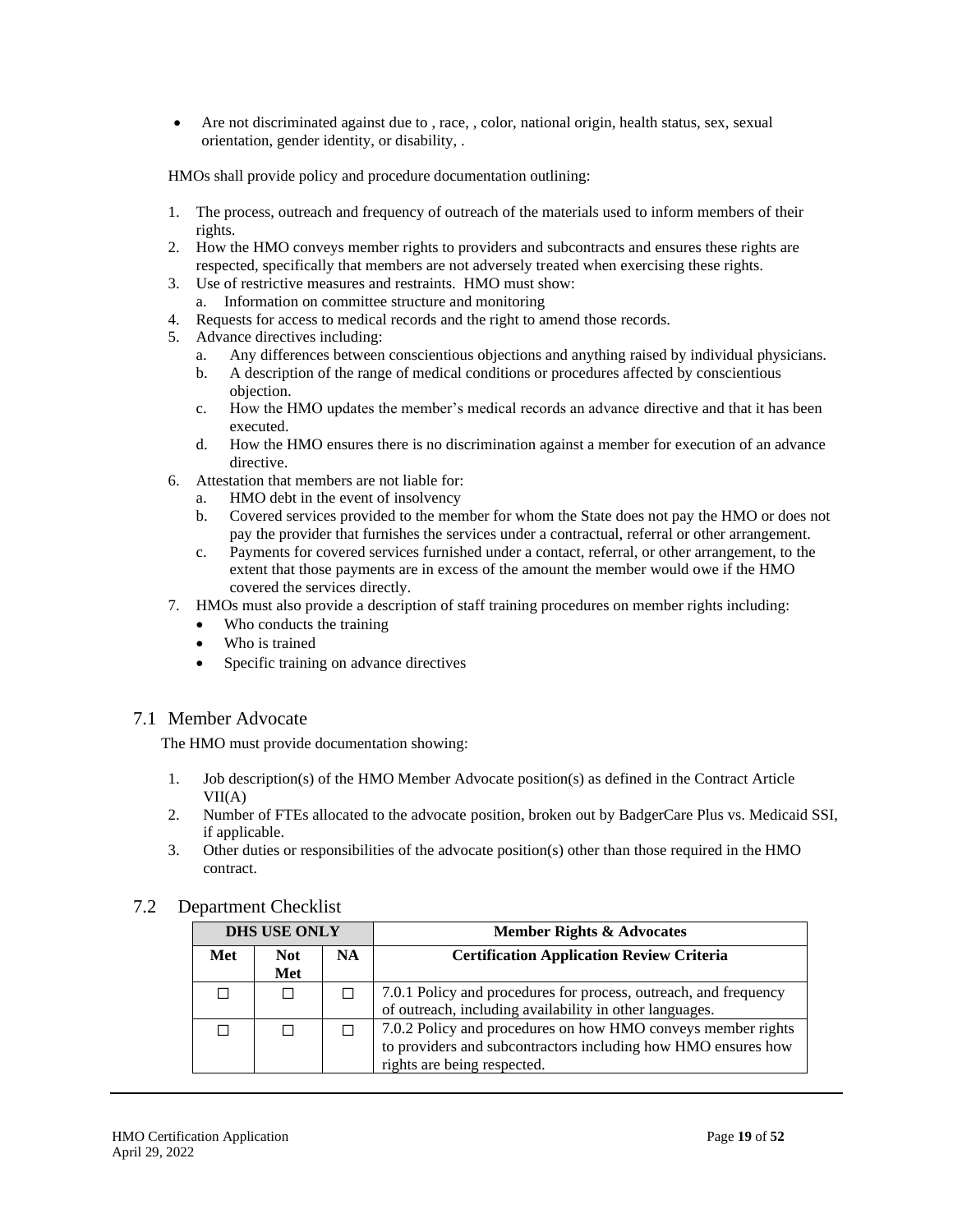| □      | □      | $\Box$ | 7.0.3 Policy and procedures on the use of restrictive measures and<br>restraints which must include:                                                                                                                                                                                   |
|--------|--------|--------|----------------------------------------------------------------------------------------------------------------------------------------------------------------------------------------------------------------------------------------------------------------------------------------|
| □      | □      | $\Box$ | 7.0.3.1 Information describing committee structure and tracking<br>systems for monitoring.                                                                                                                                                                                             |
| $\Box$ | $\Box$ | П      | 7.0.3.2 If any restrictive measures have been applied, submit the<br>HMO restrictive measures log for the past 12 months.                                                                                                                                                              |
| □      | □      | $\Box$ | 7.0.4 Policy and procedures to honor members' request to access<br>their medical records and to amend their records.                                                                                                                                                                   |
| □      | □      | $\Box$ | 7.0.5 Policy and procedures concerning advance directives. This<br>must include the following:                                                                                                                                                                                         |
| □      | □      | $\Box$ | 7.0.5.1 Clarify any differences between any HMO conscientious<br>objections and those that may be raised by individual physicians.                                                                                                                                                     |
| □      | □      | П      | 7.0.5.2 Describe the range of medical conditions or procedures<br>affected by the conscience objection                                                                                                                                                                                 |
| □      | □      | П      | 7.0.5.3 Document in the individual's medical record whether or<br>not the individual has executed an advance directive.                                                                                                                                                                |
| $\Box$ | $\Box$ | $\Box$ | 7.0.5.4 How the HMO ensures there is no discrimination against a<br>member for the execution of an advance directive.                                                                                                                                                                  |
| $\Box$ | $\Box$ | $\Box$ | 7.0.6.1 Attestation that members are not liable for: HMO debt in<br>the event of insolvency                                                                                                                                                                                            |
| $\Box$ | □      | $\Box$ | 7.0.6.2 Attestation that members are not liable for: Covered<br>services provided to the member for whom the State does not pay<br>the HMO or does not pay the provider that furnishes the services<br>under a contractual, referral or other arrangement.                             |
| □      | □      | П      | 7.0.6.3 Attestation that members are not liable for: Payments for<br>covered services furnished under a contact, referral, or other<br>arrangement, to the extent that those payments are in excess of the<br>amount the member would owe if the HMO covered the services<br>directly. |
|        |        |        | 7.0.7 HMO provided a description of staff training procedures on<br>member rights including who conducts the training, who is<br>trained, and specific training on advance directives.                                                                                                 |
| $\Box$ | $\Box$ | $\Box$ | 7.1.1 Provide functions and duties of the BC+ and SSI Advocate<br>that includes:                                                                                                                                                                                                       |
| □      | □      | $\Box$ | Investigating and resolving access and cultural sensitivity<br>$\bullet$<br>issues identified by HMO staff, State staff, providers,<br>advocate organizations and enrollees.                                                                                                           |
| □      | □      | П      | Monitoring formal and informal grievances with the<br>$\bullet$<br>grievance personnel for purpose of identifying trends or<br>specific problem areas of access and care delivery. An<br>ongoing participation in the HMO grievance committee.                                         |
| □      | □      | □      | Recommend policy and procedural changes to HMO<br>$\bullet$<br>management including those needed to ensure and/or improve<br>enrollee access to care and enrollee quality of care.                                                                                                     |
| □      | □      | $\Box$ | Act as the primary contact for enrollee advocacy groups.<br>$\bullet$<br>Work with enrollee advocacy groups on an ongoing basis to<br>identify and correct enrollee access barriers.                                                                                                   |
| □      | □      | $\Box$ | Act as the primary contact for local community based<br>organizations. Work with the organizations on an ongoing<br>basis to acquire knowledge and insight regarding the special<br>health care needs of enrollees.                                                                    |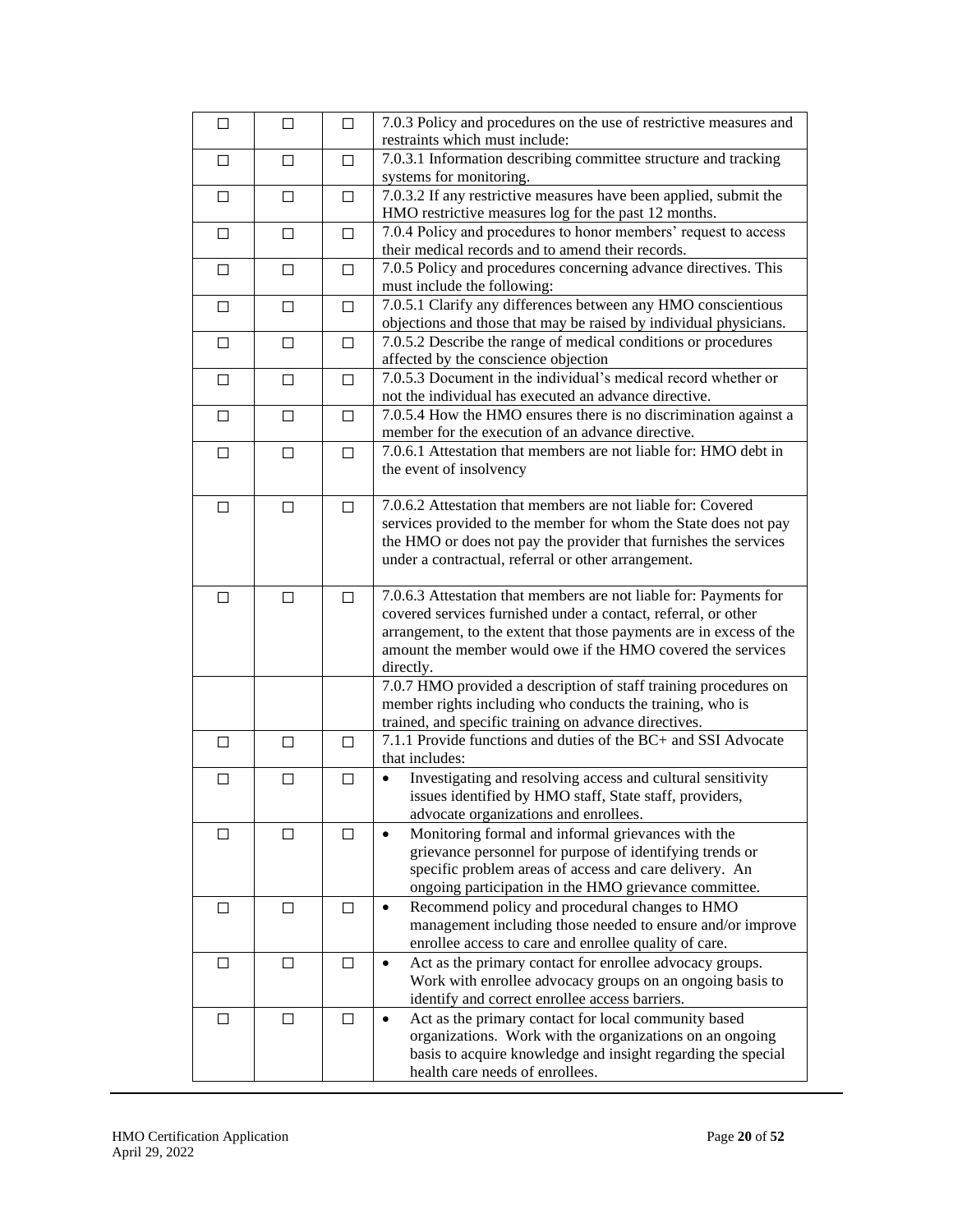|  | Participate in the Advocacy Program for Managed Care<br>٠<br>organized by the Department.                                                                                             |
|--|---------------------------------------------------------------------------------------------------------------------------------------------------------------------------------------|
|  | Ongoing analysis of internal HMO system functions, with<br>$\bullet$<br>HMO staff, as these functions affect enrollee access to<br>medical care and enrollee quality of medical care. |
|  | Requirement that Medicaid SSI Advocate is knowledgeable<br>$\bullet$<br>and has experience working with disabled persons.                                                             |
|  | 7.1.2 The number of FTEs allocated to advocate position.                                                                                                                              |
|  | 7.1.3 Additional responsibilities outside those required by the<br>Contract.                                                                                                          |

## <span id="page-20-0"></span>**8 Member Grievances and Appeals**

All Wisconsin Medicaid Health Plans are required to implement and enforce all of the requirements regarding member grievance and appeals processes, including Title 42 Code of Federal Regulations Part 438 Subpart F, as contained in the HMO and PIHP Member Grievances and Appeals Guide.

## <span id="page-20-1"></span>**8.1 HMOs must:**

- 1. Submit all member grievance and appeal notification documentation to the Department for review and approval prior to use.
- 2. Provide policy and procedure documentation outlining their grievance and appeal system and how it operates.
- 3. Identify a contact person in the Health Plan to receive grievances and appeals and be responsible for routing and processing. Provide the contact person's information to the Department.
- 4. Provide policy and procedure documentation outlining how members are informed about the existence of the grievance and appeal processes and how to use them.
- 5. Provide policy and procedure documentation outlining how the HMO attempts to resolve issues and concerns without formal hearings or reviews whenever possible.
- 6. Provide policy and procedure documentation outlining the HMOs filing requirements, timeframes and procedures, for member grievances, appeals and requests for State fair hearings.
- 7. Provide policy and procedure for submitting the quarterly grievance and appeal reports as required by the Department.

| <b>DHS USE ONLY</b> |                   |           | <b>Member Grievances and Appeals</b>                                                                                                                                                                     |
|---------------------|-------------------|-----------|----------------------------------------------------------------------------------------------------------------------------------------------------------------------------------------------------------|
| Met                 | <b>Not</b><br>Met | <b>NA</b> | <b>Certification Application Review Criteria</b>                                                                                                                                                         |
|                     |                   |           | 8.1.1 Submit all member grievance and appeal notification<br>documentation to the Department for review and approval prior to<br>use.                                                                    |
|                     |                   |           | 8.1.2 Provide policy and procedure documentation outlining their<br>grievance and appeal system and how it operates.                                                                                     |
|                     |                   |           | 8.1.3 Identify a contact person in the Health Plan to receive<br>grievances and appeals and be responsible for routing and<br>processing. Provide the contact person's information to the<br>Department. |

## <span id="page-20-2"></span>**8.2 Department Checklist**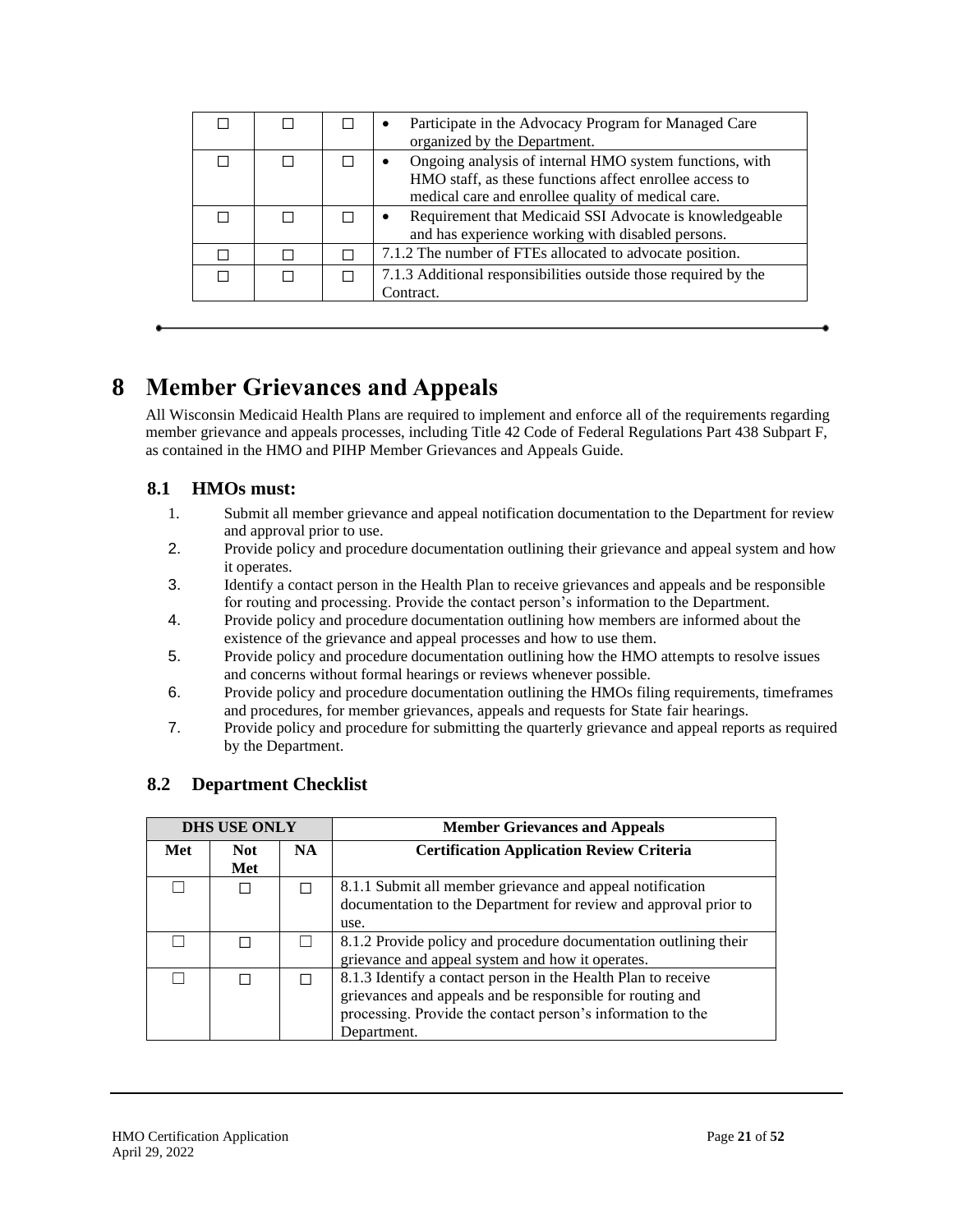|  | 8.1.4 Provide policy and procedure documentation outlining how<br>members are informed about the existence of the grievance and<br>appeal processes and how to use them.                       |
|--|------------------------------------------------------------------------------------------------------------------------------------------------------------------------------------------------|
|  | 8.4.5 Provide policy and procedure documentation outlining how<br>the HMO attempts to resolve issues and concerns without formal<br>hearings or reviews whenever possible.                     |
|  | 8.1.6 Provide policy and procedure documentation outlining the<br>HMOs filing requirements, timeframes and procedures, for member<br>grievances, appeals and requests for State fair hearings. |
|  | 8.1.7 Provide policy and procedure for submitting the quarterly<br>grievance and appeal reports as required by the Department.                                                                 |

# <span id="page-21-0"></span>**9 Culturally and Linguistically Appropriate Services (CLAS)**

HMOs are required to incorporate the National CLAS standards into organizational practices and the delivery of services with a particular focus on care management services. Below are resources to assist HMOs with implementing CLAS standards and providing staff trainings.

- [Think Cultural Health](https://www.thinkculturalhealth.hhs.gov/clas/what-is-clas)
- [U.S. Department of Health and Human Services Office of Minority Health](https://minorityhealth.hhs.gov/)
- [A Practical Guide to Implementing the National CLAS Standards: For Racial, Ethnic and Linguistic](https://www.cms.gov/About-CMS/Agency-Information/OMH/Downloads/CLAS-Toolkit-12-7-16.pdf)  [Minorities, People with Disabilities and Sexual and Gender Minorities.](https://www.cms.gov/About-CMS/Agency-Information/OMH/Downloads/CLAS-Toolkit-12-7-16.pdf)
- [Culturally and Linguistically Appropriate Services \(CLAS\) What, Why and How](https://www.thinkculturalhealth.hhs.gov/assets/pdfs/class-infographic-what-why-how.pdf)
- [Making CLAS Happen: Six Areas for Action](https://www.mass.gov/lists/making-clas-happen-six-areas-for-action) Massachusetts Division of Public Health resource

#### <span id="page-21-1"></span>**9.1 HMOs must:**

- 1. Describe how National CLAS standards have been incorporated into organizational practices and delivery of services.
- 2. Complete and submit the CLAS pledge.
- 3. Describe and submit any CLAS-related self-assessments and/or trainings the HMO has previously done or plans to complete in the upcoming calendar year as an organization.
- 4. Describe and submit any CLAS-related evaluation plan the HMO has previously completed or plans to complete in the upcoming calendar year as an organization.
- 5. Submit policy statements or other documentation that demonstrates how the HMO addresses members who are low income or members of population groups needing specific culturally and linguistically appropriate services. The documentation should include how this information is communicated to providers and other subcontractors. The HMO must provide documentation that shows how the below has been incorporated in its policies, administration, and service practices:
	- a. Recognizing members' beliefs,
	- b. Screening members for social risk factors and/or health related social needs,
	- c. Partnering with community-based organizations to address members' unmet health related social needs,
	- d. Addressing cultural and linguistic differences in a responsive manner,
	- e. Fostering in its staff and providers' behaviors that effectively address interpersonal communication styles that respect members' cultural backgrounds,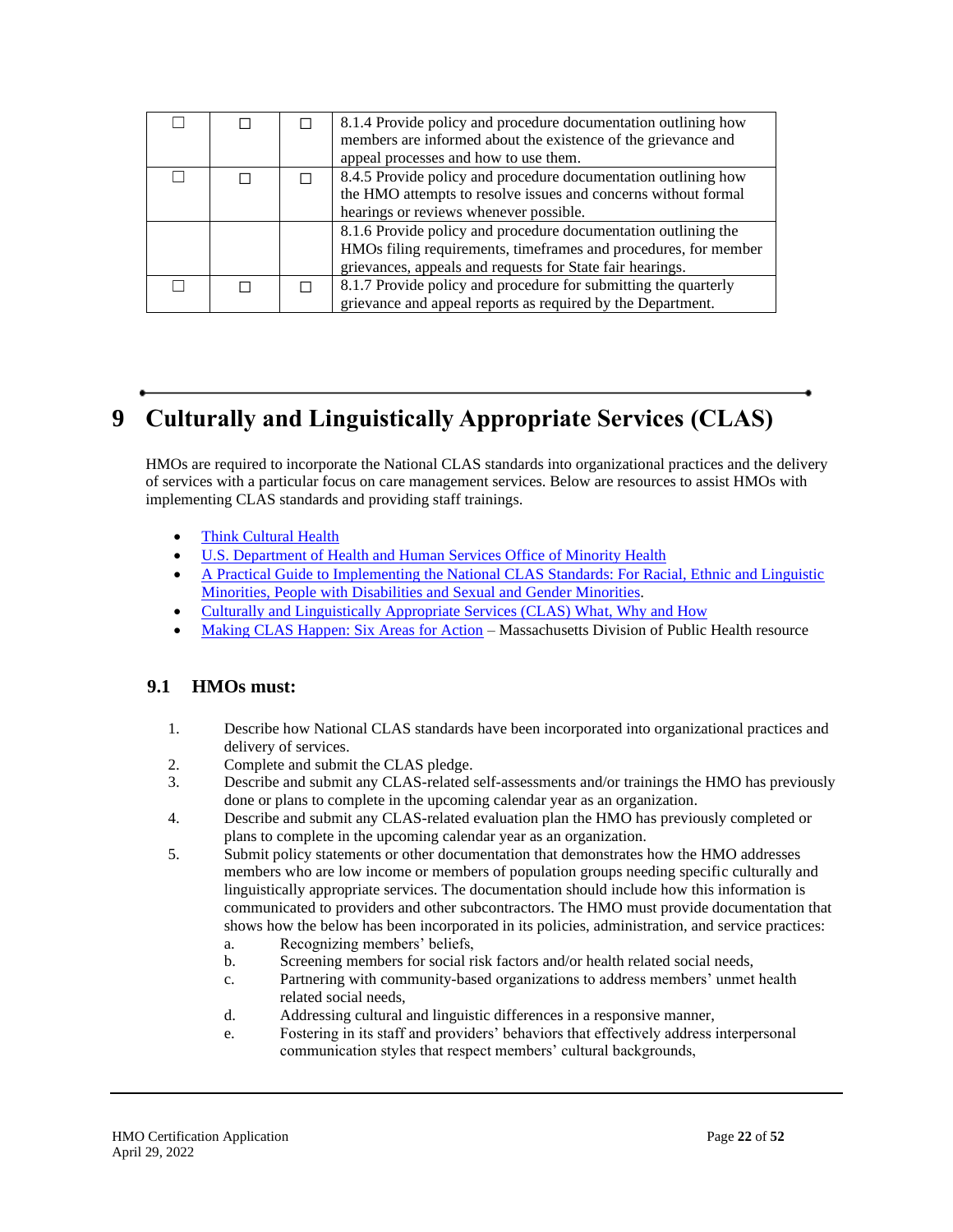- f. Permitting members to change providers based on the provider's ability to provide culturally and linguistically appropriate services, and
- g. Requiring culturally and linguistically appropriate grievance and appeal protocols.

| <b>DHS USE ONLY</b> |      |           | <b>Cultural Competency/Culturally and Linguistically</b><br><b>Appropriate Services</b>                              |
|---------------------|------|-----------|----------------------------------------------------------------------------------------------------------------------|
| Met                 | Not. | <b>NA</b> | <b>Certification Application Review Criteria</b>                                                                     |
|                     | Met  |           |                                                                                                                      |
|                     |      |           | 9.1.1 HMO submitted policies and procedures demonstrating how<br>national CLAS standards have been incorporated into |
|                     |      |           | organizational practices and delivery of services.                                                                   |
|                     |      |           | 9.1.2 Submit CLAS pledge                                                                                             |
|                     |      |           | 9.1.3 Submit any self-assessments and/or trainings.                                                                  |
|                     |      |           | 9.1.4 Describe and submit CLAS evaluation planning                                                                   |
|                     |      |           | 9.1.5. Submit CLAS Standards                                                                                         |

## <span id="page-22-0"></span>**9.2 Department Checklist**

## <span id="page-22-1"></span>**10 Language Access and Format Requirements**

HMOs are required to provide language access services (including interpreters, sign language, and auxiliary aids and services) free of charge for members as necessary to ensure availability of effective communication regarding treatment, medical history or health education and/or any other component of the contract.

### <span id="page-22-2"></span>**10.1 HMOs must submit the following documentation to the Department:**

- 1. Provide a policy and procedure for language access services, and auxiliary aids and services.
- 2. Describe the criteria for selection of interpreters including evaluation of competency in both English and other languages; and include information about sign language interpreter services and auxiliary aids and services for members with hearing or vision impairments.
- 3. Describe how emergency and 24/7 interpretation services will be provided. Describe the mechanism for receiving translation services. Provide a statement of availability of translation services for urgent/emergent situations.
- 4. Describe how the HMO's monitoring mechanism for member satisfaction, and provider compliance of language access services.
- 5. Provide a list of all materials produced by the HMO that must be translated. Examples include vital medical information such as consent forms and instructions, handbooks, provider network lists, notices of denial, termination or reduction of services notices, outreach materials, satisfaction surveys, grievance/appeal information, other documents that need a response from the enrollee.
- 6. Describe how the HMO will assess for the preferred method of communication of each member with a hearing impairment, or vision impairment
- 7. Describe how the hearing or vision impaired members' preference for the type of auxiliary aid(s) is addressed.
- 8. Provide a list of all interpreters (including languages spoken) and sign language interpreters, used by the HMO and the procedures for updating the list and evaluating the need for additional interpreters.
- 9. Describe how members are notified of the availability of free interpretation services including the frequency of the notification, and the manner in which members are notified.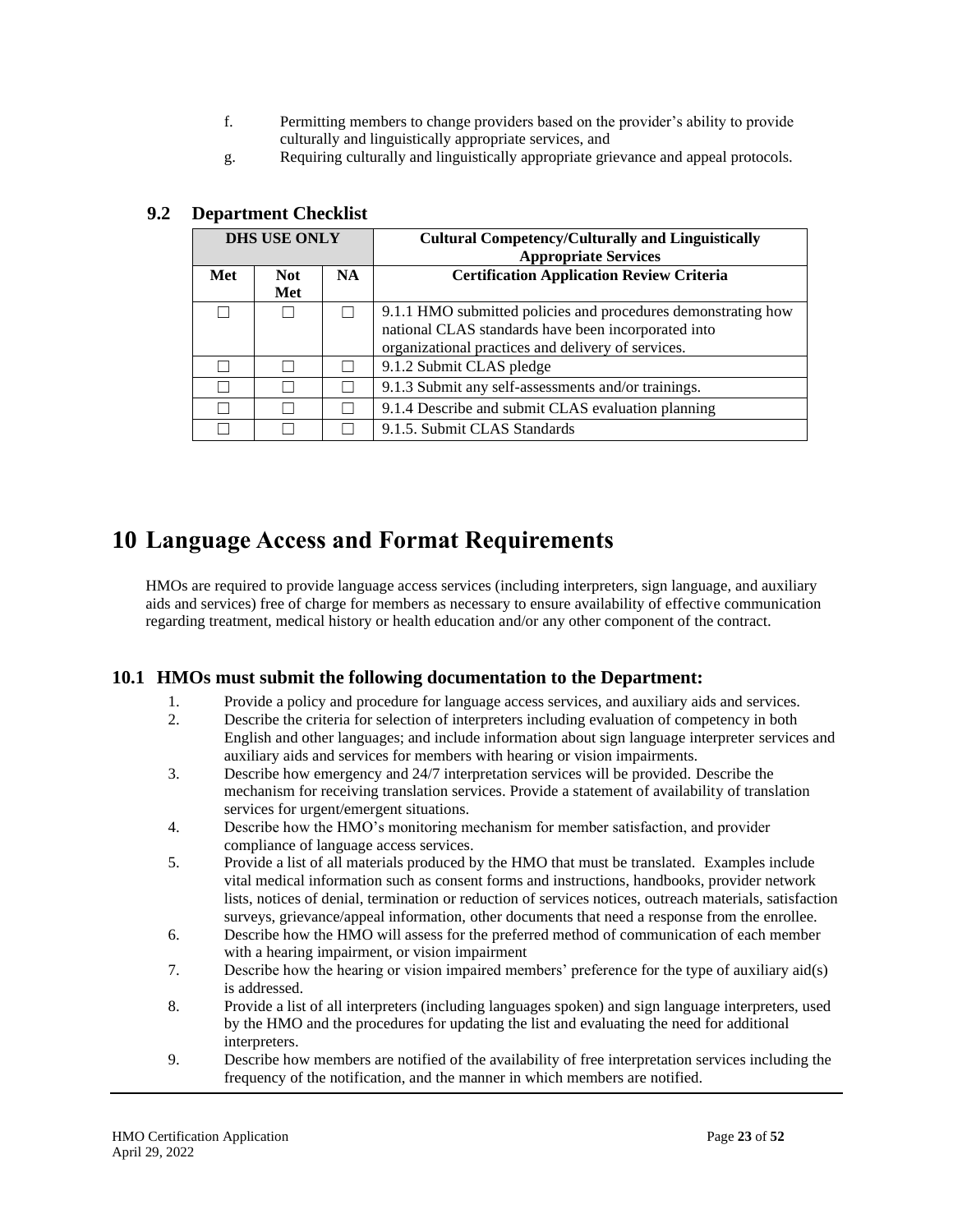## <span id="page-23-0"></span>**10.2 Large Print Tagline**

DHS provided HMOs with the following suggested large print tagline translated in the prevalent non-English languages identified across all HMO Rate Regions (and FamilyCare Geographic Service Regions). The large print tagline is provided in a fillable Word Document and PDF and is available for download at:

- <https://www.dhs.wisconsin.gov/publications/p02057.docx>
- <https://www.dhs.wisconsin.gov/publications/p02057.pdf>

The HMO Communication and Outreach Guide contains additional information regarding language and format requirements.

- 1. HMOs must indicate whether it uses State or HMO developed taglines.
- 2. HMOs must also submit a copy of the taglines used for written (printed) communications to members.

<span id="page-23-1"></span>

|     | <b>DHS USE ONLY</b> |           | <b>Language Access Policies and Procedures</b>                                                                                                                                                                                                                                                                                                                                                                                                                                |
|-----|---------------------|-----------|-------------------------------------------------------------------------------------------------------------------------------------------------------------------------------------------------------------------------------------------------------------------------------------------------------------------------------------------------------------------------------------------------------------------------------------------------------------------------------|
| Met | <b>Not</b><br>Met   | <b>NA</b> | <b>Certification Application Review Criteria</b>                                                                                                                                                                                                                                                                                                                                                                                                                              |
| □   | П                   | П         | 10.1.1 Procedures for providers regarding language access<br>services (including interpreters, sign language, and auxiliary aids<br>and services).                                                                                                                                                                                                                                                                                                                            |
| □   | П                   | П         | 10.1.2 Criteria for selection of interpreters including evaluation of<br>competency in English and other languages. Include information<br>about sign language interpreter services and auxiliary aids for<br>members with hearing or vision impairments.                                                                                                                                                                                                                     |
| □   | П                   | П         | 10.1.3 Describe how emergency and 24/7 interpretation services<br>will be provided. Describe the mechanism for receiving translation<br>services. Provide a statement of availability of translation services<br>for urgent/emergent situations.                                                                                                                                                                                                                              |
| □   | □                   | П         | 10.1.4 Describe the HMOs monitoring mechanism for member<br>satisfaction, provider compliance/satisfaction with LEP services,                                                                                                                                                                                                                                                                                                                                                 |
| П   | П                   | П         | 10.1.5 Provide a list of materials that must be produced by the<br>HMO that must be translated such as: Vital medical information<br>(consent forms, pre/post operation instructions), Handbooks,<br>Provider network lists, Notices of denial, termination or reduction<br>of services, Outreach materials, Satisfaction surveys,<br>Grievance/appeal information, Other documents that need a<br>response from the enrollee, HealthCheck materials, Birth to 3<br>materials |
| □   | п                   | П         | 10.1.6 Describe how the HMO will identify hearing impaired,<br>vision impaired, or LEP members and how they will be served<br>adequately.                                                                                                                                                                                                                                                                                                                                     |
| □   | □                   | П         | 10.1.7 Describe how the hearing or vision impaired members'<br>preference for the type of auxiliary aid(s) is addressed.                                                                                                                                                                                                                                                                                                                                                      |
|     |                     |           | 10.1.8 Provide a list of all current interpreters used by the HMO.<br>Provide procedures for updating the list and for evaluating<br>interpreters.                                                                                                                                                                                                                                                                                                                            |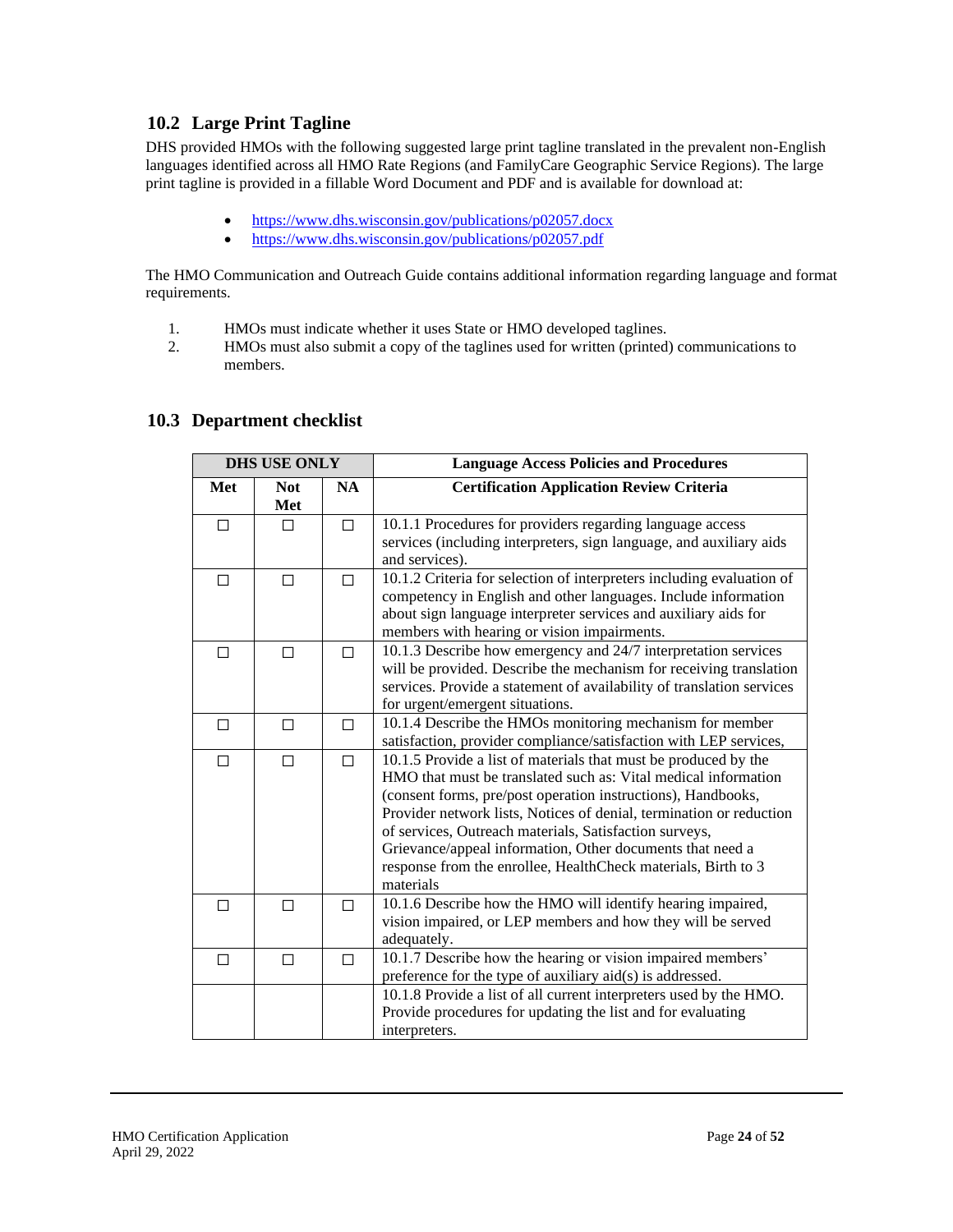|  | 10.1.9 Describe how enrollees are notified of the availability of<br>free interpretation services, and the frequency of notifications and<br>manner in which enrollees are notified. |
|--|--------------------------------------------------------------------------------------------------------------------------------------------------------------------------------------|
|  | 10.2.1 HMO indicated whether it uses State or HMO developed<br>taglines.                                                                                                             |
|  | 10.2.2 HMO submitted a copy of the taglines used for written<br>(printed) communications to members.                                                                                 |

# <span id="page-24-0"></span>**11 Provider Appeals Process**

HMOs are required to submit written documentation of the provider appeals process, consisting of:

- 1. For Departmental use: The name, phone number and email of the person(s) within the HMO responsible for receiving, routing and processing appeals. A shared or dedicated email address to receive communication and documents is required.
- 2. For Providers: The location and description of policies and procedures for adjudicating claims and appeals. Include web address for online Provider resources, ie policy announcements, provider manual or other resources. Resource should include information on timely claim filing, coordination of benefits or other insurance, and recoupment information.
- 3. Documentation of how providers are advised of their right to appeal to the HMO a payment denial or reduction in payment. This language must include the steps necessary to file an appeal and the contractually approved timeliness guidelines or at minimum 60 days from the date of the denial remittance or explanation of payment.
	- 1. Samples of all claim remittance advice notices with provider appeal language included. Each page of the remittance must include the date the remittance was processed.
- 4. Documentation of how providers are advised of their right to appeal to the Department if they disagree with the HMO appeal response. This language must include how to appeal to the Department if the HMO fails to respond to their appeal within 45 days: an appeal to the Department must be received at minimum 60 calendar days from the date of the HMOs appeal response or from the 45 calendar days allowed for the HMO response.
	- 1. Samples of **all** template notification letters sent to providers as a result of an appeal submitted
- 5. A description of how the HMO assures that provider appeals pertaining to BadgerCare Plus and Medicaid SSI services are adjudicated using Medicaid (not commercial) policies and procedures.
- 6. Provide a description of the HMO's appeal process. If the HMO distinguishes between claim reconsiderations and formal appeal, provide the HMOs definition of each. Provide an explanation of timeliness for all requirements of an appeal. Provide an explanation of how providers are informed of these requirements.

## <span id="page-24-1"></span>**11.1 Department Checklist**

| <b>DHS USE ONLY</b> |             |     | <b>Provider Appeals System</b>                                                                                                                                                          |
|---------------------|-------------|-----|-----------------------------------------------------------------------------------------------------------------------------------------------------------------------------------------|
| Met                 | Not.<br>Met | NA. | <b>Certification Application Review Criteria</b>                                                                                                                                        |
|                     |             |     | 11.1 For Departmental use: The name, phone number and email or<br>dedicated email address of the person(s) within the HMO<br>responsible for receiving, routing and processing appeals. |
|                     |             |     | 11.2 For Providers use: The location (website links) and<br>description of policies and procedures for adjudicating claims and<br>appeals. Include website link for provider resources. |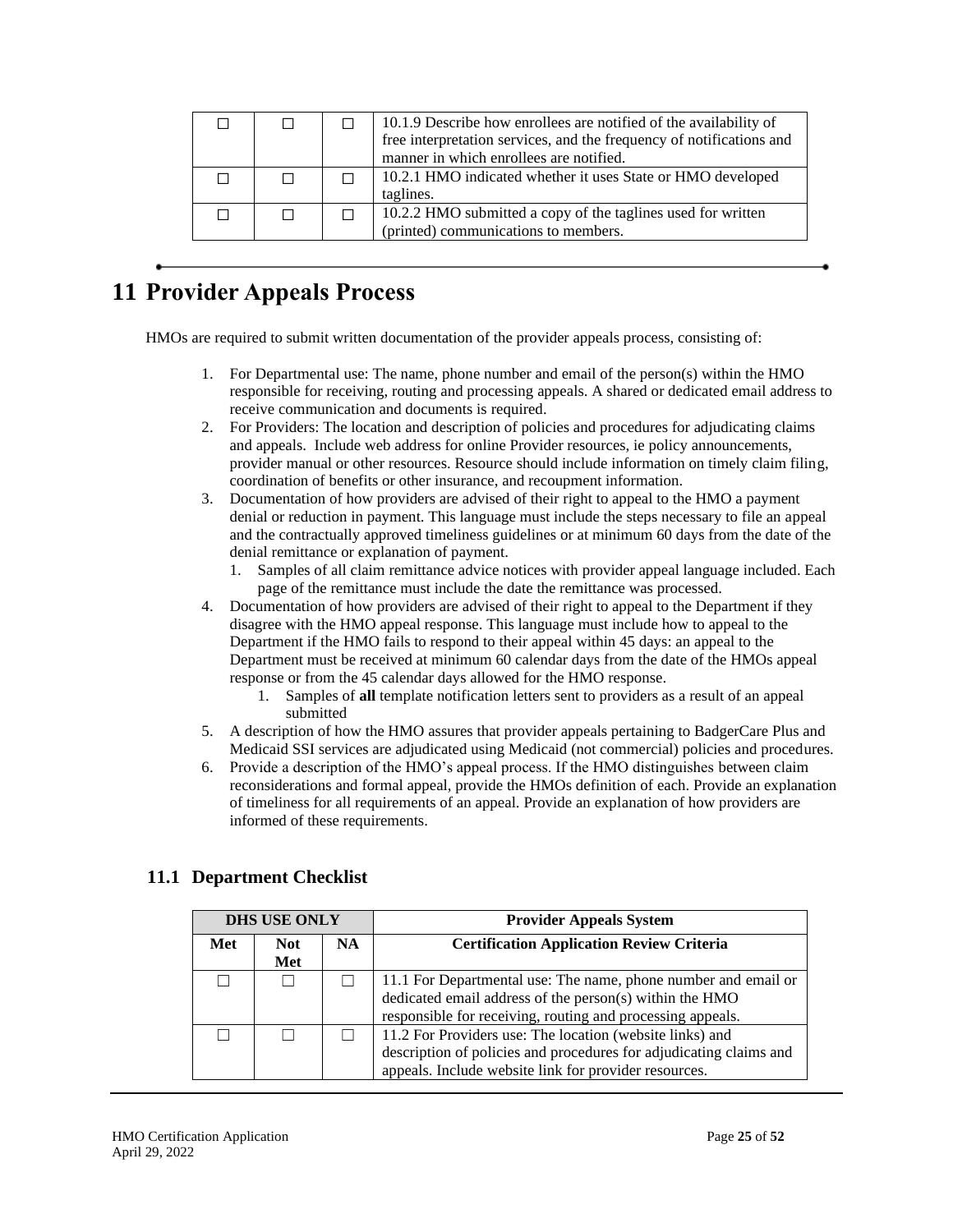|              |        |         | 11.3 Location of language of how providers are advised of their<br>right to appeal to the HMO a payment denial or reduction in<br>payment. This language must include contractually approved<br>timeliness guidelines or at minimum 60 days from the date of the<br>denial remittance or explanation of payment.                                                                                                                                                                                                                                                     |
|--------------|--------|---------|----------------------------------------------------------------------------------------------------------------------------------------------------------------------------------------------------------------------------------------------------------------------------------------------------------------------------------------------------------------------------------------------------------------------------------------------------------------------------------------------------------------------------------------------------------------------|
|              |        |         | 11.3.1 Sample copy of claim remittance advice notices with claim<br>denial reason and code/explanation. This notice must include:<br>A statement regarding the provider's rights and responsibilities in<br>appealing to the HMO about the HMO's payment/denial<br>determination. Each page of the remittance must include the date<br>the claim was processed.                                                                                                                                                                                                      |
| $\mathbf{I}$ | $\Box$ | $\perp$ | 11.4 Location of language on how providers are advised of their<br>right to appeal to the Department if they disagree with the HMO<br>appeal response.                                                                                                                                                                                                                                                                                                                                                                                                               |
| П            | П      | П       | 11.4.1 Samples of all template notification letters sent to providers<br>as a result of an appeal submitted. The language must:<br>Inform providers that the HMO must respond to their<br>appeal within 45 calendar days of postmark.<br>Inform providers how to appeal to the Department if the<br>HMO fails to respond to their appeal within 45 days.<br>Inform providers that an appeal to the Department must<br>be received within 60 calendar days from the date of the<br>HMOs appeal response or from the 45 calendar days<br>allowed for the HMO response. |
|              |        |         | 11.5 Provide a description of how the HMO assures that provider<br>appeals pertaining to BadgerCare Plus and Medicaid SSI services<br>are adjudicated using Medicaid (not commercial) policies and<br>procedures.                                                                                                                                                                                                                                                                                                                                                    |
|              |        |         | 11.6 Provide a description of the HMOs appeal process including<br>timeframes. Provide an explanation of how providers are informed<br>of this process.                                                                                                                                                                                                                                                                                                                                                                                                              |

## <span id="page-25-0"></span>**12 Member Communication, Outreach, and Marketing**

All Wisconsin Medicaid Health Plans are required to implement and enforce all of the requirements regarding member outreach and marketing processes, including Title 42 Code of Federal Regulations (CFR) §§ 438.10 and 438.104, as contained in Contract and the HMO and PIHP Communication, Outreach, and Marketing Guide.

## <span id="page-25-1"></span>**12.1 HMO must:**

- 1. Provide marketing policies and procedures to the Department for review.
	- Must indicate how the HMO assures materials are not distributed without first obtaining State approval,
	- Complies with the information requirements of § 438.10 to ensure that, before enrolling, the beneficiary receives, from the entity or the State, the accurate oral and written information he or she needs to make an informed decision on whether to enroll
	- Does not seek to influence enrollment in conjunction with the sale or offering of any private insurance (see Addendums II and III of the HMO and PIHP Communication, Outreach, and Marketing Guide for additional state guidance, including examples); and
	- Does not, directly or indirectly, engage in door-to-door, telephone, or other cold-call marketing activities.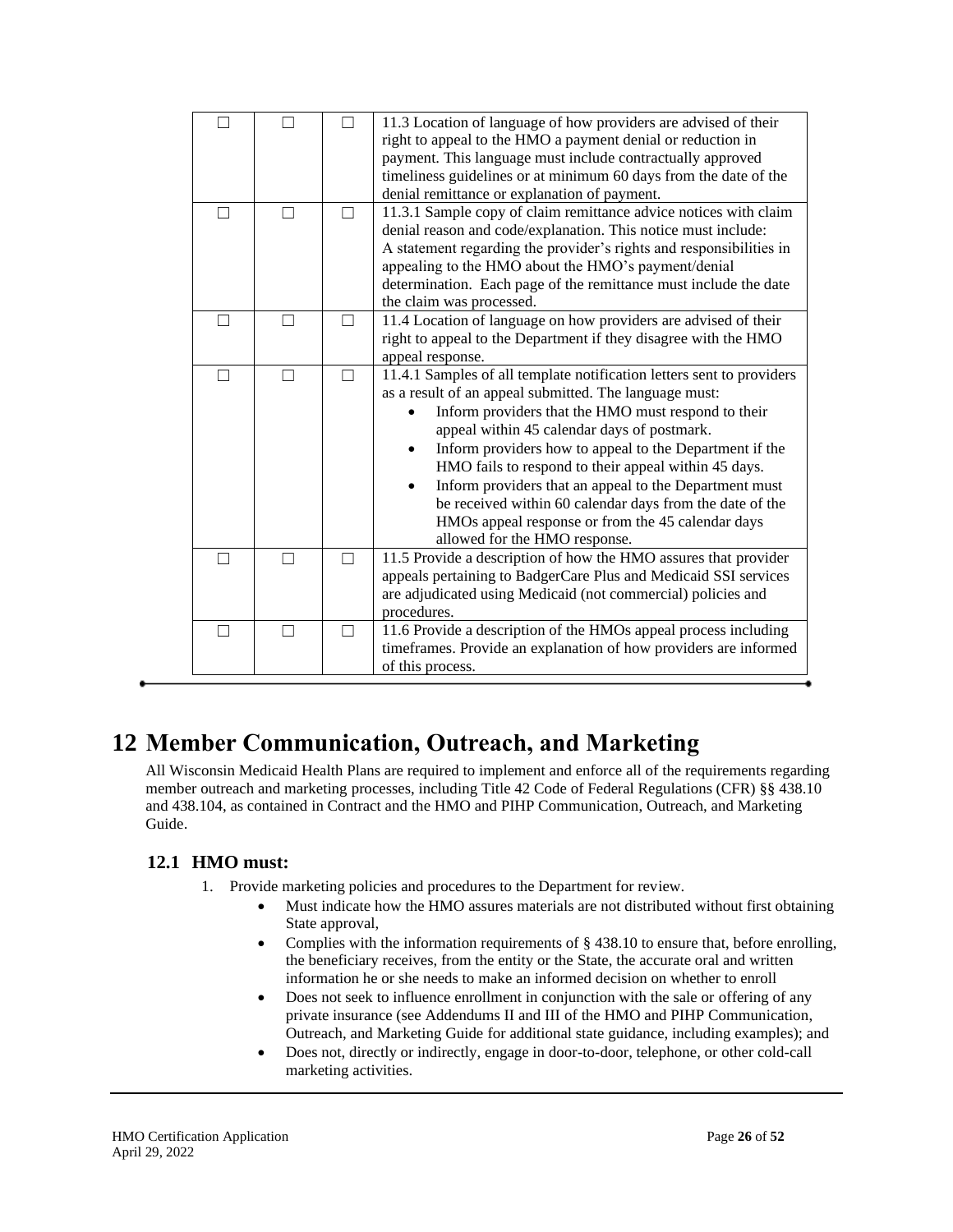- 2. Provide member communication and marketing policies and procedures to the Department for review.
	- Must be designed to provide clear, concise, and factual information about the Health Plan's plan, the Health Plan's network, and the BadgerCare Plus, Medicaid SSI, Care4Kids, Children Come First, and/or Wraparound Milwaukee programs.
	- Must be primarily focused on providing public health messages, benefit education, care management, accessing services, or improving health literacy for both Medicaid and potential Medicaid members.
	- Use professional language access staff (for language access services and auxiliary aids and services), as needed, where technical, medical, or treatment information or other matters, where impartiality is critical, are to be discussed or where use of a family member or friend, as interpreter is otherwise inappropriate. Family members, especially children, should not be used as interpreters in assessments, therapy and other situations where impartiality is critical.
	- Maintain a current list of "On Call" interpreters who can provide interpreter services. Provision of interpreter services must be in compliance with Title VI of the Civil Rights Act.
	- Document all actions and results for any language access services provided to members and be available to the Department upon request.
	- Designate a staff person to be responsible for the administration of language access services and auxiliary aids and services.
	- HMO and PIHP must notify members of transition of care requirements as defined in 42 CFR  $\S$  438.62 and Article VII(F)(8) of the contract.
- 3. Submit to the Department the HMO's Member Communication and Outreach Plan.

| <b>DHS USE ONLY</b> |             |           | <b>Member Communication, Outreach, and Marketing</b>                                                     |
|---------------------|-------------|-----------|----------------------------------------------------------------------------------------------------------|
| Met                 | Not.<br>Met | <b>NA</b> | <b>Certification Application Review Criteria</b>                                                         |
| ΙI                  | ΙI          |           | 12.1 Provide marketing policies and procedures to the Department<br>for review.                          |
|                     |             |           | 12.2 Provide member communication and marketing policies and<br>procedures to the Department for review. |
|                     |             |           | 12.3 Submit to the Department the HMO's Member<br>Communication and Outreach Plan.                       |

## <span id="page-26-0"></span>**12.2 Department Checklist**

# <span id="page-26-2"></span><span id="page-26-1"></span>**13 Member Handbook and Provider Directory**

## **13.1 Member Handbook**

A Member Handbook is required to be sent to each new member upon enrollment to provide members information on where they can get assistance for all the services provided by the HMO including:

- Routine and emergency care
- Member rights
- Member grievance and appeal procedures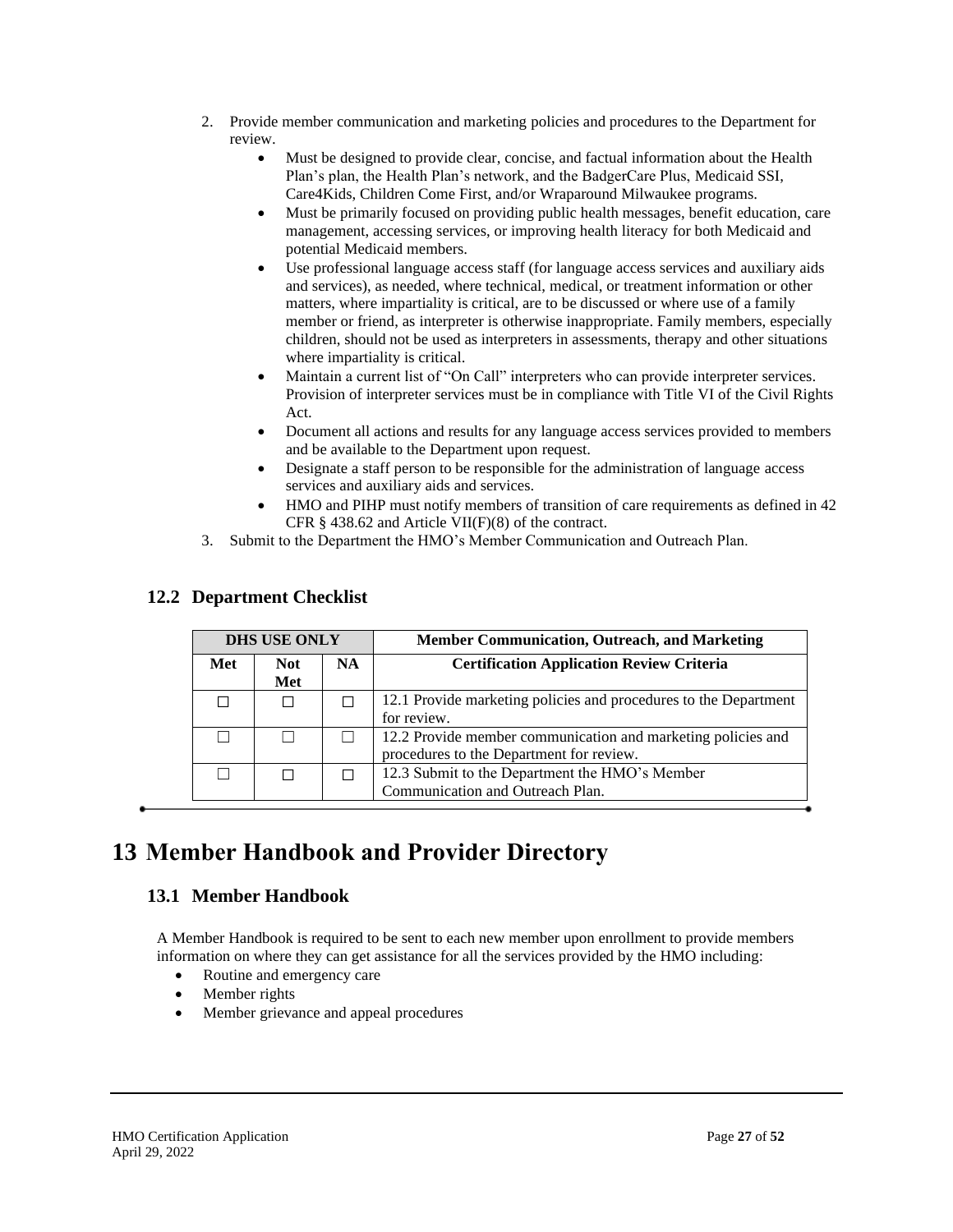- 1. Per Contract, the HMO is required to submit an updated BadgerCare Plus and Medicaid SSI HMO member handbook to the Department within 60 days of signing the contract.
- 2. After the Department reviews and approves the member handbook, each HMO must post the member handbook on their website. The HMO must then share a website link with the Department so that the handbook will be listed on the ForwardHealth website as a resource for members.
- 3. As part of the certification application, each HMO shall submit policies and procedures on providing the member handbook to members that includes:
	- A description of how the HMO will share the member handbook with members (i.e., mail, electronic copy) as well as the timeframe for doing so. The response should address distribution to newly enrolled members as well as members who must receive the updated handbook annually.
	- A description of the process for members to request the handbook in different languages, alternative formats, and oral interpretation. Include how the HMO will comply with the request.

## <span id="page-27-0"></span>**13.2 Provider Directory**

- 1. Per the BadgerCare Plus and Medicaid SSI Contract, HMOs must share a provider directory with members and providers that must be posted on their website and updated per contractual requirements. Each HMO shall submit a copy of their provider directory electronically to the Department for review. The provider directory must include all information specified in the HMO and PIHP Communication, Outreach, and Marketing Guide.
- 2. HMOs shall submit policies and procedures regarding the provider directory including:
	- A description on how the HMO will share the provider directory with members (i.e., mail or electronic copy) as well as the timeframe for doing so.
	- A description of the process for updating the provider directory and making it available to members and providers.
	- The process for notifying members when a provider contract is terminated, including the template of the written notification sent to members.

|     | <b>DHS USE ONLY</b> |     | <b>Member Handbook and Provider Directory</b>                                                                                                                                                                                                                                                                                                                                                                                                                                                                                                                        |
|-----|---------------------|-----|----------------------------------------------------------------------------------------------------------------------------------------------------------------------------------------------------------------------------------------------------------------------------------------------------------------------------------------------------------------------------------------------------------------------------------------------------------------------------------------------------------------------------------------------------------------------|
| Met | <b>Not</b><br>Met   | NA. | <b>Certification Application Review Criteria</b>                                                                                                                                                                                                                                                                                                                                                                                                                                                                                                                     |
|     |                     |     | 13.1 The HMO submitted a copy of the member handbook for<br>DHS review within 60 days of the contract signature.                                                                                                                                                                                                                                                                                                                                                                                                                                                     |
|     |                     |     | 13.2 The HMO published the member handbook on its website,<br>and shared a URL with DHS to be added to Forward Health.                                                                                                                                                                                                                                                                                                                                                                                                                                               |
|     |                     |     | 13.3 The HMO submitted policies and procedures related to the<br>member handbook that included:<br>A description of the process used by the HMO to make the<br>٠<br>handbook available to members and the timeframe.<br>A description of the process for updating the provider<br>$\bullet$<br>directory and making it available to members and providers.<br>A description of the process used by members to request the<br>$\bullet$<br>handbook in different languages, formats, or oral<br>interpretation. Included how the HMO will comply with the<br>request. |

## <span id="page-27-1"></span>**13.3 Department Checklist**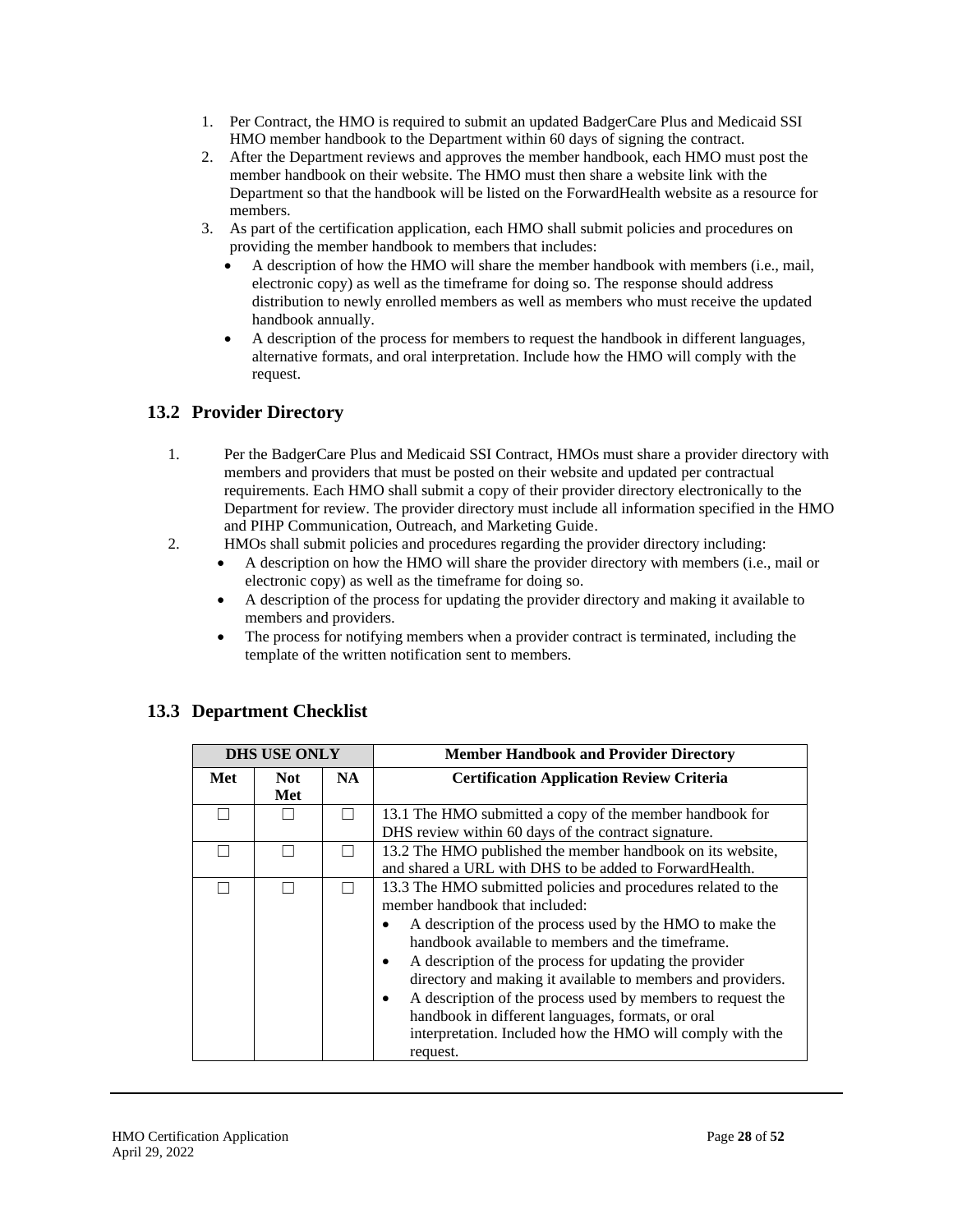|  | 13.2.1 The HMO provided an electronic copy of the provider<br>directory to the Department for review. The directory met all<br>contractual requirements.                                                                                                                                                                                                                                                                                                                                                                                                                        |
|--|---------------------------------------------------------------------------------------------------------------------------------------------------------------------------------------------------------------------------------------------------------------------------------------------------------------------------------------------------------------------------------------------------------------------------------------------------------------------------------------------------------------------------------------------------------------------------------|
|  | 13.2.2 The HMO submitted policies and procedures related to the<br>provider directory that included:<br>A description on how the HMO will share the provider<br>٠<br>directory with members (i.e., mail or electronic copy) as well<br>as the timeframe for doing so.<br>A description of the process for updating the provider<br>$\bullet$<br>directory and making it available to members and providers.<br>The process for notifying members when a provider contract<br>$\bullet$<br>is terminated, including the template of the written<br>notification sent to members. |

## <span id="page-28-0"></span>**14 Quality Improvement**

Per CFR 438.240, the HMO is required to have an ongoing Quality Assessment and Performance Improvement (QAPI) program for the services it furnishes to their members. At a minimum, the HMO QAPI program must comply with the following requirements:

- Conduct Performance Improvement Projects
- Submit performance measurement data
- Have mechanisms in place to detect underutilization and overutilization of services
- Have mechanisms in effect to assess the quality and appropriateness of care furnished to members with special health care needs.

### <span id="page-28-1"></span>**14.1 QAPI Program**

- 1. Quality program description, areas of focus, and provider performance monitoring
- 2. QAPI committee structure and position descriptions
- 3. Frequency of QAPI meetings and provide copies of the most recent QAPI meeting minutes
- 4. Most recent annual QAPI work plan and QAPI annual report including:
	- 1. Annual plan to meet its Pay-for-Performance (P4P) goals and submit NCQA audited P4P results to the Department on time;
	- 2. Annual Performance Improvement Projects (PIPs) topic selection, implementation, monitoring, and final report submission to the Department and MetaStar.
- 5. Evaluation of the QAPI program to determine if the HMO is meeting its goals.
- 6. Data and related documentation which shows monitoring of:
	- 1. Quality of care and services in clinical and non-clinical areas;
	- 2. Member satisfaction;
	- 3. Access to providers and verification that services members needed were provided.

### <span id="page-28-2"></span>**14.2 Clinical Practice Guidelines**

- 1. Description of the clinical evidence based practice guidelines used by the HMO for utilization management, member education on health and disease management, coverage of services and other areas to which the guidelines may apply. These guidelines must be compliant with 42 CFR 438.236(b)
- 2. Policies and procedures related to how the HMO and its providers in-network are adopting the guidelines.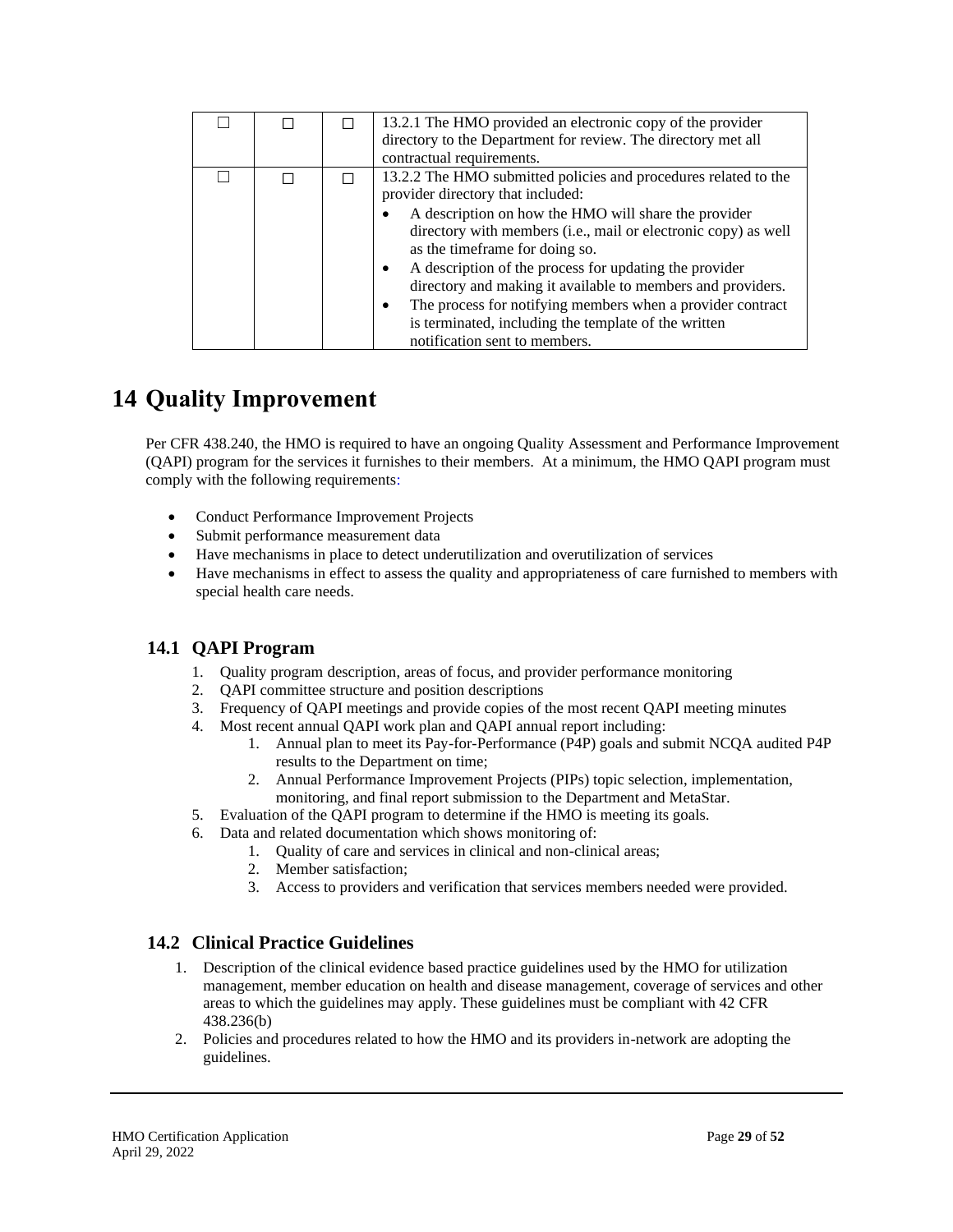3. Description of the process used by the HMO to make those guidelines available to their providers and members (upon request).

#### <span id="page-29-0"></span>**14.3 Utilization Management**

A description of the mechanisms in place to detect underutilization and overutilization of services as well as a description of the actions the HMO would undertake to correct that. Policies and procedures governing utilization management (UM) including:

- **1.** Medical record review tools
	- a. Policies and procedures related to medical record review including instructions;
	- b. Medical record review results (including numerators and denominators and analysis for prior twelve months;
	- c. Documentation related to any resulting improvement efforts;
	- d. Policies and procedures for other methods used to assess and improve quality of care.
- **2.** Adverse Actions
	- a. Policies and procedures on notification of adverse actions and timeliness of decisions;
	- b. Persons authorized to make denial decisions based on medical necessity;
	- c. UM criteria conformity with applicable HMO clinical practice guidelines and inter-rater reliability.
- **3.** Policies for processing expedited and urgent authorization requests.
- **4.** Description of the utilization management practices used by HMOs on emergency and poststabilization services.
	- a. Instructional materials for members related to use of emergency services.
- **5.** UM committee meeting minutes for prior six months.

### <span id="page-29-1"></span>**14.4 Members with Special Health Care Needs**

- **1.** Policies and procedures for identification of members with special health care needs including a needs assessment, care plan development and delivery of care.
- **2.** Pregnant women are members with special health care needs. Submit policies and procedures on continuity and coordination of care, particularly for pregnant and post-partum women (i.e. interconception care), those with chronic conditions, and high-cost members.

## <span id="page-29-2"></span>**14.5 Telephone Triage**

Policy and procedure governing telephone triage, clinical protocols in use, clinical credentials required for staff (a description of the minimum credentials required), and copy of annual evaluation of the clinical appropriateness of decisions made through the system. **(Applies only to HMOs using "nurse lines" or other telephone triage demand management systems. If no such system is in operation, please provide written indication).**

|               | <b>DHS USE ONLY</b> |           | <b>Quality Improvement</b>                                                                                                                                 |  |
|---------------|---------------------|-----------|------------------------------------------------------------------------------------------------------------------------------------------------------------|--|
| Met           | <b>Not</b><br>Met   | <b>NA</b> | <b>Certification Application Review Criteria</b>                                                                                                           |  |
|               |                     |           | 14.1.1 QAPI program description, including description of<br>program monitoring and oversight, committees, position<br>descriptions and FTE staffing data. |  |
|               |                     |           | 14.1.2 QAPI committee structure and position descriptions                                                                                                  |  |
|               |                     |           | 14.1.3 Frequency of QAPI meetings and provide copies of the<br>most recent QAPI meeting minutes.                                                           |  |
| $\mathcal{L}$ |                     |           | 14.1.4 Must show most recent annual QAPI work plan. The work<br>plan must include P4P and PIP information.                                                 |  |
|               |                     |           | 14.1.5 Evaluation of the effectiveness of the QAPI program.                                                                                                |  |

### <span id="page-29-3"></span>**14.6 Department Checklist**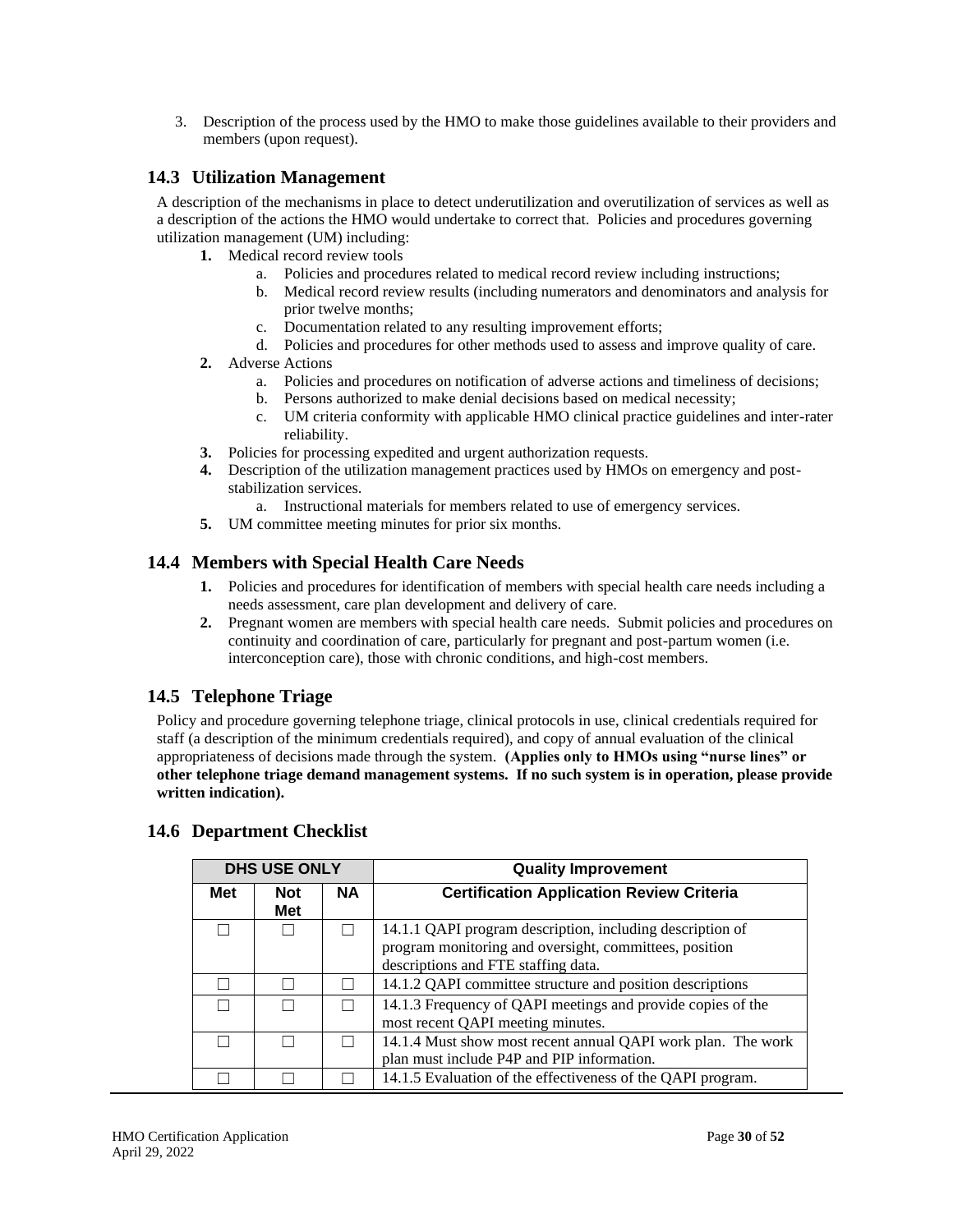| $\mathsf{L}$ |                          | $\mathsf{L}$ | 14.1.6 Data and related documentation to monitor quality of care,<br>member satisfaction, and access to care and verification that<br>services members needed were provided.                                                                                                                                                                                                                                                                                                                                                                                                                                         |
|--------------|--------------------------|--------------|----------------------------------------------------------------------------------------------------------------------------------------------------------------------------------------------------------------------------------------------------------------------------------------------------------------------------------------------------------------------------------------------------------------------------------------------------------------------------------------------------------------------------------------------------------------------------------------------------------------------|
|              |                          |              |                                                                                                                                                                                                                                                                                                                                                                                                                                                                                                                                                                                                                      |
| П            | П                        | П            | 14.2.1 Description and sample of the clinical evidence-based<br>practice guidelines used by the HMO for utilization management,<br>member education on health and disease management, coverage of<br>services and other areas to which the guidelines may apply. These<br>guidelines must meet the following requirements:<br>Are based on valid and reliable clinical evidence or a<br>consensus of providers in the particular field<br>Consider the needs of the HMO members<br>Are adopted in consultation with contracting health care<br>professionals<br>Are reviewed and updated periodically as appropriate |
|              |                          |              | 14.2.2 Policies and procedures that show how the HMO and its in-                                                                                                                                                                                                                                                                                                                                                                                                                                                                                                                                                     |
|              |                          |              | network providers are adopting the clinical guidelines and how the<br>HMO makes those guidelines available to their providers and<br>members.                                                                                                                                                                                                                                                                                                                                                                                                                                                                        |
| П            |                          | П            | 14.2.3 Description of the process used by the HMO to make those                                                                                                                                                                                                                                                                                                                                                                                                                                                                                                                                                      |
|              |                          |              | guidelines available to their providers and members (upon<br>request).                                                                                                                                                                                                                                                                                                                                                                                                                                                                                                                                               |
| П            | П                        | П            | 14.3.1 Medical record review tools.                                                                                                                                                                                                                                                                                                                                                                                                                                                                                                                                                                                  |
| $\mathsf{L}$ | $\overline{\phantom{a}}$ | П            | 14.3.2 Notification of adverse actions, timeliness of decisions,<br>persons authorized to make denial decisions based on medical<br>necessity, UM criteria conformity with applicable HMO clinical<br>proactive guidelines and inter-rater reliability.                                                                                                                                                                                                                                                                                                                                                              |
| П            |                          |              | 14.3.3 Policies for processing expedited and urgent authorization<br>request.                                                                                                                                                                                                                                                                                                                                                                                                                                                                                                                                        |
| П            |                          | П            | 14.3.4 Description of the utilization management guidelines for<br>emergency and post-stabilization services.                                                                                                                                                                                                                                                                                                                                                                                                                                                                                                        |
|              |                          |              | Instructional materials for members on appropriate utilization<br>$\bullet$                                                                                                                                                                                                                                                                                                                                                                                                                                                                                                                                          |
|              |                          |              | of emergency services.                                                                                                                                                                                                                                                                                                                                                                                                                                                                                                                                                                                               |
| П            | П                        | П            | 14.3.5 UM committee minutes for last six months.                                                                                                                                                                                                                                                                                                                                                                                                                                                                                                                                                                     |
|              |                          | П            | 14.4.1 Policy and procedures for identification of members with                                                                                                                                                                                                                                                                                                                                                                                                                                                                                                                                                      |
|              |                          |              | special health care needs assessment and delivery                                                                                                                                                                                                                                                                                                                                                                                                                                                                                                                                                                    |
| П            | $\mathbf{I}$             | П            | 14.4.2 Policy and procedures for coordination of care for pregnant                                                                                                                                                                                                                                                                                                                                                                                                                                                                                                                                                   |
|              |                          |              | and post-partum women, members with chronic conditions or                                                                                                                                                                                                                                                                                                                                                                                                                                                                                                                                                            |
|              |                          |              | high-cost members.                                                                                                                                                                                                                                                                                                                                                                                                                                                                                                                                                                                                   |
| $\perp$      |                          | $\mathsf{L}$ | 14.5 Policy and procedure including clinical protocols in use,<br>clinical credentials required for staff and a copy of annual<br>evaluation of the clinical appropriateness of decisions made<br>through the system. This applies only to nurse lines where clinical<br>advice is provided by phone. If no such system is in operation,<br>please provide written rationale.                                                                                                                                                                                                                                        |
|              |                          |              |                                                                                                                                                                                                                                                                                                                                                                                                                                                                                                                                                                                                                      |

# <span id="page-30-0"></span>**15 Reporting and Data Administration**

The Department requires the HMOs to meet security, data, claims and encounter processing, computer system, and reporting standards outlined in the 2020-2021 BadgerCare Plus and Medicaid SSI Contract, sections XI.D.5.g-h, XII.A, XII.C-F, XII.I, XIV.A-B, XV.D.1-2, XV.D.11, XVI.F, XVI.I-N, Addendum IV.F-H, and Addendum VI.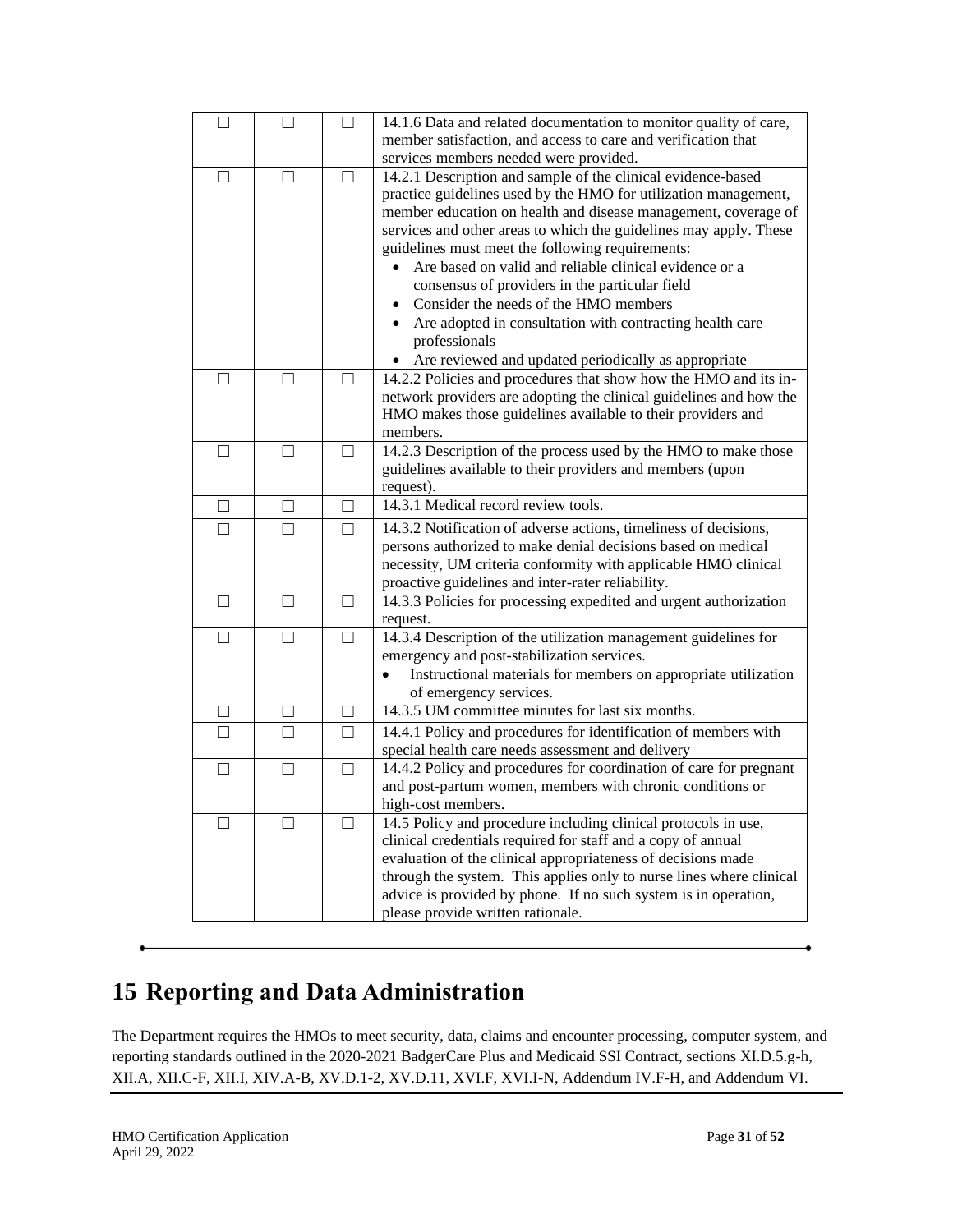1. Indicate if the HMO has written policies, procedures, and training materials that articulate the organization's ability to comply with all applicable reporting and data requirements under the HMO contract.

If applicable, indicate if the HMO subcontractor contracts include the same requirement to comply with the Department requirements under the HMO contract.

2. Provide the number of HMO and/or subcontractor full-time equivalent (FTE) staff dedicated to supporting the Wisconsin BadgerCare Plus and Medicaid SSI contract requirements for each standard below.

> FTE Example: The HMO employee spends 20% of her/his time each on data security, data retention, claims processing, encounter processing, and on unrelated activities. The HMO records .2 FTE each for Data Security and Privacy, Data Retention, Claims Processing, and Encounter Processing.

3. For each standard, please indicate if the HMO has written policies/procedures, training materials, and whether or not applicable subcontractors are required to have similar materials.

For each answer marked with a "Yes", please provide a brief description of the written policies/procedures and how they are maintained as well as any associated staff training. Responses should be limited to one or two paragraphs for each standard. Please do not provide the actual written policy/procedure materials.

For each answer marked with a "No", the HMO has one year from the signing of the annual contract to develop materials in order to be compliant with this requirement by the second year of the contract.

| <i>Standard</i>                                           | Yes (Check One) | No (Check One) |
|-----------------------------------------------------------|-----------------|----------------|
| Data Security and Privacy                                 |                 |                |
| Secure SFTP Use                                           |                 |                |
| Secure Forward Health Portal Use                          |                 |                |
| Data Retention $-10$ Years for All Instances Cited in the |                 |                |
| <b>HMO</b> Contract                                       |                 |                |
| Distribution of Access Payments as Described in Article   |                 |                |
| <b>XVI</b>                                                |                 |                |
| Encounter Based Payments and Ad Hoc Cash Transactions     |                 |                |
| Processing                                                |                 |                |
| Quarterly and Annual Financial Template Completion        |                 |                |

Does the HMO have written policies and procedures for?

Does the HMO have written training materials for?

| <b>Standard</b>                                           | Yes (Check One) | No (Check One) |
|-----------------------------------------------------------|-----------------|----------------|
| Data Security and Privacy                                 |                 |                |
| Secure SFTP Use                                           |                 |                |
| Secure Forward Health Portal Use                          |                 |                |
| Data Retention $-10$ Years for All Instances Cited in the |                 |                |
| <b>HMO</b> Contract                                       |                 |                |
| Distribution of Access Payments as Described in Article   |                 |                |
| XVI                                                       |                 |                |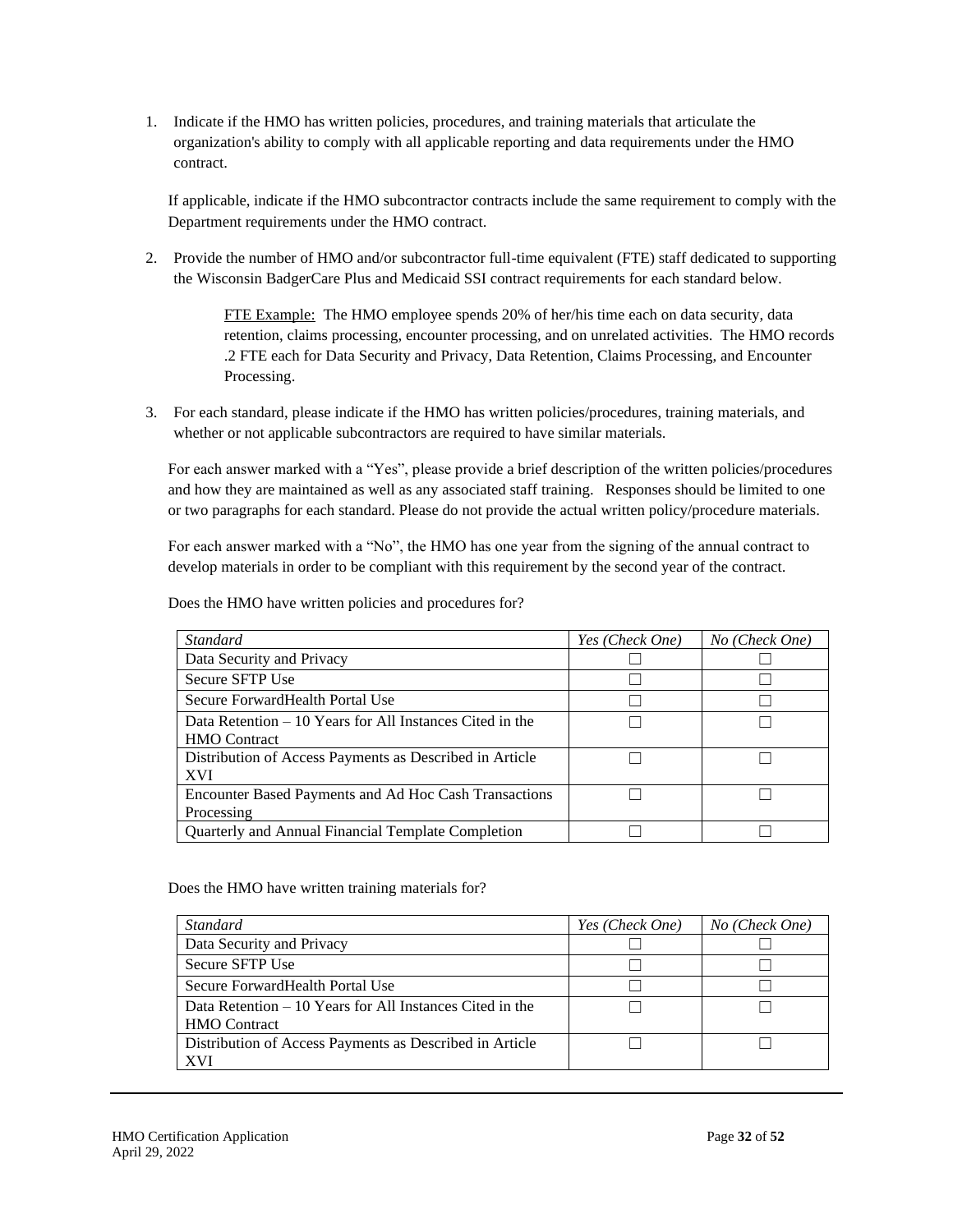| Encounter Based Payments and Ad Hoc Cash Transactions<br>Processing |  |
|---------------------------------------------------------------------|--|
| Ouarterly and Annual Financial Template Completion                  |  |

Does the HMO require similar written policy/procedure and training materials for subcontracts on?

| <i>Standard</i>                                                            | Yes         | No          | N/A         |
|----------------------------------------------------------------------------|-------------|-------------|-------------|
|                                                                            | (Check One) | (Check One) | (Check One) |
| Data Security and Privacy                                                  |             |             |             |
| Secure SFTP Use                                                            |             |             |             |
| Secure ForwardHealth Portal Use                                            |             |             |             |
| Data Retention – 10 Years for All Instances Cited<br>in the HMO Contract   |             |             |             |
| Distribution of Access Payments as Described in<br>Article XVI             |             |             |             |
| Encounter Based Payments and Ad Hoc Cash<br><b>Transactions Processing</b> |             |             |             |
| Quarterly and Annual Financial Template<br>Completion                      |             |             |             |

Provide the number of HMO and/or subcontractor full-time equivalent (FTE) staff dedicated to supporting the Wisconsin BadgerCare Plus and Medicaid SSI HMO contract requirement.

| Standard                                                  | <b>HMO FTE</b> | Subcontractor |
|-----------------------------------------------------------|----------------|---------------|
|                                                           |                | <b>FTE</b>    |
| Data Security and Privacy                                 |                |               |
| Secure SFTP Use                                           |                |               |
| Secure Forward Health Portal Use                          |                |               |
| Data Retention $-10$ Years for All Instances Cited in the |                |               |
| <b>HMO</b> Contract                                       |                |               |
| Distribution of Access Payments as Described in Article   |                |               |
| <b>XVI</b>                                                |                |               |
| Encounter Based Payments and Ad Hoc Cash Transactions     |                |               |
| Processing                                                |                |               |
| Quarterly and Annual Financial Template Completion        |                |               |

- 4. Please provide 2-3 page responses to the following questions. The responses should be clearly labeled to indicate which part of the question is being addressed with each response. The descriptions should include the number of HMO and/or subcontractor full-time equivalent (FTE) staff dedicated to supporting the contract requirements in each section below as well as where the FTE is located geographically.
	- 1. Describe the system hardware and software, the technical resources that will be used, and the name of the agency or organization (e.g., HMO, outside vendor, etc.) responsible for the following:
		- a. Claims processing
		- b. Monitoring enrollment and disenrollment
		- c. Non-encounter data reporting (e.g., Neonatal ICU patient care data)
		- d. Encounter data reporting.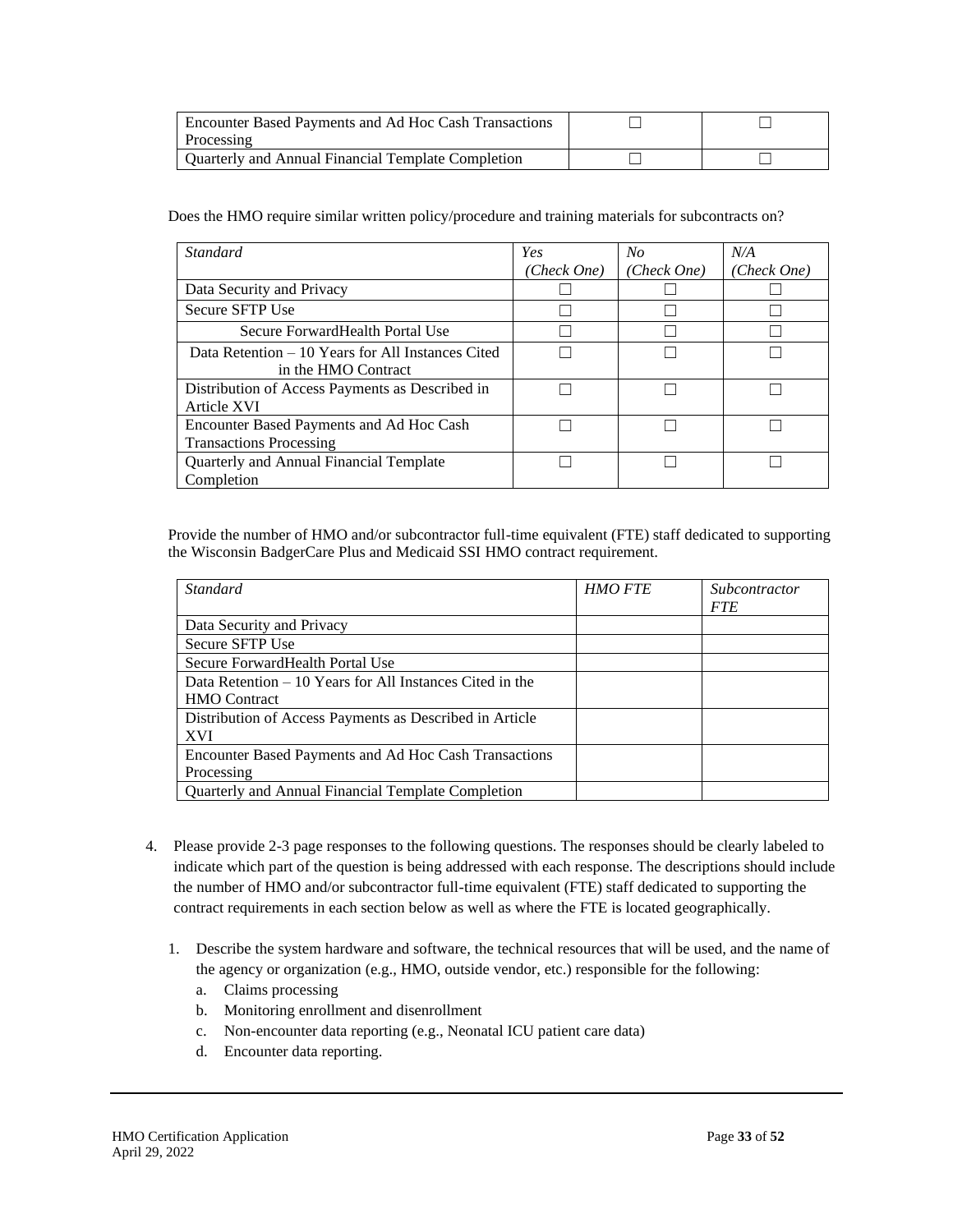- 2. The BadgerCare Plus and Medicaid SSI HMO contract requires the HMO to only use providers enrolled in the Wisconsin Medicaid program when rendering services to Wisconsin Medicaid members. The HMOs must work with providers utilized in emergencies or out of area situations to ensure their enrollment as a Wisconsin Medicaid Certified provider.
	- Describe how the HMO currently updates its provider file with Wisconsin Medicaid provider IDs and NPI numbers.
	- Describe how the HMO ensures that, when new providers are added to the HMO network, they are appropriately enrolled in the Wisconsin BadgerCare Plus and/or Medicaid SSI program and have a valid NPI (or Medicaid assigned non-NPI for atypical providers).
- 3. The HMO may submit encounter data to the department from third party vendors who pay and process claims on the HMO's behalf (e.g., behavioral health benefits manager and dental benefits administrator).
	- Identify any third party vendors, the services provided, and the type of services (e.g., inpatient, behavioral health, etc.) provided.
	- Describe how the HMO obtains the required data from the third party vendors, how often (e.g., monthly), and the timeliness of the data (i.e., how soon after the date of service is the data transmitted to the HMO, and subsequently to the department as encounters).
	- Describe how the HMO ensures accuracy of data (through audit or other means).
- 4. Describe quality control measures of HMO information systems for both claim and encounter processing.
	- How and how often (daily, etc.) is system performance monitored?
	- What processes are in place to identify and inform staff of any system performance problems?
	- Provide a summary document of your system's current disaster recovery program.
- 5. Describe your method for allocating administrative expenses to the BadgerCare Plus/SSI programs. The allocation methodology described must be consistent with that used in submitting administrative costs to the Department on the financial template, as required under the rate setting process. Include a description of the methods for allocating between product lines and eligibility categories.
- 6. Describe how the HMO monitors and verifies that at least 90% of adjudicated clean claims from subcontractors/providers will be paid for covered medically necessary services within 30 days of receipt of a clean claim, 99% within 90 days, and 100% within 180 days of receipt.
- 7. Describe the process used to convert provider claims to encounters.
	- o What is the process to submit the converted claims as encounters on a monthly basis?
- 8. Describe the process followed to determine that abortion and sterilization services meet requirements of [Wis. Stats., Ch.](http://nxt.legis.state.wi.us/nxt/gateway.dll?f=templates&fn=default.htm&d=stats&jd=ch.%2020) 20.927[; Wis. Stats., Ch. 253.107;](http://docs.legis.wisconsin.gov/statutes/statutes/253/107) 42 CFR [441 Subpart E-](http://www.ecfr.gov/cgi-bin/text-idx?SID=70dcf815a9d37844184f809640313ea1&mc=true&node=pt42.4.441&rgn=div5#sp42.4.441.e)Abortions, and 42 CFR [441 Subpart](http://ecfr.gpoaccess.gov/cgi/t/text/text-idx?c=ecfr&sid=1a2fc7132c1c34eae5b31439e7461f50&rgn=div6&view=text&node=42:4.0.1.1.10.6&idno=42) F-Sterilizations.
- 9. Provide a list of the ForwardHealth reports found on the Comprehensive HMO Report Matrix currently being used by your HMO.
	- A link to the Comprehensive HMO Report Matrix is below: [https://www.forwardhealth.wi.gov/WIPortal/Tab/42/icscontent/Managed%20Care%20Organizatio](https://www.forwardhealth.wi.gov/WIPortal/Tab/42/icscontent/Managed%20Care%20Organization/reports_data/hmomatrix.htm.spage) [n/reports\\_data/hmomatrix.htm.spage](https://www.forwardhealth.wi.gov/WIPortal/Tab/42/icscontent/Managed%20Care%20Organization/reports_data/hmomatrix.htm.spage)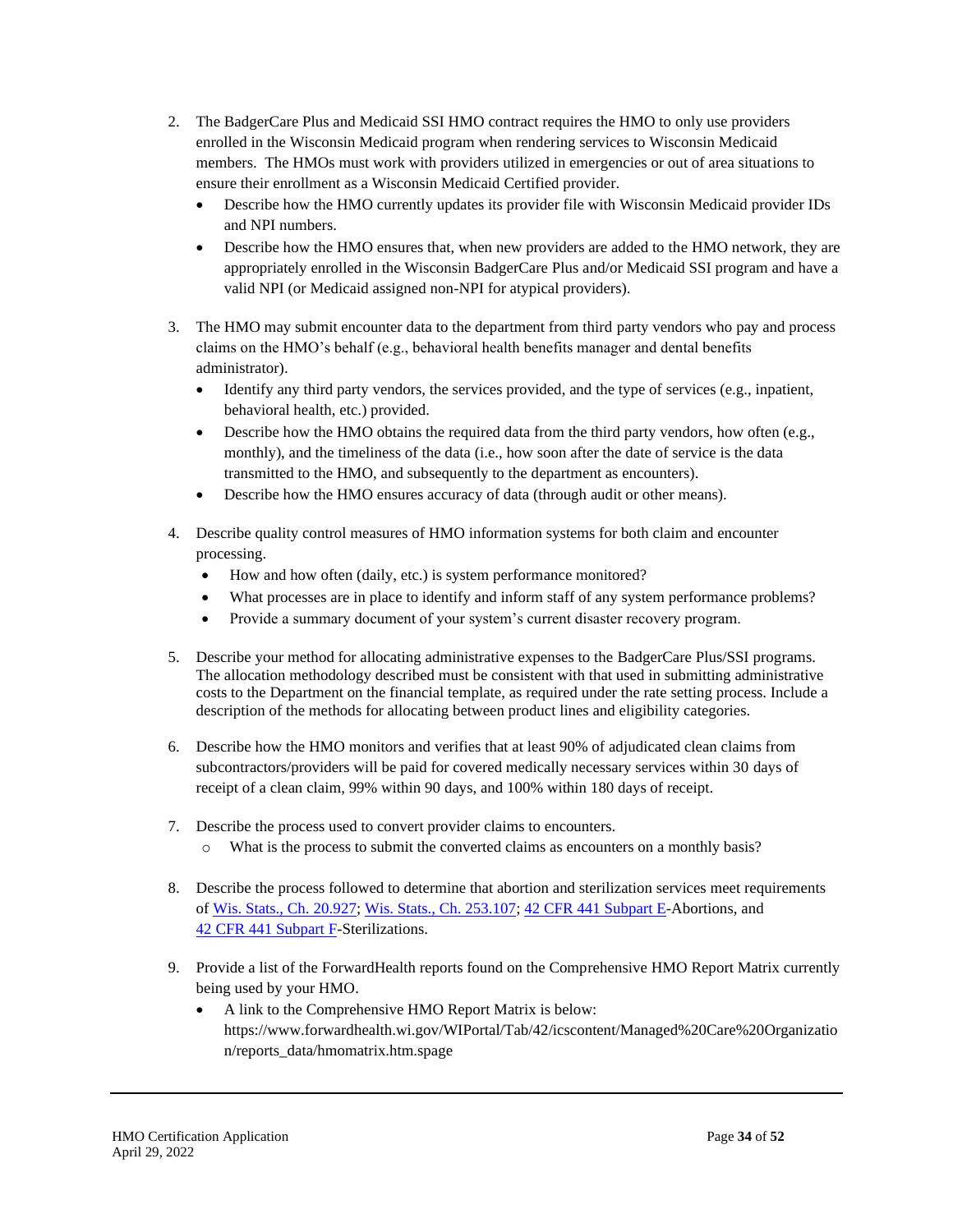10. Provide a list of HMO/subcontractor staff required to attend the monthly Encounter Technical Work Group. The list should include the staff member's title.

## <span id="page-34-0"></span>**15.1 Department Checklist**

| <b>DHS USE ONLY</b>      |                   |           | <b>Reporting and Data Administration</b>                                                                                                                                                                                                                                                                                                                                                                                                                                                                                                                                                          |  |
|--------------------------|-------------------|-----------|---------------------------------------------------------------------------------------------------------------------------------------------------------------------------------------------------------------------------------------------------------------------------------------------------------------------------------------------------------------------------------------------------------------------------------------------------------------------------------------------------------------------------------------------------------------------------------------------------|--|
| Met                      | <b>Not</b><br>Met | <b>NA</b> | <b>Certification Application Review Criteria</b>                                                                                                                                                                                                                                                                                                                                                                                                                                                                                                                                                  |  |
| П                        | $\Box$            | П         | 15.1 The HMO indicated it has written policies, procedures, and<br>training materials that articulate the organization's ability to<br>comply with all applicable reporting and data requirements under<br>the contract. The HMO indicated if the HMO subcontractor<br>contracts include the same requirement.                                                                                                                                                                                                                                                                                    |  |
| Ш                        | ш                 | $\perp$   | 15.2 The HMO provided the number of HMO and/or<br>subcontractor full-time equivalent (FTE) staff dedicated to<br>supporting the Wisconsin BadgerCare Plus and Medicaid SSI<br>contract requirements for each standards as indicated.                                                                                                                                                                                                                                                                                                                                                              |  |
| - 1                      | $\Box$            | $\perp$   | 15.3 The HMO indicated they have written policies and<br>procedures for:<br>Data Security and Privacy<br>$\bullet$<br><b>Secure SFTP Use</b><br>$\bullet$<br>Secure Forward Health Portal Use<br>$\bullet$<br>Data Retention – 10 Years for All Instances Cited in the<br>$\bullet$<br><b>HMO</b> Contract<br>Distribution of Access Payments as Described in Article XVI<br>$\bullet$<br>Encounter Based Payments and Ad Hoc Cash Transactions<br>$\bullet$<br>Processing<br>Quarterly and Annual Financial Template Completion                                                                  |  |
| $\overline{\phantom{0}}$ | $\mathsf{L}$      | $\perp$   | 15.3 The HMO indicated they have written training materials for:<br>Data Security and Privacy<br>$\bullet$<br><b>Secure SFTP Use</b><br>$\bullet$<br>Secure Forward Health Portal Use<br>$\bullet$<br>Data Retention – 10 Years for All Instances Cited in the<br>$\bullet$<br><b>HMO</b> Contract<br>Distribution of Access Payments as Described in Article XVI<br>$\bullet$<br>Encounter Based Payments and Ad Hoc Cash Transactions<br>$\bullet$<br>Processing<br>Quarterly and Annual Financial Template Completion                                                                          |  |
|                          | $\mathbf{I}$      |           | 15.3 The HMO indicated they have similar written<br>policy/procedure and training materials for subcontracts on:<br>Data Security and Privacy<br>Secure SFTP Use<br>$\bullet$<br>Secure ForwardHealth Portal Use<br>Data Retention $-10$ Years for All Instances Cited in the<br>$\bullet$<br><b>HMO</b> Contract<br>Distribution of Access Payments as Described in Article XVI<br>٠<br>Encounter Based Payments and Ad Hoc Cash Transactions<br>$\bullet$<br>Processing<br>Quarterly and Annual Financial Template Completion<br>15.4.1 The HMO described the system hardware and software, the |  |
|                          |                   |           | technical resources that will be used, and the name of the agency                                                                                                                                                                                                                                                                                                                                                                                                                                                                                                                                 |  |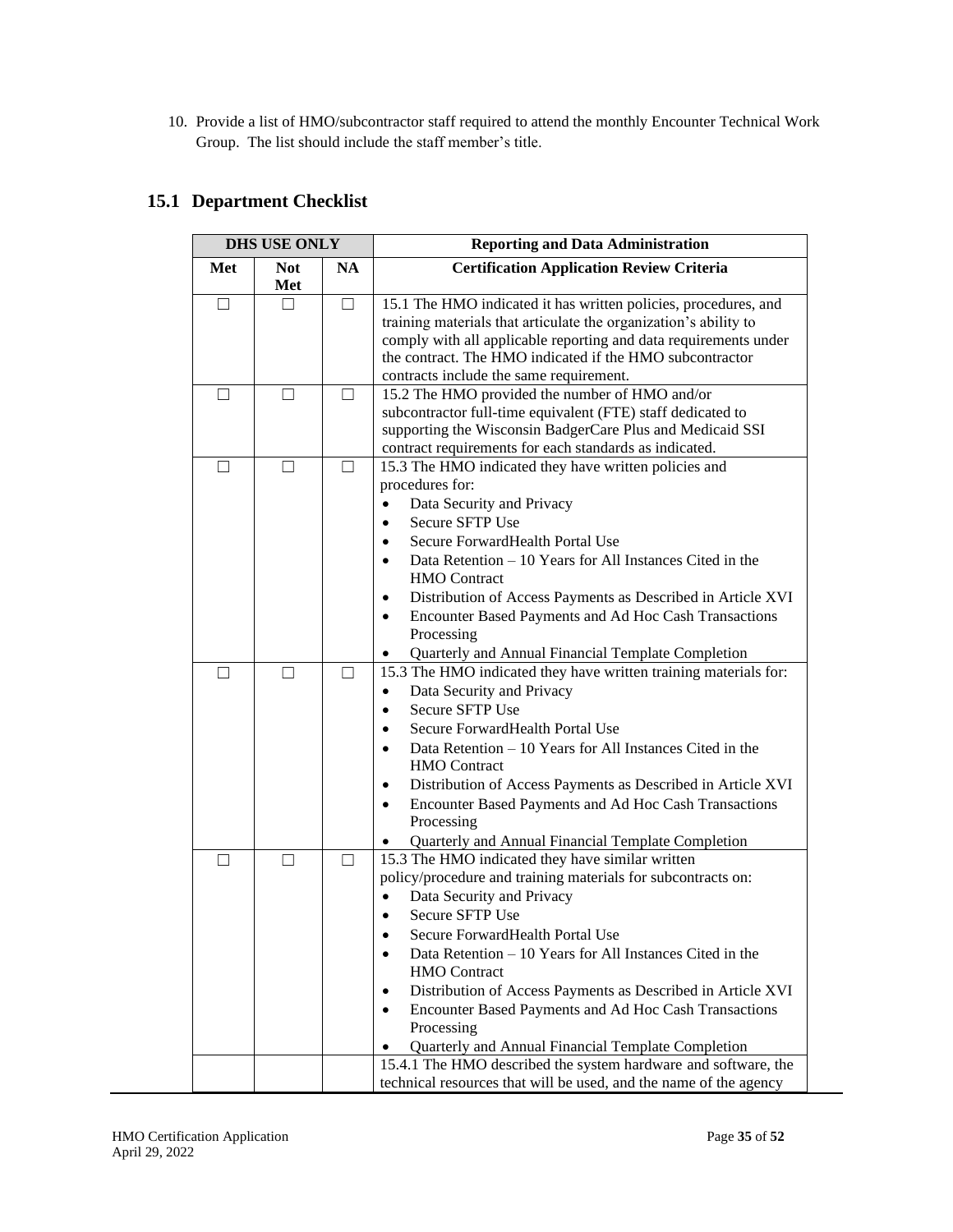|              |   |              | or organization (e.g., HMO, outside vendor, etc.) responsible for                                                             |
|--------------|---|--------------|-------------------------------------------------------------------------------------------------------------------------------|
|              |   |              | the following:                                                                                                                |
|              |   |              | Claims processing                                                                                                             |
|              |   |              | Monitoring enrollment and disenrollment                                                                                       |
|              |   |              | Non-encounter data reporting (e.g., Neonatal ICU patient<br>$\bullet$                                                         |
|              |   |              | care data)                                                                                                                    |
|              |   |              | Encounter data reporting.                                                                                                     |
|              |   |              | 15.5 The HMO Described their method for allocating                                                                            |
|              |   |              | administrative expenses to the BadgerCare Plus/SSI programs. The                                                              |
|              |   |              | allocation methodology described must be consistent with that                                                                 |
|              |   |              | used in submitting administrative costs to the Department on the                                                              |
|              |   |              | financial template, as required under the rate setting process.                                                               |
|              |   |              | Include a description of the methods for allocating between                                                                   |
|              |   |              | product lines and eligibility categories.                                                                                     |
|              |   |              | 15.6 The HMO described how the HMO monitors and verifies that                                                                 |
|              |   |              | at least 90% of adjudicated clean claims from                                                                                 |
|              |   |              |                                                                                                                               |
|              |   |              | subcontractors/providers will be paid for covered medically                                                                   |
|              |   |              | necessary services within 30 days of receipt of a clean claim, 99%                                                            |
|              |   |              | within 90 days, and 100% within 180 days of receipt.                                                                          |
|              |   |              | 15.7 The HMO described the process used to convert provider                                                                   |
|              |   |              | claims to encounters.                                                                                                         |
|              |   |              | What is the process to submit the converted claims as                                                                         |
|              |   |              | encounters on a monthly basis?                                                                                                |
| П            | П | П            | 15.8 Wis. Stats., Ch. 20.927                                                                                                  |
|              |   |              | The HMO does not submit Medicaid encounters for an abortion                                                                   |
|              |   |              | except with a signed physician certification on file that it is                                                               |
|              |   |              | medically necessary to save the life of the woman or in a case of                                                             |
|              |   |              | sexual assault or incest; or to prevent grave, long-lasting physical                                                          |
|              |   |              | health damage to the woman due to a medical condition existing                                                                |
|              |   |              | prior to the abortion.                                                                                                        |
| П            |   | П            | 15.8 Wis. Stats., Ch. 253.107                                                                                                 |
|              |   |              | The HMO does not submit Medicaid encounters for an abortion if                                                                |
|              |   |              | the probable post fertilization age of the unborn child is 20 or                                                              |
|              |   |              | more weeks unless because of a medical emergency, defined as:                                                                 |
|              |   |              | a condition, in a physician's reasonable medical judgment, that so                                                            |
|              |   |              | complicates the medical condition of a pregnant woman as to                                                                   |
|              |   |              | necessitate the immediate abortion of her pregnancy to avert her                                                              |
|              |   |              | death or for which a 24-hour delay in performance or inducement                                                               |
|              |   |              | of an abortion will create serious risk of substantial and                                                                    |
|              |   |              | irreversible impairment of one or more of the woman's major                                                                   |
|              |   |              | bodily functions.                                                                                                             |
|              |   |              | 15.8 42 CFR 441 Subpart E-Abortions                                                                                           |
|              |   |              | The HMO does not submit Medicaid encounters for expenses                                                                      |
|              |   |              | related to an abortion unless it has on file the physician's                                                                  |
|              |   |              | certification that the life of the mother would be endangered if the                                                          |
|              |   |              | fetus were carried to term, including the name and address of the                                                             |
|              |   |              |                                                                                                                               |
|              |   |              | patient.                                                                                                                      |
| $\mathsf{L}$ |   | $\mathsf{L}$ | 15.8 42 CFR 441 Subpart F-Sterilizations                                                                                      |
|              |   |              | The HMO does submit Medicaid encounters for expenses related                                                                  |
|              |   |              | to sterilization only if the individual is mentally competent, at                                                             |
|              |   |              | least 21 years old at the time consent is obtained, has voluntarily                                                           |
|              |   |              |                                                                                                                               |
|              |   |              | given informed consent; and there is at least 30 days, but not more                                                           |
|              |   |              | than 180 days, between the date of informed consent and the date<br>of the sterilization (refer to Subpart F for exceptions). |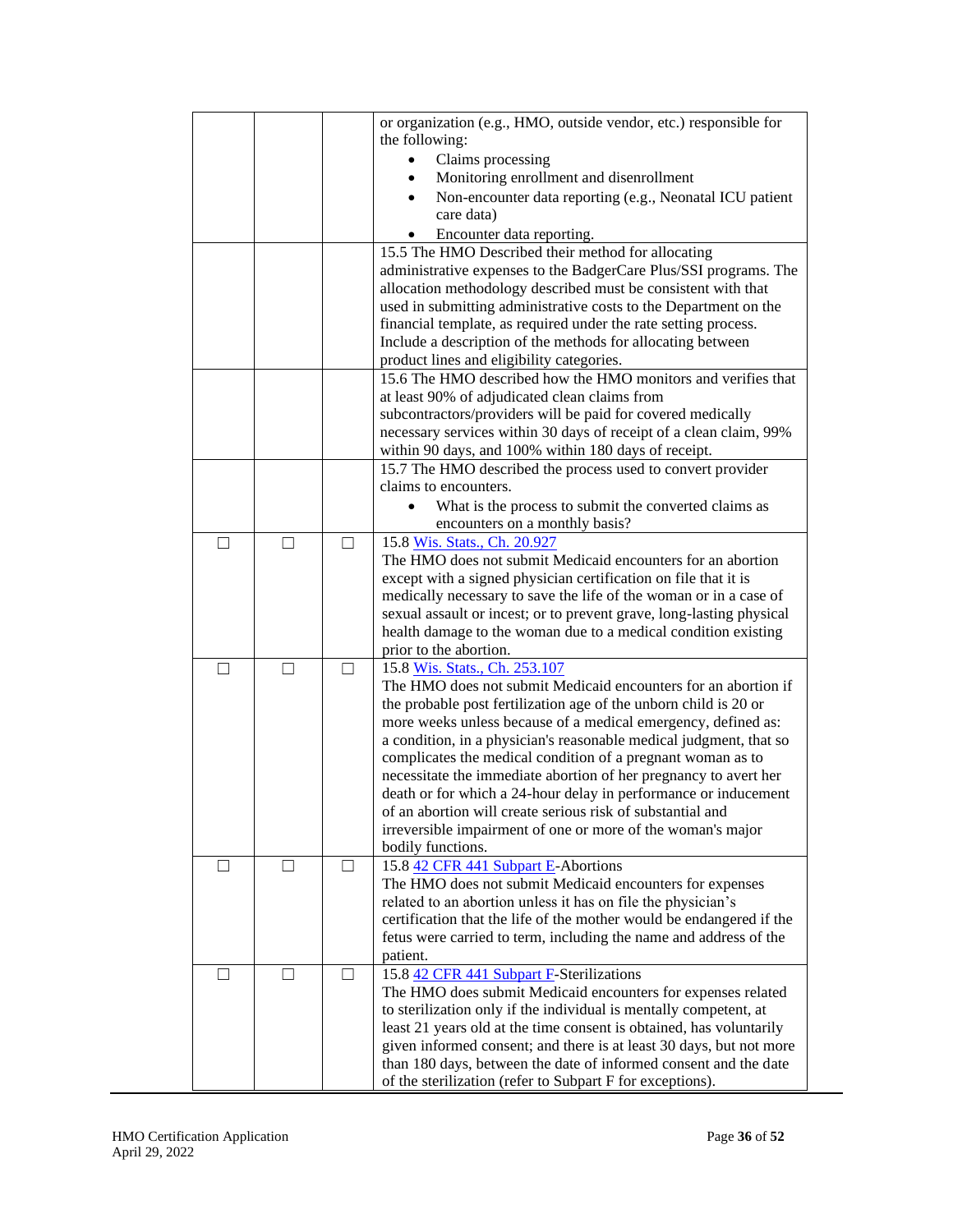| П |   |   | 15.8 42 CFR 441 Subpart F-Sterilizations                             |
|---|---|---|----------------------------------------------------------------------|
|   |   |   | The HMO does not submit Medicaid encounters for expenses             |
|   |   |   | related to sterilization by hysterectomy if it was performed solely  |
|   |   |   | for the purpose of rendering an individual permanently incapable     |
|   |   |   | of reproducing; or if there was more than one purpose to the         |
|   |   |   | procedure, it would not have been performed but for the purpose      |
|   |   |   | of rendering the individual permanently incapable of reproducing.    |
|   |   |   | 15.8 42 CFR 441 Subpart F-Sterilizations                             |
|   |   |   | The HMO does submit Medicaid encounters for expenses related         |
|   |   |   | to sterilization by hysterectomy, except with the restrictions       |
|   |   |   | immediately above, only if the person who secured authorization      |
|   |   |   | to perform the hysterectomy has informed the individual and her      |
|   |   |   | representative, if any, orally and in writing, that the hysterectomy |
|   |   |   | will make the individual permanently incapable of reproducing;       |
|   |   |   | and the individual or her representative, if any, has signed a       |
|   |   |   | written acknowledgment of receipt of that information.               |
| П | П | П | 15.8 42 CFR 441 Subpart F-Sterilizations                             |
|   |   |   | The HMO does submit Medicaid encounters for expenses related         |
|   |   |   | to sterilization by hysterectomy, except with the restrictions       |
|   |   |   | immediately above, if the physician who performs the                 |
|   |   |   | hysterectomy certified in writing that the individual was already    |
|   |   |   | sterile at the time of the hysterectomy, and states the cause of the |
|   |   |   | sterility; or certifies in writing that the hysterectomy was         |
|   |   |   | performed under a life-threatening emergency situation in which      |
|   |   |   | he or she determined prior acknowledgment was not possible. He       |
|   |   |   | or she must also include a description of the nature of the          |
|   |   |   | emergency.                                                           |
| П | П | П | 15.8 Wis. Stats., Ch. 20.927, 253.107; 42 CFR 441 Subpart E and      |
|   |   |   | F                                                                    |
|   |   |   | The HMO has on file all documentation required for the abortion      |
|   |   |   | or sterilization, including but not limited to consent from, an      |
|   |   |   | acknowledgement of receipt of hysterectomy information or a          |
|   |   |   | physician's certification.                                           |
|   |   |   | 15.9 HMO Report Matrix Identification                                |
|   |   |   | 15.10 Technical Work Group Attendance                                |
|   |   |   |                                                                      |

## <span id="page-36-1"></span><span id="page-36-0"></span>**16 Care Management System and Continuity of Care**

## **16.1 Care Management Requirements for All Members**

Per Article III, Section A of the HMO contract, the HMO shall submit their care management and care coordination policies, procedures, and additional documentation to the Department. This information shall include the following:

- 1. **Information Sharing for New Members:** Policies and procedures to utilize member-specific information provided by the Department as described in Article III (A)(1) of the HMO contract.
- 2. **Screening Requirements:** Policies and procedures to describe how the HMO will make a best effort to conduct an initial screening of each member's needs, within 90 days of HMO enrollment for all new members, including subsequent attempts if the initial attempt to contact the member is unsuccessful.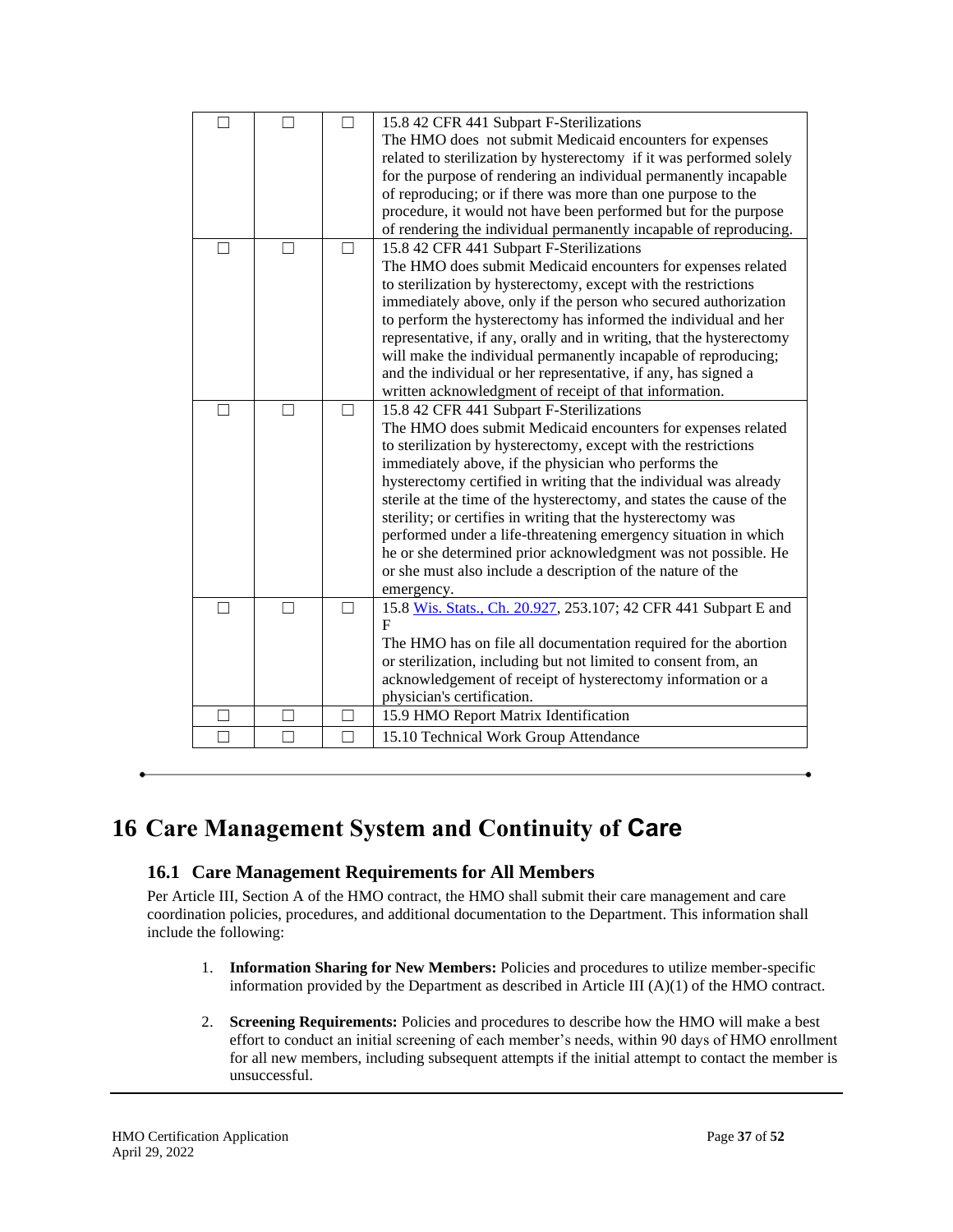**Please Note:** Find additional requirements on timelines, outreach efforts, etc. for BadgerCare Plus and SSI specific populations later in this section. Contractual requirements of this section are located in Article III, Sections B and C of the HMO contract.

- 3. **Care Coordination Requirements:** Policies and procedures on how the HMO will coordinate and provide Medicaid-covered, medically necessary services to members in accordance with the needs identified in the initial screen as described in Article III (A)(4) of the HMO contract.
- 4. **Members with Special Needs:** Policies and procedures to describe the identification, assessment, development of treatment service plans, and access to specialists for members with special needs as identified in Article III (A)(5) of the HMO contract.
- 5. **Participation in Wisconsin Statewide Health Information Network (WISHIN):** Submit documentation showing compliance with the medical record requirements by participating in WISHIN.

## <span id="page-37-0"></span>**16.2 Care Management Requirements for BadgerCare Plus Members**

HMOs that contract with the Department to provide covered services to the BadgerCare Plus population must describe how they will meet the care management requirements defined in Article III, Section B of the HMO contract. Your submission must include:

- 1. An initial screen(s) the HMO utilizes for the BadgerCare Plus population.
- 2. A description of the staff conducting the member screens including titles, credentials, and qualifications.
	- 1. HMOs must include how many FTEs conduct the member screens.
		- o The HMO must also indicate the average number BadgerCare Plus members they serve per month.
	- 2. HMOs serving both BadgerCare Plus and SSI populations must describe whether or not the same staff conducts these screens and SSI Care Management member outreach processes.
		- o If the same staff conducts both outreach processes, the HMO must include how many FTEs they have employed with the average numbers of both BadgerCare Plus and SSI members they serve per month.
- 3. Policies and procedures to conduct member outreach for the completion of the member screens including:
	- o A description of the process to engage members to complete the screen with methods of outreach (phone calls and mailings) and timeline of outreach.
	- o A description of their processes to identify and engage hard-to-reach members to complete the screen including the methods and timeline of outreach (i.e., phone calls and mailings).
	- o A description of their processes to engage members that initially refused to complete the screen including the methods and timeline of additional member outreach (i.e., phone calls and mailings).
	- o A description of the process to capture the responses to the screen.
- 4. Policies and procedures to prioritize members for additional assessments and care management interventions based on the member's responses to the screen.
- 5. Policies and procedures documenting the inclusion of drivers of health and referrals in their screening process.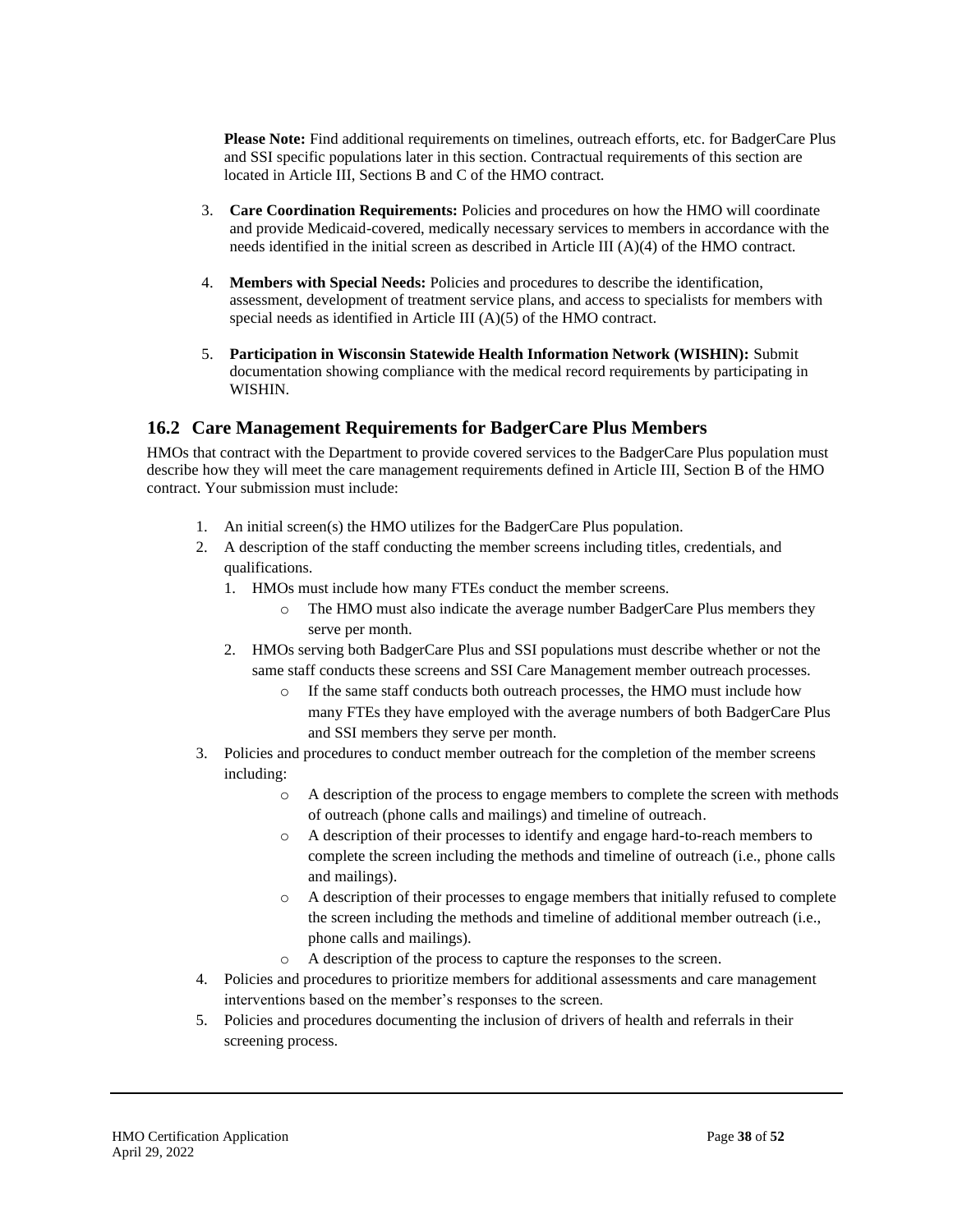The HMO shall notify the Department of any changes made to these policies and procedures prior to their implementation.

In order for the screens and other materials submitted by the HMO in this section to be considered proprietary and exempt from public records requests, the HMOs needs to notify the Department upon submission that all of these materials are to be considered as trade secrets per Wis. Stat. 134.90(1)(c).

## <span id="page-38-0"></span>**16.3 SSI Care Management Practices (SSI HMOs only)**

HMOs that contract with the Department to provide covered services to the SSI population must describe how they will meet the care management requirements defined in Article III, Section B of the BadgerCare Plus and Medicaid SSI HMO contract. Your submission must include:

- 1. **Care Management Staff:** Policies, procedures, position descriptions, and subcontracts that describe the staff responsible for providing care management to SSI members. The documentation must include:
	- 1. An organization chart with the names and positions of the HMO's care management staff.
	- 2. Position descriptions with the names, credentials, duties, and caseload of each care management staff member.
		- o Include in this section how many FTEs the HMO has and the average number of members served per month.
	- 3. A description of the HMO staff conducting each of the following care management activities with their names, titles, credentials, and average of members served or caseload:
		- o Member Outreach.
		- o Screening.
		- o Care Plan Development.
		- o Care Management Service Delivery (Implementing the Care Plan by delivering services outlined in the Care Plan) – Describe differences in the staff implementing interventions in the Care Plan for high-need Wisconsin Interdisciplinary Care Team (WICT) members vs. non-WICT members.
		- o Care Plan Review and Updates.
		- o Transitional Care.
- 2. **Member Outreach:** Policies, procedures, and additional documentation to conduct outreach activities for SSI members after their HMO enrollment including the following:
	- 1. Policies and procedures describing the process used by the HMO to conduct outreach activities for SSI members, including methods of outreach (i.e., phone calls, mailings, videoconference, and home visits) and the timeline and sequence of each outreach activity.
	- 2. A description of how HMO staff handles member refusals and the process the HMO follows to reengage members that have previously refused outreach calls or care management, including the timeline of additional outreach.
- 3. **Screening:** Policies, procedures, and additional documentation to conduct a screening of every SSI Managed Care new or re-enrolled member within 60 days of enrollment in the HMO, as indicated in the contract and current members annually including the following:
	- 1. The screening questionnaire for new members.
	- 2. The screening questionnaire for current members if different from above.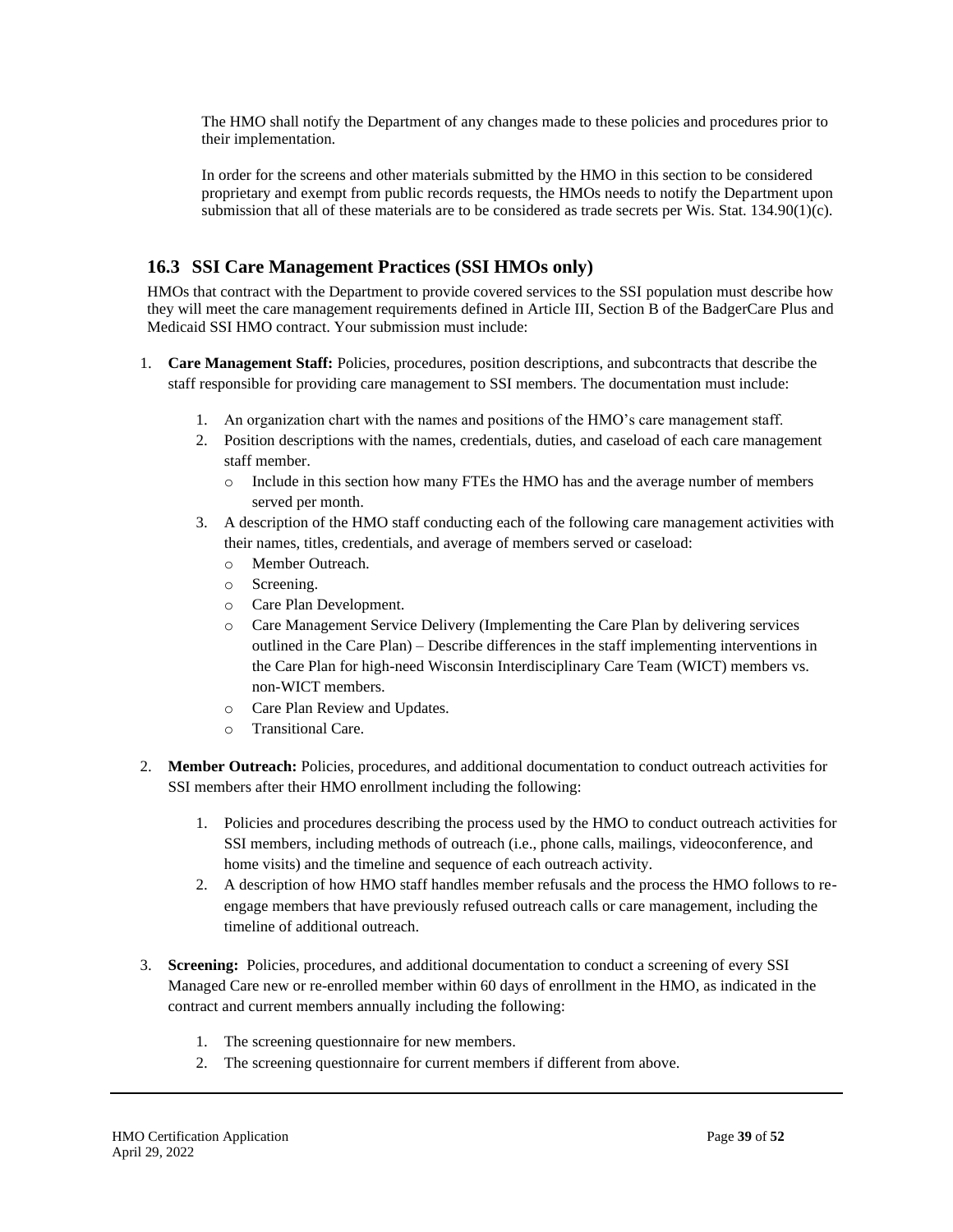- 3. A description of the screening process including how and where HMO staff capture member responses to the screening.
- 4. Social Determinants
	- **a.** A description of the social determinants identified in the screening.
	- **b.** A description of how the HMO documents the member's support network (including family and social supports as well as relationships with community resources).
- 5. Member-centric Care
	- A description of how the screening captures the member's perception of their strengths and well-being.
	- A description of how the staff captures member's health and life goals.
	- A description of how the screening captures any immediate and long-term concerns the member has about their well-being.
- 6. Behavioral Health
	- A description of the behavioral health conditions that are included in the screening and the type of follow-up conducted by the HMO if a member is identified as potentially having one of those behavioral health conditions.
- 4. **Care Plan Development:** Policies, procedures, and additional documentation to develop a Care Plan within 30 days of completion of the screening or within 90 days of HMO enrollment, whichever is sooner, including the following:
	- 1. The Care Plan template.
	- 2. A description of the process for timely completion of the Care Plan; including:
		- A detailed timeline with a description of the process the HMO utilizes to complete the Care Plan.
		- Modes of contact to develop the Care Plan.
	- 3. A description of how the HMO uses the following data sources to develop the Care Plan:
		- Member's needs, issues, and preferences identified in the screening.
		- DHS' reports with prior Medicaid utilization information.
		- Member's medical records.
		- Community agency information based on the member's social determinant needs. For example, if a member needs assistance with housing, the HMO must document that need in the Care Plan and if the member is currently in a homeless shelter, the HMO must reach out to the shelter to obtain information about the stability of the member's current living arrangements.
	- 4. Member-centric Care
		- A description of how the HMO engages the member in the development of the Care Plan.
		- A description of how the HMO identifies the member's formal and informal supports.
		- A description of how the HMO defines specific goals appropriate for the member's needs with the member's input.
		- A description of the process the HMO uses to assess the member's readiness to self-manage their care and their willingness to adopt healthy behaviors. Some HMOs may utilize standard tools like the Patient Activation Measures (PAM) to monitor member engagement in their care.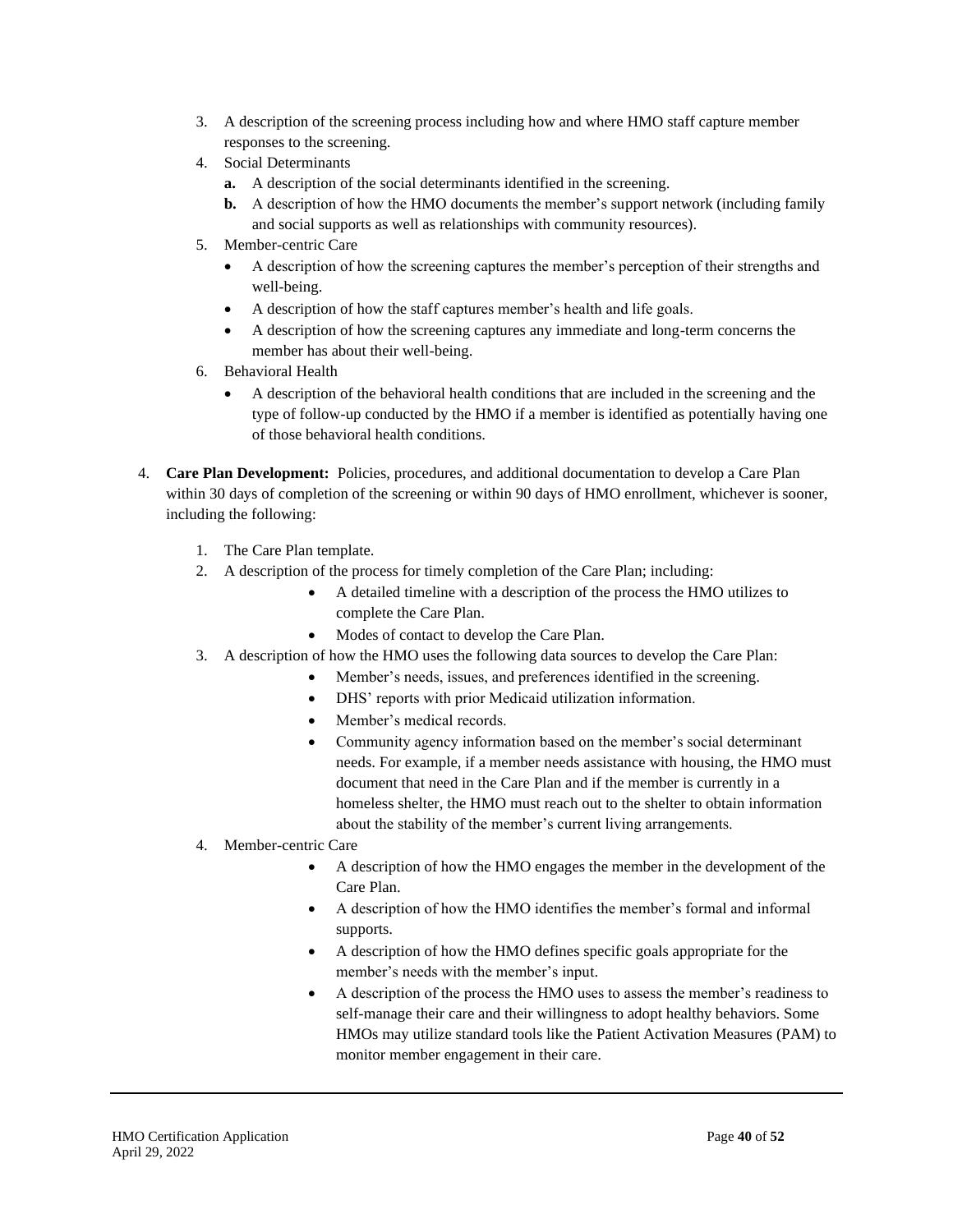- A description of how HMO staff documents the member's consent with the Care Plan.
- 5. Medical/Dental/Behavioral Health/Social Determinant Needs
	- A description of the chronic and acute illnesses included in the Care Plan. At a minimum, the HMO must include questions related to diabetes, asthma, COPD, congestive heart failure, and prenatal and post-partum care. The HMO must also describe how it analyzes data from the Care Coordination reports, which includes 24 months of encounter data and FFS claims, to identify the member's conditions.
	- A description of how the HMO captures the member's need for medication management in the Care Plan. The HMO must also describe how it analyzes pharmacy data from the Care Coordination reports to assess members' medication management needs.
	- A description of the behavioral health conditions included in the Care Plan. The HMO must also describe how it analyzes data from the Care Coordination reports to identify the member's behavioral health conditions.
	- A description of how the HMO integrates the member's dental care needs into the Care Plan.
	- A description of how the HMO captures the member's needs for additional supports to conduct Activities for Daily Living (including, but not limited to, bathing, dressing, and eating) and Instrumental Activities for Daily Living (including, but not limited to, medication management, money management, and transportation) in the Care Plan.
	- A description of how the HMO captures the member's social determinant needs in the Care Plan.
- 6. Treatment Plan A description of the process used by the HMO to identify the interventions that will be implemented to address the member's medical, behavioral health, dental and social determinant needs in the Care Plan and their sequence.
- 7. Care Plan Sharing
	- A description of how the Care Plan information is shared with the member and/or legal guardian.
	- A description of how the HMO shares the Care Plan with the member's primary care provider and other specialists as appropriate.
	- A description of how the HMO shares relevant portions of the Care Plan interventions with community agencies and other partners as appropriate and with the member's consent. For example, a member lives in a homeless shelter and may need assistance storing diabetic supplies; the HMO must share relevant portions of the Care Plan, with the member's consent, with staff from the shelter to help the member store the supplies.
- 5. **Care Management Service Delivery:** Policies, procedures, and additional documentation on how the HMO coordinates delivery of services and implements the interventions defined in the Care Plan including the following:
	- 1. A description of how the HMO ensures continuity of care for new members who were receiving services under fee-for-service.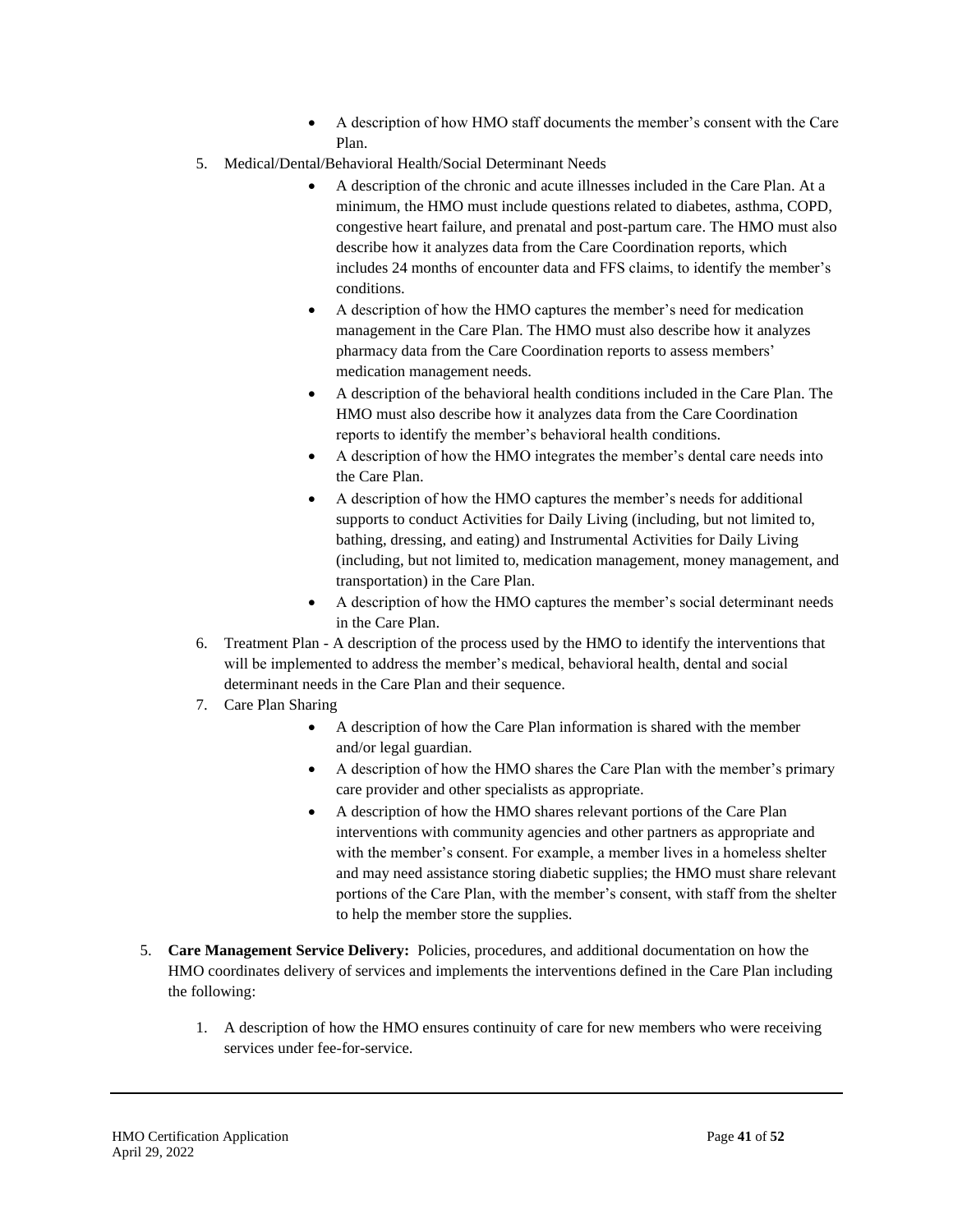- Per Art.VII, Section F. Coordination and Continuation of Care of the HMO Contract, the SSI HMO must:
	- o Authorize approved prior authorizations at the utilization level previously authorized for 90 daysAuthorize coverage of state plan approved services with the member's current providers for the first 90 days of enrollment.
- 2. A description of how the HMO ensures that services delivered address the medical, dental, and behavioral health needs identified in the Care Plan.
- 3. A description of how the HMO will coordinate with community agencies and other resources to address the member's social determinant needs identified in the Care Plan, beyond referrals only.
- 4. A description of how the HMO assesses the member's readiness to change and their level of engagement in meeting their Care Plan goals.
- 5. A description of how the HMO follows-up with the member to determine if the services delivered addressed their needs.
- **6. Care Plan Review and Update:** Policies, procedures, and additional documentation on how the HMO reviews and updates the member's Care Plan with the following information:
	- Policies and procedures with the process and criteria for reviewing and updating the Care Plan with members, at a minimum, once a year including:
		- The timeline and events that trigger review and updates to the Care Plan. At a minimum, the HMO must describe how the Care Plan is reviewed and updated after the HMO identifies that a member has a different chronic condition or a member has an ER visit, inpatient stay or Nursing Home stay.
		- o Any differences in the process and timing of reviewing and updating the Care Plan for members in different strata from the Needs-stratification step.
		- o A description of the process for re-stratifying members after their Care Plan is reviewed/updated.
		- o A description of the process for sharing the updated Care Plan with the member and/or their legal guardian, the member's primary care provider and relevant specialists, and community agencies, as appropriate and with the member's consent.
- **7. Discharge Follow-up/Transitional Care:** Policies, procedures, and additional documentation on appropriate discharge planning and transitional care to follow-up with members after they experience transitions between settings of care (e.g., ER visits, hospital stays or nursing home stays) including the following:

1. Policies and procedures to follow-up with members within 5 business days of discharge from an inpatient stay. DHS only provides additional reimbursement for follow-up with members within 5 business days of discharge of inpatient stays.

2. A description of how the HMO is notified of a member's ER visit, hospital stay, or Nursing Home Stay.

- Include a description of the technology used to get that information as well as the timeframe for obtaining it. Specify if information is received real-time.
- 3. A description of how relevant information related to any of these events is integrated with the HMO's needs-stratification process.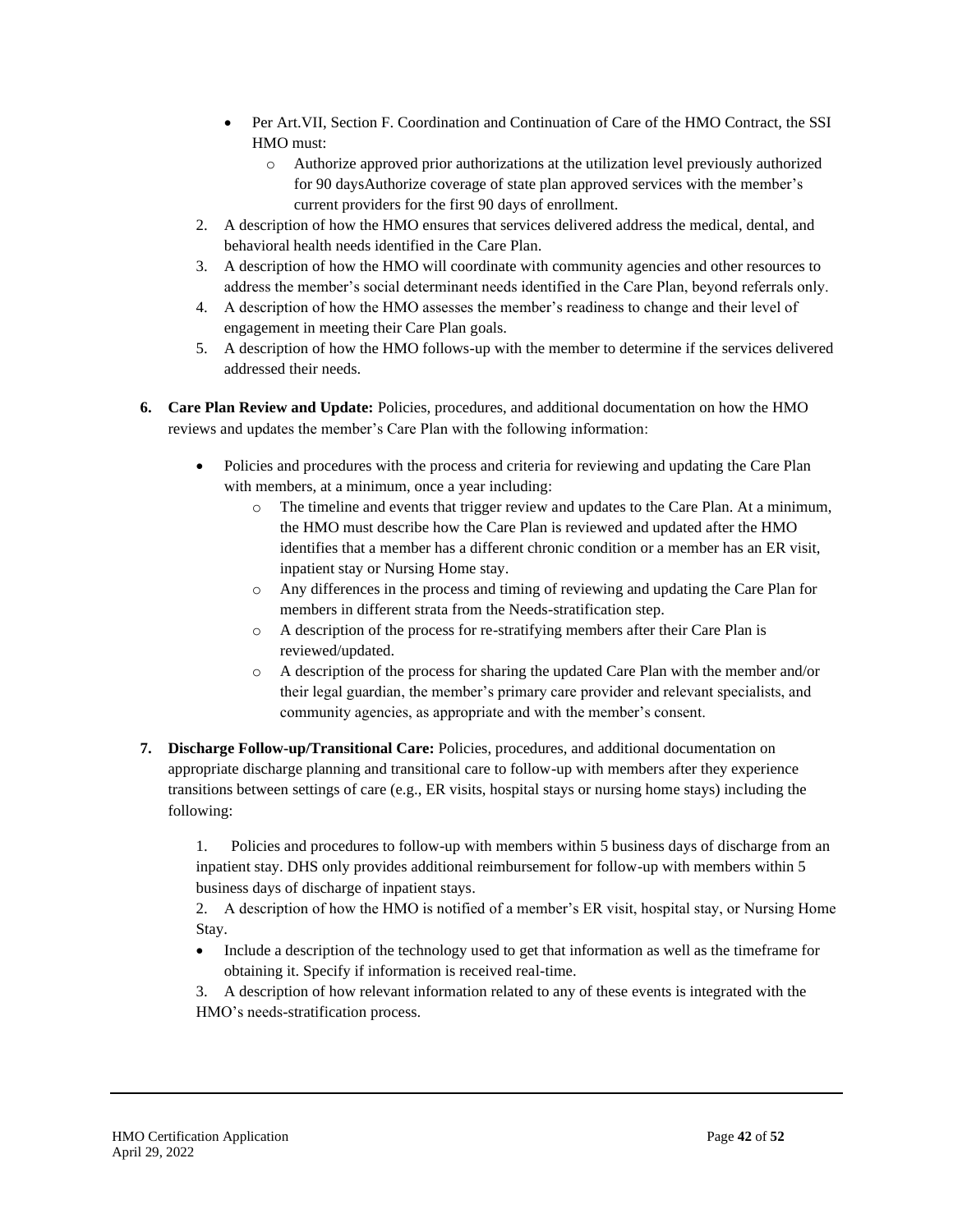- 8. **Wisconsin Interdisciplinary Care Team (WICT):** Policies, procedures, and additional documentation to identify and provide its highest needs members with an intensive, interdisciplinary intervention (WICT) including the following:
	- 1. Policies or guidelines for determining how, after identifying that a member has high-needs, the HMO evaluates that the member will benefit from a high intensity intervention.
	- Describe how the HMO assesses if the member's needs are actionable, if the member is willing to partner with the WICT and/or are they ready for change.
	- 2. A diagram of the WICT within the care management structure differentiating between the WICT Core Team and the larger multidisciplinary WICT Team.
	- 3. A list of WICT staff positions with titles, credentials, number of individuals, and FTE dedicated to the WICT for each position type.
	- Include a ratio of Core staff (those meeting weekly to discuss all WICT members) to WICT population.
	- The ratio should be based on the average number of members on the WICT at a point in time.
	- Use staffing ratios that reflect amount of dedicated individuals and also staff time in FTE. For example, if two individuals each work .5FTE with the WICT Core Team this should be documented as 2 individuals and 1 FTE per X WICT population.
	- If a staff member is managing WICT and non-WICT members, include the FTE time spent with the WICT members only.
	- 4. The WICT is designed to be a short term, high intensity intervention that stabilizes a member's situation and enables them to more effectively manage their care. A description of the WICT process for intervening rapidly and intensively when needed.
	- 5. A description of how a WICT team staff will meet at a minimum once a month face-to-face with a member.
	- 6. Policies and procedures to ensure there is a weekly meeting of the WICT team that includes, at least, two licensed health care professionals to discuss all WICT members.
	- 7. Policies and procedures to ensure Core WICT staff has ready access to expertise, as needed in consultation, such as physician, pharmacist, etc. This access may be in the form of a larger, multidisciplinary meeting where members are presented and feedback is given to the WICT Core Team.
	- 8. A description of how the care plan created by the WICT captures:
		- Attainable goals for the member,
		- Clear path for the member to achieve these goals,
		- Assessment of the member's readiness to change and to partner with the WICT, and
		- A plan for the member to transition from the WICT to regular care management that includes goals to be achieved as part of the transition.

|                                | <b>DHS USE ONLY</b> |  | <b>Care Management System and Continuity of Care</b>          |
|--------------------------------|---------------------|--|---------------------------------------------------------------|
| Met<br><b>Not</b><br><b>NA</b> |                     |  | <b>Certification Application Review Criteria</b>              |
|                                | Met                 |  |                                                               |
|                                |                     |  | 16.1.1 Policy and Procedures to utilize member specific       |
|                                |                     |  | information.                                                  |
|                                |                     |  | 16.1.2 Policies and Procedures to make best effort to conduct |
|                                |                     |  | initial screening within 90 days of enrollment.               |

### <span id="page-42-0"></span>**16.4 Department Checklist**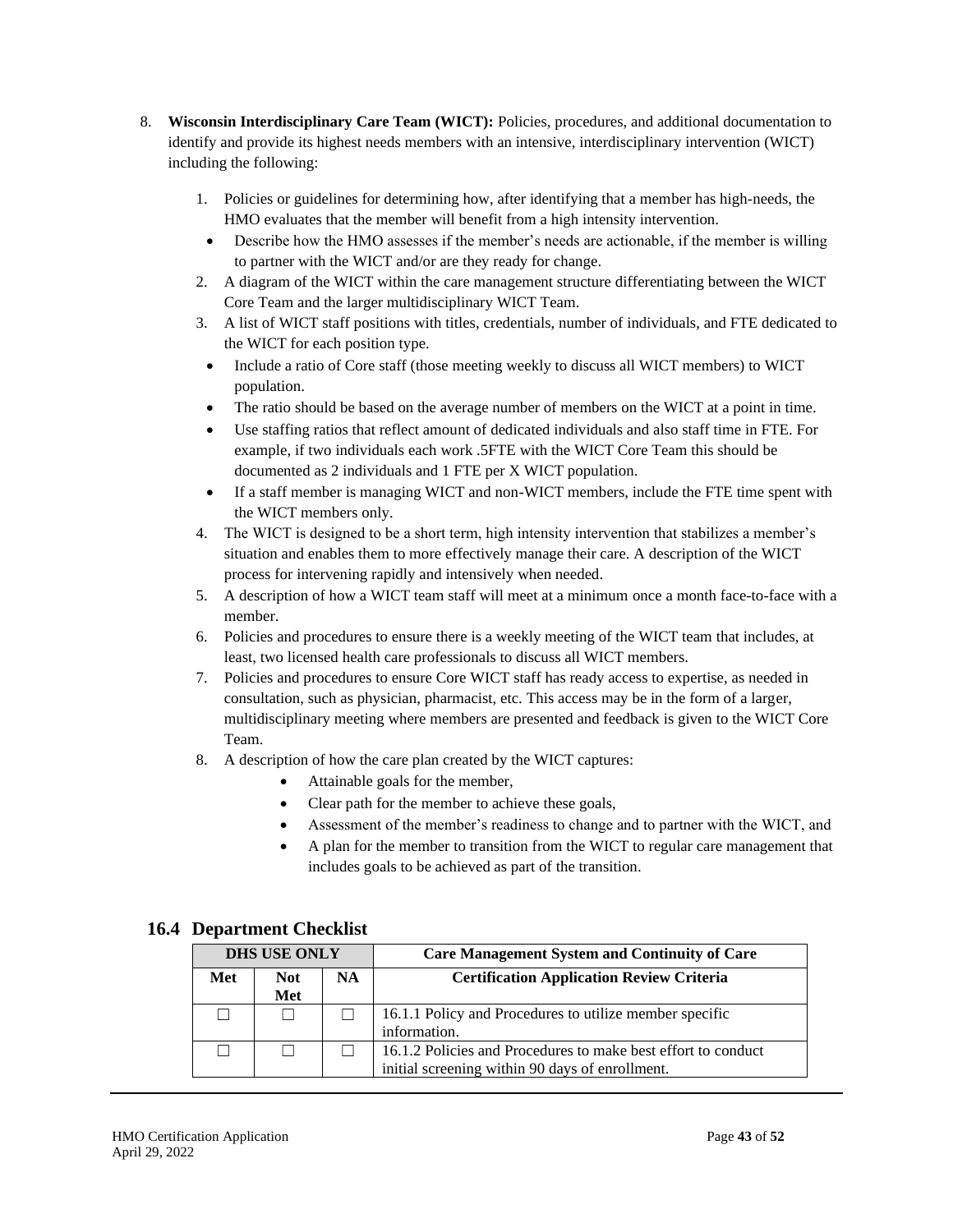| П                 | П             | $\Box$       | 16.1.3 Policies and procedures for coordination of Medicaid                      |
|-------------------|---------------|--------------|----------------------------------------------------------------------------------|
|                   |               |              | covered services or medically necessary services to members                      |
|                   |               |              | identified in the initial screen.                                                |
| □                 | $\Box$        | ப            | 16.1.4 Policies and procedures for identification, assessment and                |
|                   |               |              | development of treatment service plans and access to specialists.                |
| □                 | П             | □            | 16.2.1 Initial screen.                                                           |
| $\Box$            | П             | $\Box$       | 16.2.2 Staff qualifications including titles and credentials that are            |
|                   |               |              | preforming the screen.                                                           |
| □                 | П             | П            | 16.2.2.1 Include number of FTEs conducting member screens and                    |
|                   |               |              | the average number of members served per month.                                  |
| $\vert \ \ \vert$ | $\mathcal{L}$ | $\mathsf{L}$ | 16.2.2.2 HMOs servicing both BC+ and SSI must outline how                        |
|                   |               |              | many FTEs (if any) are conducting both screening processes and                   |
|                   |               |              | the average number of members served.                                            |
| П                 |               |              | 16.2.3 Member outreach for completion of member screens                          |
|                   |               |              | including:                                                                       |
|                   |               |              | Process to engage members to complete ie. Phone calls,                           |
|                   |               |              | mailing, etc and include timeframes.                                             |
|                   |               |              | Process to identify and engage "hard-to-reach" members<br>$\bullet$              |
|                   |               |              |                                                                                  |
|                   |               |              | Process to engage members who initially refused to complete<br>the screen        |
| П                 | П             | П            | 16.2.4 How to prioritize members for additional assessments and                  |
|                   |               |              | care management interventions.                                                   |
| П                 | П             | П            | 16.2.5 Policies and procedures documenting the inclusion of                      |
|                   |               |              |                                                                                  |
|                   |               |              | drivers of health and referrals in their screening process.                      |
|                   |               |              |                                                                                  |
| $\Box$            | П             | $\Box$       | 16.3.1 Care Management Staff - Policies, procedures, position                    |
|                   |               |              | descriptions, and subcontracts of the staff providing care                       |
|                   |               |              | management for SSI members. The documentation must include:                      |
|                   | $\Box$        |              | 16.3.1.1 An organization chart with the names and positions of the               |
|                   |               | П            | HMO's care manage staff.                                                         |
|                   | П             |              | 16.3.1.2 Position descriptions with names, credentials, duties, and<br>caseload. |
| П                 | П             | п            | 16.3.1.3 Care Management activities including: member outreach,                  |
|                   |               |              | screening, care plan development, service delivery including                     |
|                   |               |              | differences in interventions with WICT vs non-WICT members,                      |
|                   |               |              | care plan review, and transitional care.                                         |
|                   | $\mathbf{I}$  | $\mathsf{L}$ | 16.3.2 Member Outreach - Policies and Procedures and additional                  |
|                   |               |              | documentation for the following items:                                           |
|                   | $\Box$        | $\Box$       | 16.3.2.1 Outreach activities for SSI members after HMO                           |
|                   |               |              | enrollment including method and timeline.                                        |
| $\perp$           | П             | □            | 16.3.2.2 How staff handle member refusals and the process to re-                 |
|                   |               |              | engage members that previously refused outreach calls.                           |
| ш                 | $\Box$        | $\Box$       | 16.3.3 Screening - Policy, procedures, and additional                            |
|                   |               |              | documentation to conduct screening for SSI members within 60                     |
|                   |               |              | days of HMO Enrollment and include:                                              |
| $\mathsf{L}$      | $\mathsf{L}$  | $\perp$      | 16.3.3.1 Screening questionnaire for new members                                 |
| $\perp$           | П             | $\Box$       | 16.3.3.2 Screening process indicating how and where staff capture                |
|                   |               |              | responses.                                                                       |
| ш                 | $\Box$        | $\Box$       | 16.3.3.3 Identification of Social Determinants and how staff                     |
|                   |               |              | documents the member's support system.                                           |
| ш                 | ш             | ப            | 16.3.3.4 Identification of member's perception of their strengths,               |
|                   |               |              | well-being, health and life goals, and any immediate and long-                   |
|                   |               |              | term concerns the member has.                                                    |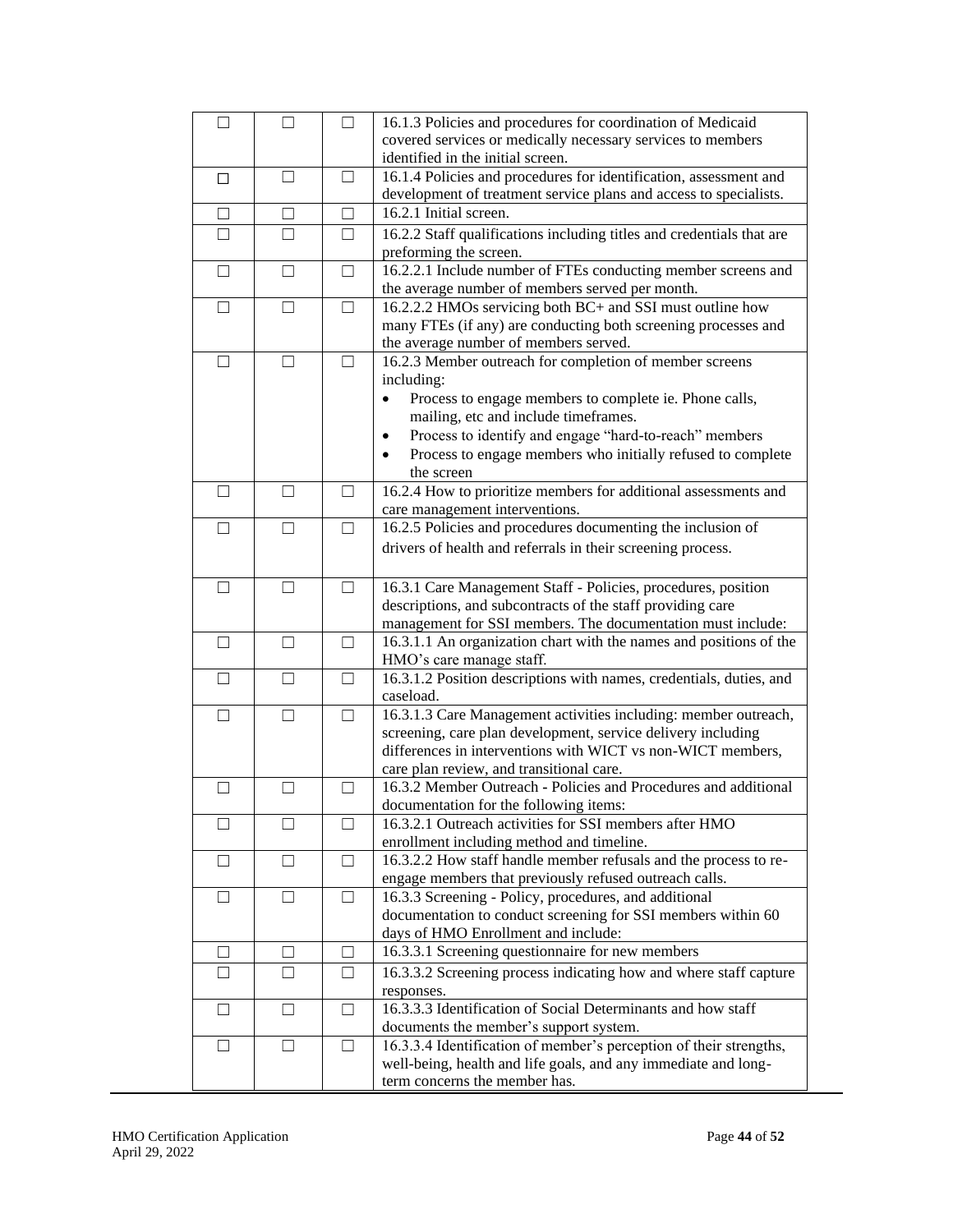| П       | П            | П                 | 16.3.3.5 Identification of the member's behavioral health<br>conditions and type of follow-up conducted by the HMO.  |
|---------|--------------|-------------------|----------------------------------------------------------------------------------------------------------------------|
| П       | П            | П                 | 16.4 Care Plan Development – Policies, procedures, and                                                               |
|         |              |                   | additional documentation to develop a Care Plan thin 30 days of                                                      |
|         |              |                   | completion of the screening or within 90 days of HMO                                                                 |
|         |              |                   | enrollment, whichever is sooner.                                                                                     |
| $\perp$ | $\mathsf{L}$ | $\vert \ \ \vert$ | 16.4.1 The Care Plan template.                                                                                       |
| П       | П            | П                 | 16.4.2 Detailed timeline (including dates) with a description of the                                                 |
|         |              |                   | process the HMO utilizes to complete the Care Plan and including<br>modes of contact used.                           |
| П       | П            | $\perp$           | 16.4.3 A description of how the HMO uses data sources to                                                             |
|         |              |                   | develop the Care Plan including:                                                                                     |
|         |              |                   | Member's needs, issues, and preferences identified in the                                                            |
|         |              |                   | screening.                                                                                                           |
|         |              |                   | DHS' reports with Medicaid utilization information.<br>$\bullet$                                                     |
|         |              |                   | Member's medical records.                                                                                            |
|         |              |                   | Member's needs, issues, and preferences identified in the                                                            |
|         |              |                   | screening.                                                                                                           |
|         |              |                   | Community agency information based on the member's<br>social determinants needs.                                     |
| $\Box$  | П            | П                 | 16.4.4 Member-centric care                                                                                           |
|         |              |                   | A description of how the HMO engages the member in the                                                               |
|         |              |                   | development of the Care Plan.                                                                                        |
|         |              |                   | A description of how the HMO identifies the member's<br>$\bullet$                                                    |
|         |              |                   | formal and informal supports.                                                                                        |
|         |              |                   | A description of how the HMO defines specific goals                                                                  |
|         |              |                   | appropriate for the member's needs with the member's input.                                                          |
|         |              |                   | A description of the process the HMO uses to assess the                                                              |
|         |              |                   | member's readiness to self-manage their care and their                                                               |
|         |              |                   | willingness to adopt healthy behaviors. Some HMOs may<br>utilize standard tools like the Patient Activation Measures |
|         |              |                   | (PAM), but must describe how they use PAM to monitor                                                                 |
|         |              |                   | member engagement.                                                                                                   |
|         |              |                   | A description of how the HMO staff documents member's                                                                |
|         |              |                   | consent with the Care Plan. To deem this element as "met",                                                           |
|         |              |                   | the HMO must have a process in place to document the                                                                 |
|         |              |                   | member's verbal consent in their care notes or have a copy of                                                        |
|         |              |                   | the Care Plan signed by the member accessible through their                                                          |
| ш       | $\mathsf{L}$ | $\perp$           | care notes.<br>16.4.5 Medical/Dental/Behavioral Health/Social Determinant                                            |
|         |              |                   | Needs:                                                                                                               |
|         |              |                   | A description of the chronic and acute illnesses included in<br>$\bullet$                                            |
|         |              |                   | the Care Plan. At a minimum, the Care Plan should include                                                            |
|         |              |                   | chronic conditions like diabetes, heart disease, respiratory                                                         |
|         |              |                   | disease, obesity, etc.                                                                                               |
|         |              |                   | A description of how the HMO captures member's needs for                                                             |
|         |              |                   | medication management in the Care Plan.<br>A description of the behavioral health conditions included in             |
|         |              |                   | the Care Plan.                                                                                                       |
|         |              |                   | A description of how the HMO integrates the member's                                                                 |
|         |              |                   | dental needs into the Care Plan.                                                                                     |
|         |              |                   | A description of how the HMO captures the member's needs                                                             |
|         |              |                   | for additional supports to conduct Activities of Daily Living                                                        |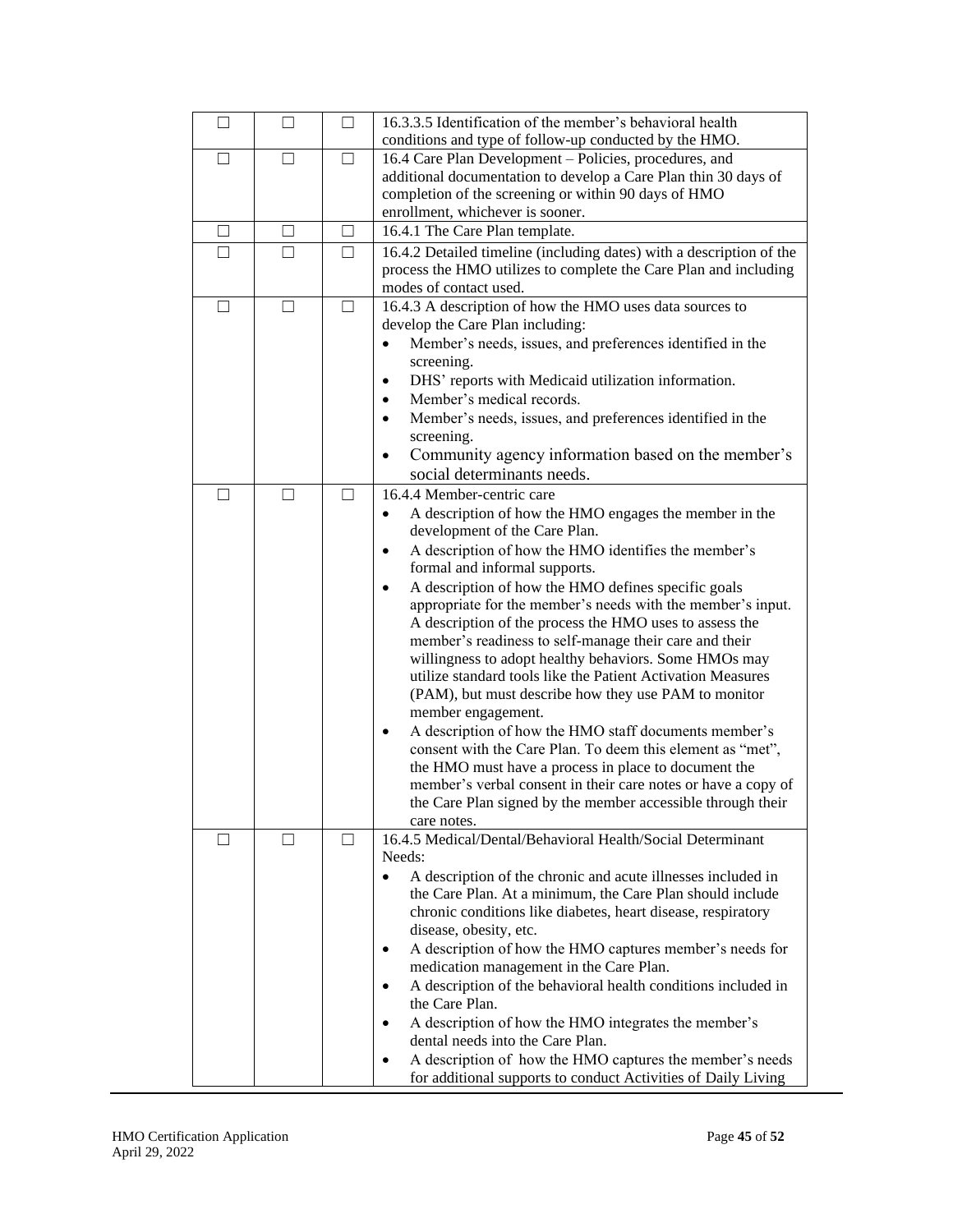|         |        |         | (including, but not limited to, bathing, dressing, and eating)<br>and Instrumental Activities of Daily Living (including, but<br>not limited to, money management, and transportation).<br>A description of how the HMO captures the member's social<br>determinant needs in the Care Plan. At a minimum, the HMO<br>must follow-up with members on the social determinant needs<br>identified in the screening. The HMO must also ask the<br>member about any changes since the screening was conducted<br>related to trauma events, stability of housing, education,<br>access to nutritional food, employment and workforce<br>development.<br>A description of how the HMO captures the member's social<br>determinant needs in the Care Plan. At a minimum, the HMO<br>must follow-up with members on the social determinant needs<br>identified in the screening.<br>The HMO must also ask the member about any changes since<br>the screening was conducted related to trauma events,<br>stability of housing, education, access to nutritional food,<br>employment and workforce development. |
|---------|--------|---------|-------------------------------------------------------------------------------------------------------------------------------------------------------------------------------------------------------------------------------------------------------------------------------------------------------------------------------------------------------------------------------------------------------------------------------------------------------------------------------------------------------------------------------------------------------------------------------------------------------------------------------------------------------------------------------------------------------------------------------------------------------------------------------------------------------------------------------------------------------------------------------------------------------------------------------------------------------------------------------------------------------------------------------------------------------------------------------------------------------|
| $\perp$ | $\Box$ | $\perp$ | 16.4.6 Treatment Plan $- A$ description of the process used by the                                                                                                                                                                                                                                                                                                                                                                                                                                                                                                                                                                                                                                                                                                                                                                                                                                                                                                                                                                                                                                    |
|         |        |         | HMO to identify the interventions that will be implemented to                                                                                                                                                                                                                                                                                                                                                                                                                                                                                                                                                                                                                                                                                                                                                                                                                                                                                                                                                                                                                                         |
|         |        |         | address the member's medical, behavioral health, dental, and                                                                                                                                                                                                                                                                                                                                                                                                                                                                                                                                                                                                                                                                                                                                                                                                                                                                                                                                                                                                                                          |
|         |        |         | social determinant needs in the Care Plan and their sequence.                                                                                                                                                                                                                                                                                                                                                                                                                                                                                                                                                                                                                                                                                                                                                                                                                                                                                                                                                                                                                                         |
|         | Ш      |         | 16.4.7 Care Plan Sharing                                                                                                                                                                                                                                                                                                                                                                                                                                                                                                                                                                                                                                                                                                                                                                                                                                                                                                                                                                                                                                                                              |
|         |        |         | A description of how the Care Plan information is shared                                                                                                                                                                                                                                                                                                                                                                                                                                                                                                                                                                                                                                                                                                                                                                                                                                                                                                                                                                                                                                              |
|         |        |         | with the member and/or legal guardian.                                                                                                                                                                                                                                                                                                                                                                                                                                                                                                                                                                                                                                                                                                                                                                                                                                                                                                                                                                                                                                                                |
|         |        |         | A description of how the HMO shares the Care Plan with                                                                                                                                                                                                                                                                                                                                                                                                                                                                                                                                                                                                                                                                                                                                                                                                                                                                                                                                                                                                                                                |
|         |        |         | the member's PCP and other specialists as appropriate. The                                                                                                                                                                                                                                                                                                                                                                                                                                                                                                                                                                                                                                                                                                                                                                                                                                                                                                                                                                                                                                            |
|         |        |         | HMO must also describe the process for identifying other                                                                                                                                                                                                                                                                                                                                                                                                                                                                                                                                                                                                                                                                                                                                                                                                                                                                                                                                                                                                                                              |
|         |        |         | specialists that receive the Care Plan.                                                                                                                                                                                                                                                                                                                                                                                                                                                                                                                                                                                                                                                                                                                                                                                                                                                                                                                                                                                                                                                               |
|         |        |         | A description of how the HMO shares relevant portions of<br>the Care Plan interventions with community agencies and                                                                                                                                                                                                                                                                                                                                                                                                                                                                                                                                                                                                                                                                                                                                                                                                                                                                                                                                                                                   |
|         |        |         | other partners, as appropriate and with the member's                                                                                                                                                                                                                                                                                                                                                                                                                                                                                                                                                                                                                                                                                                                                                                                                                                                                                                                                                                                                                                                  |
|         |        |         | consent.                                                                                                                                                                                                                                                                                                                                                                                                                                                                                                                                                                                                                                                                                                                                                                                                                                                                                                                                                                                                                                                                                              |
| П       | П      | $\Box$  | 16.5 Care Management Service Delivery - Policies, procedures,                                                                                                                                                                                                                                                                                                                                                                                                                                                                                                                                                                                                                                                                                                                                                                                                                                                                                                                                                                                                                                         |
|         |        |         | and additional documentation on how the HMO coordinates                                                                                                                                                                                                                                                                                                                                                                                                                                                                                                                                                                                                                                                                                                                                                                                                                                                                                                                                                                                                                                               |
|         |        |         | delivery of services and implements the interventions defined in                                                                                                                                                                                                                                                                                                                                                                                                                                                                                                                                                                                                                                                                                                                                                                                                                                                                                                                                                                                                                                      |
|         |        |         | the Care Plan including:                                                                                                                                                                                                                                                                                                                                                                                                                                                                                                                                                                                                                                                                                                                                                                                                                                                                                                                                                                                                                                                                              |
|         |        |         | 16.5.1 A description of how the HMO ensures continuity of care                                                                                                                                                                                                                                                                                                                                                                                                                                                                                                                                                                                                                                                                                                                                                                                                                                                                                                                                                                                                                                        |
|         |        |         | for new members who were receiving services under fee-for-                                                                                                                                                                                                                                                                                                                                                                                                                                                                                                                                                                                                                                                                                                                                                                                                                                                                                                                                                                                                                                            |
|         |        |         | service.                                                                                                                                                                                                                                                                                                                                                                                                                                                                                                                                                                                                                                                                                                                                                                                                                                                                                                                                                                                                                                                                                              |
|         |        |         | The HMO must honor FFS authorizations for therapies at the                                                                                                                                                                                                                                                                                                                                                                                                                                                                                                                                                                                                                                                                                                                                                                                                                                                                                                                                                                                                                                            |
|         |        |         | level authorized by FFS for 90 days.                                                                                                                                                                                                                                                                                                                                                                                                                                                                                                                                                                                                                                                                                                                                                                                                                                                                                                                                                                                                                                                                  |
|         |        |         | The HMO must authorize coverage of services with the<br>$\bullet$<br>member's current providers for the first 90 days of                                                                                                                                                                                                                                                                                                                                                                                                                                                                                                                                                                                                                                                                                                                                                                                                                                                                                                                                                                              |
|         |        |         | enrollment.                                                                                                                                                                                                                                                                                                                                                                                                                                                                                                                                                                                                                                                                                                                                                                                                                                                                                                                                                                                                                                                                                           |
| $\Box$  | Ш      | $\perp$ | 16.5.2 A description of how the HMO ensures that services                                                                                                                                                                                                                                                                                                                                                                                                                                                                                                                                                                                                                                                                                                                                                                                                                                                                                                                                                                                                                                             |
|         |        |         | delivered address the medical, dental, and behavioral health needs                                                                                                                                                                                                                                                                                                                                                                                                                                                                                                                                                                                                                                                                                                                                                                                                                                                                                                                                                                                                                                    |
|         |        |         | identified in the Care Plan.                                                                                                                                                                                                                                                                                                                                                                                                                                                                                                                                                                                                                                                                                                                                                                                                                                                                                                                                                                                                                                                                          |
| $\perp$ | $\Box$ | П       | 16.5.3 A description of how the HMO will coordinate with                                                                                                                                                                                                                                                                                                                                                                                                                                                                                                                                                                                                                                                                                                                                                                                                                                                                                                                                                                                                                                              |
|         |        |         | community agencies and other resources to address the member's                                                                                                                                                                                                                                                                                                                                                                                                                                                                                                                                                                                                                                                                                                                                                                                                                                                                                                                                                                                                                                        |
|         |        |         | social determinant needs identified in the Care Plan, beyond                                                                                                                                                                                                                                                                                                                                                                                                                                                                                                                                                                                                                                                                                                                                                                                                                                                                                                                                                                                                                                          |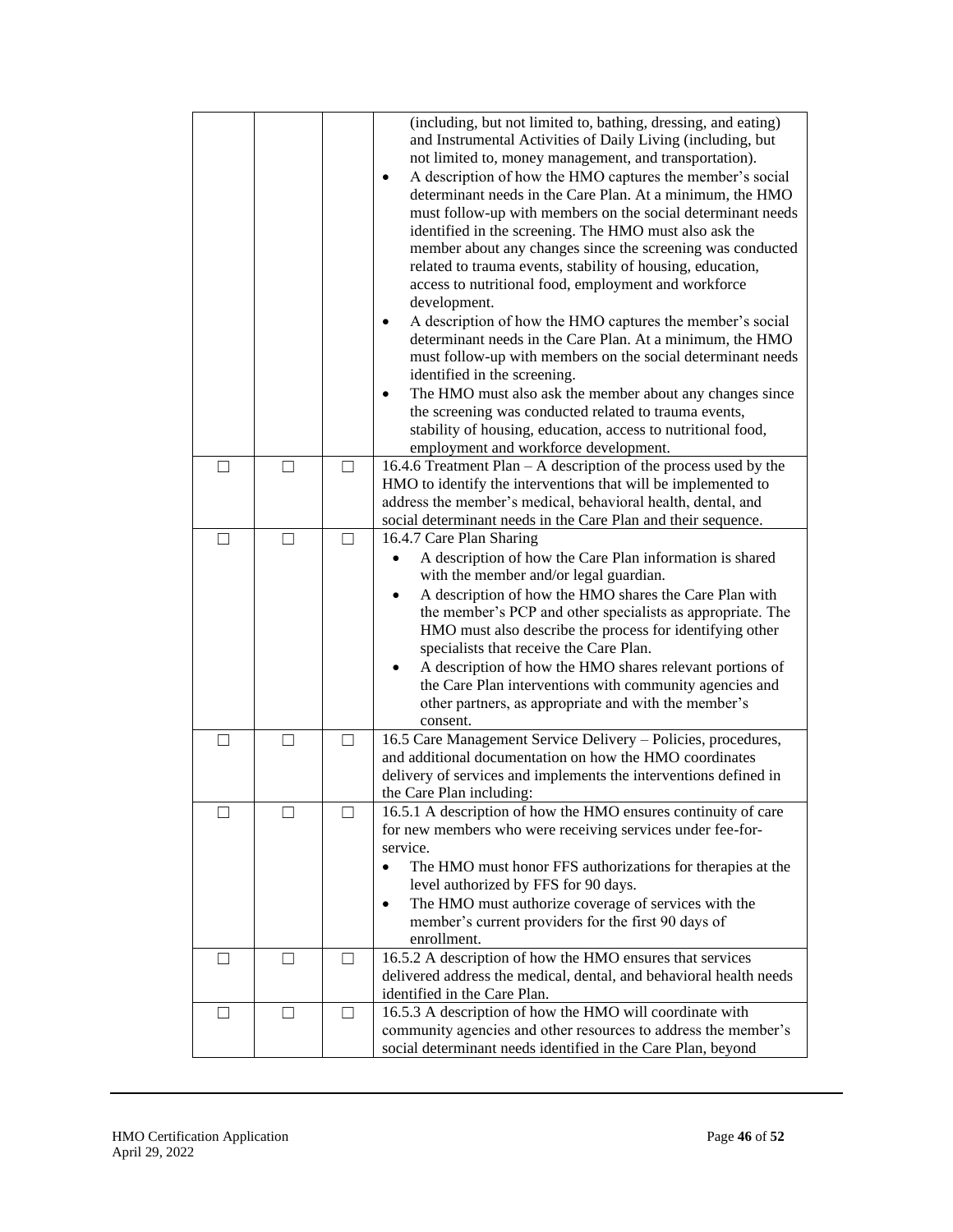|              |               |         | referrals including a process to follow-up on all social determinant<br>needs.                                                                                                                                                                                                                                                                                                                                                                                                                                                                                                                              |  |  |  |
|--------------|---------------|---------|-------------------------------------------------------------------------------------------------------------------------------------------------------------------------------------------------------------------------------------------------------------------------------------------------------------------------------------------------------------------------------------------------------------------------------------------------------------------------------------------------------------------------------------------------------------------------------------------------------------|--|--|--|
| $\mathsf{L}$ | $\Box$        | ш       | 16.5.4 A description of how the HMO assesses the member's<br>readiness to change and their level of engagement in meeting their<br>Care Plan goals.                                                                                                                                                                                                                                                                                                                                                                                                                                                         |  |  |  |
| - 1          | $\mathcal{L}$ | $\Box$  | 16.5.5 A description of how the HMO follows-up with the<br>member to determine if the services delivered addressed their<br>needs.                                                                                                                                                                                                                                                                                                                                                                                                                                                                          |  |  |  |
|              |               |         | 16.6.1 Policies and procedures with the process and criteria for<br>reviewing an updating the Care Plan with members, at a<br>minimum, once a year including:<br>The timeline and events that trigger review and updates to the<br>Care Plan.<br>Any differences in the process and timing of reviewing and<br>updating the Care Plan for members in different strata from<br>the Needs-Stratification step. The HMO must demonstrate<br>how the Care Plan is reviewed and updated more frequently<br>for WICT members than non-WICT members, as well as<br>differences between the medium and low stratas. |  |  |  |
| $\Box$       | П             | П       | 16.6.2 A description of the process for re-stratifying members<br>after their Care Plan is reviewed/updated.                                                                                                                                                                                                                                                                                                                                                                                                                                                                                                |  |  |  |
| $\mathbf{I}$ | $\Box$        | $\perp$ | 16.6.3 A description of the process for sharing the updated Care<br>Plan with:<br>The member and/or their legal guardian;<br>The member's primary care provider and relevant providers,<br>as appropriate and with the member's consent, and<br>Community agencies, as appropriate and with the member's<br>consent.                                                                                                                                                                                                                                                                                        |  |  |  |
|              |               |         | 16.7 Discharge Follow-up/Transitional Care: Policies, procedures,<br>and additional documentation on appropriate discharge planning<br>and transitional care to follow-up with members after they<br>experience transitions between settings of care (e.g. ER visits,<br>hospital stays or nursing home stays). The documentation must<br>include:                                                                                                                                                                                                                                                          |  |  |  |
| П            | П             | П       | 16.7.1 Policies and procedures to follow-up with members within<br>5 business days of discharge from an inpatient stay.                                                                                                                                                                                                                                                                                                                                                                                                                                                                                     |  |  |  |
|              |               |         | 16.7.2 A description of how the HMO is notified of a member's<br>ER visit, hospital stay or nursing home stay.                                                                                                                                                                                                                                                                                                                                                                                                                                                                                              |  |  |  |
|              |               |         | 16.7.3 A description of how relevant information related to any of<br>these events is integrated with the HMO's needs-stratification<br>process.                                                                                                                                                                                                                                                                                                                                                                                                                                                            |  |  |  |
| ⊔            | ш             | ⊔       | 16.8 Wisconsin Interdisciplinary Care Team (WICT): Provide<br>policies, procedures, and additional documentation to identify and<br>provide its highest needs members with an intensive,<br>interdisciplinary intervention (WICT) including:                                                                                                                                                                                                                                                                                                                                                                |  |  |  |
| П            | $\Box$        | ш       | 16.8.1 Policies or guidelines used to evaluate if a member, once<br>identified as highest needs, will benefit from the WICT<br>intervention.                                                                                                                                                                                                                                                                                                                                                                                                                                                                |  |  |  |
| $\perp$      | $\Box$        | П       | 16.8.2 Diagram of the WICT within the care management<br>structure.                                                                                                                                                                                                                                                                                                                                                                                                                                                                                                                                         |  |  |  |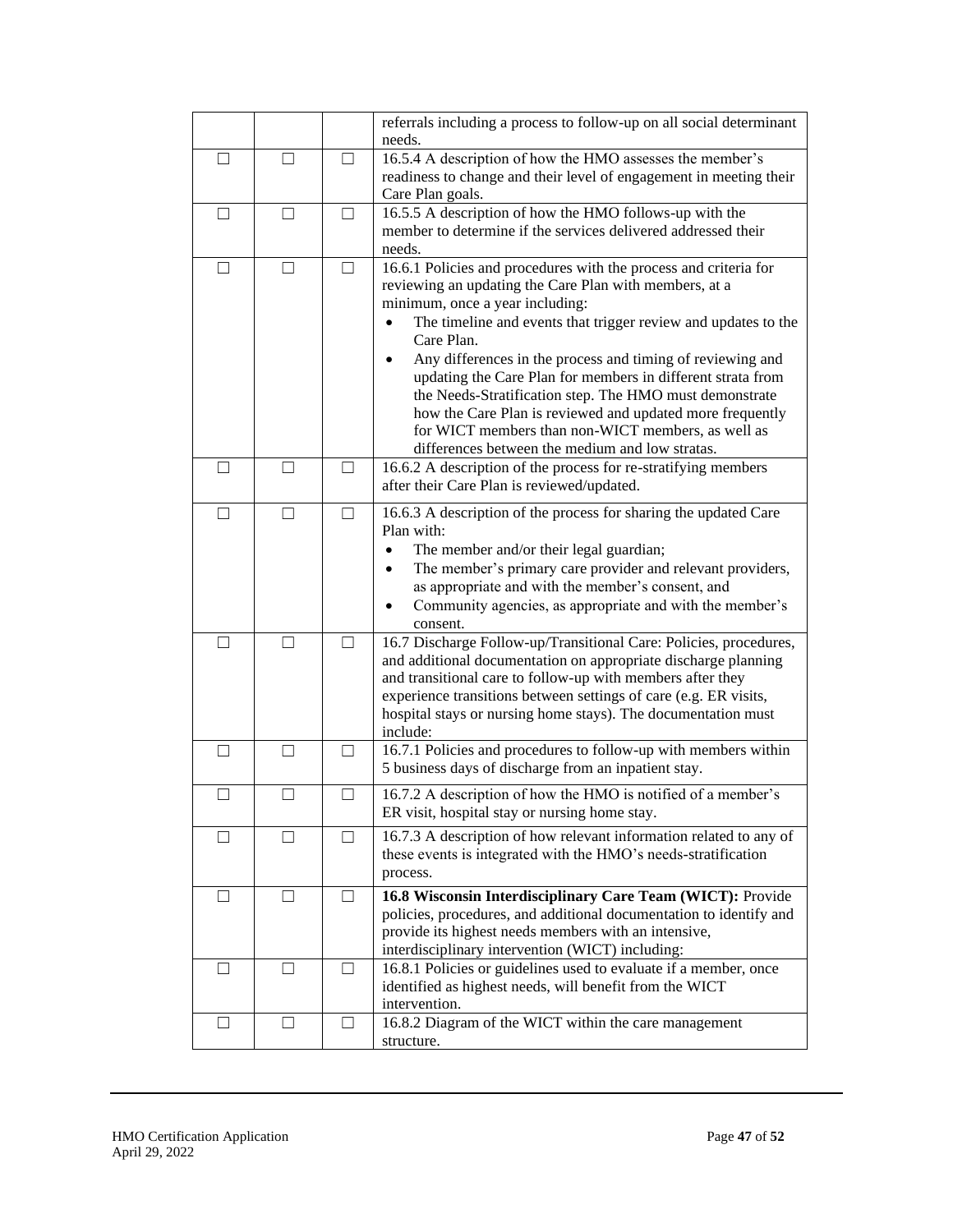|  | 16.8.3 List of WICT staff positions with titles, credentials, number<br>of individuals, and FTE dedicated to the WICT for each position<br>type.<br>Ratio of WICT Core Team staff to WICT<br>a <sub>1</sub>                                                                                                                                          |  |  |  |
|--|------------------------------------------------------------------------------------------------------------------------------------------------------------------------------------------------------------------------------------------------------------------------------------------------------------------------------------------------------|--|--|--|
|  | population at a point in time.<br>16.8.4 Description of the process for the WICT intervening<br>rapidly and intensively to a member's need when appropriate.<br>Processes must include capability to respond within 24 hours of a<br>trigger event or the element is 'not met'.                                                                      |  |  |  |
|  | 16.8.5 Description of the process to ensure a WICT team staff<br>meets at a minimum once a month face-to-face with each member<br>of the WICT.                                                                                                                                                                                                       |  |  |  |
|  | 16.8.6 Policies and procedures to ensure there is a weekly meeting<br>of the WICT that includes, at least, two licensed health care<br>professionals to discuss all WICT members.                                                                                                                                                                    |  |  |  |
|  | 16.8.7 Policies and procedures to ensure Core WICT staff has<br>ready access to expertise, as needed in consultation, such as<br>physician, pharmacist, etc.                                                                                                                                                                                         |  |  |  |
|  | 16.8.8 Description of how the Care Plan created by the WICT<br>captures:<br>• Attainable goals for the member,<br>• Clear path for the member to achieve these goals,<br>o Assessment of the member's readiness to change and<br>to partner with the WICT, and<br>o A plan for the member to transition from the WICT<br>to regular care management. |  |  |  |

## <span id="page-47-0"></span>**17 Fraud, Waste, and Abuse Policies and Procedures**

The Federal Medicaid Managed Care Rule requires HMOs to have administrative and management procedures to guard against fraud and abuse. Therefore, HMOs must submit the following documentation to the Department:

- **1.** The policies and procedures that describe the following:
	- 1. Designation and work responsibilities of all individuals associated to the compliance officer, identification of dedicated staff responsible for identifying, mitigating and preventing fraud, waste and abuse, and Regulatory Compliance Committee. *Include an organizational chart and a description of the role and duties of each position.*
	- 2. Communication between the compliance officer and the organization's senior management and employees. *Include examples of memos, reports, and/or meeting minutes*.
	- 3. Credentialing process for new and recertifying providers. *Include a description of all related process steps including the required database searches.*
	- 4. Pre-payment strategies. *Include a list of system edits, as well as procedures for manual prepayment review of claims submitted by the network providers.*
	- 5. Post-payment strategies. *Include a list of data mining strategies and procedures for auditing claims submitted by the network providers. HMOs should also describe in detail any appeal procedures available to providers once audit findings are issued or payments are recouped.*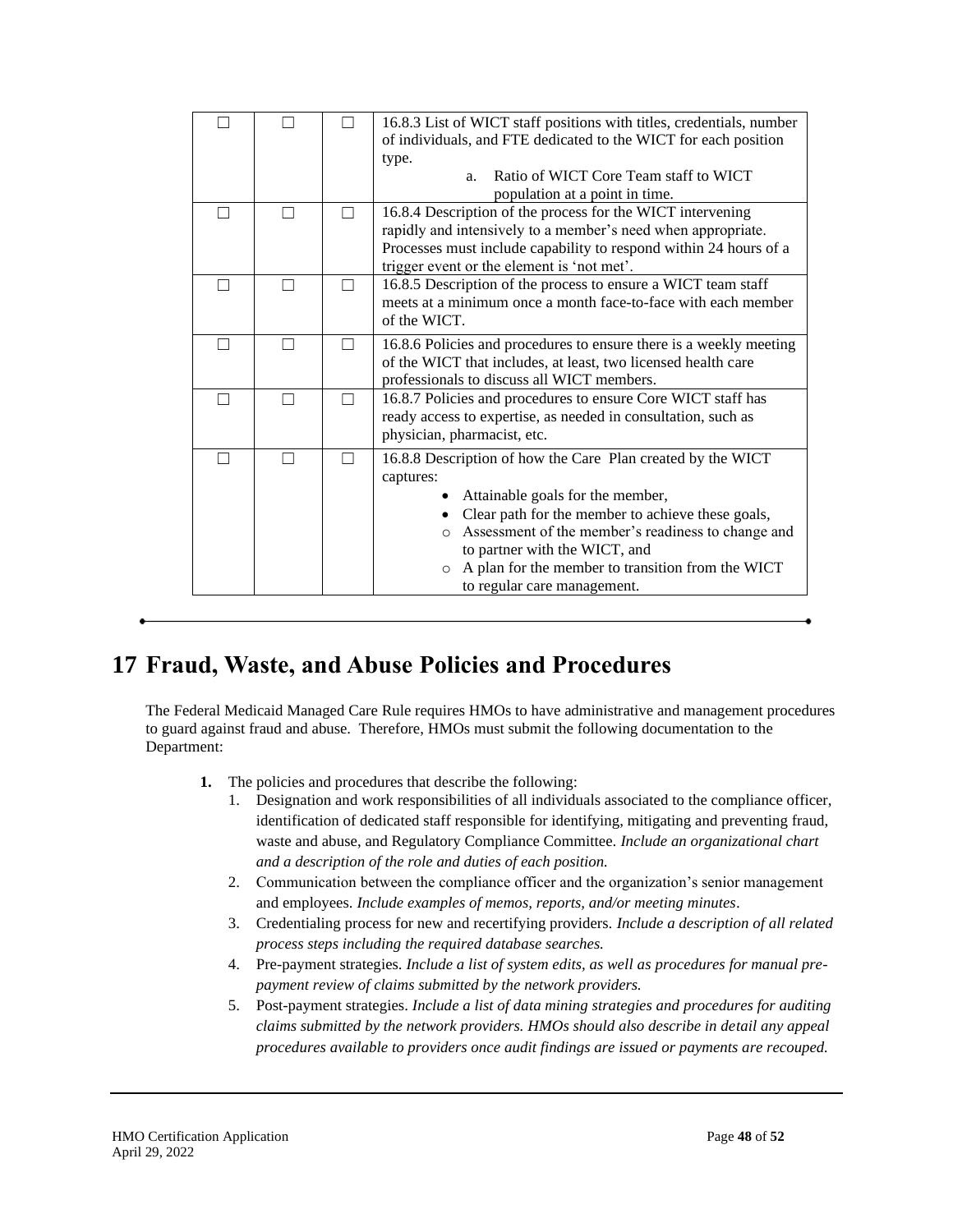- 6. Internal monitoring of the plan's employees. *Internal monitoring should include a risk assessment, as well as any other internal control policies in place.*
- 7. Prevention, identification, mitigation, and resolution issues pertaining to fraud, waste, and abuse. *Include tools used, procedures followed, and samples of related data reports.*
- 8. Reporting of fraud, waste, and abuse to the Department's Office of the Inspector General. *Clearly denote where in the process these reports are made and by what mechanism. Identify the activities that occur pre- and post-reporting to OIG. Identify the plan's internal criteria for when to make an external report.*
- 9. Recovery of overpayments. *Include the process by which overpayments are recovered and documented when the plan identifies the overpayment. ,*
- 10. Suspension of payments. *Include a clear description of how the plan complies with payment suspensions that stem from an OIG credible allegation of fraud. Be sure to include how the plan responds to OIG notifications.*
- 11. Evaluation of Special Investigations Unit and compliance program. *Submit the HMOs most recent self-evaluation*. *Include required benchmarks, plans for correcting deficiencies, and any existing self-imposed plans of correction.*
- 12. *Submit the HMOs process, including a flow chart, showing how the HMO plans to conduct audits to assist with OIG's audits of the plan's network providers. Include processes, roles, and responsibilities relative to coordinating the scope and sample to avoid duplication, providing claims-level data, and returning overpayments associated with network provider audits to OIG Provide documentation of the plan to be in compliance to respond to those audit findings.* Reporting of providers terminated for cause. *Include the documentation of the reporting process and the responsible party.*
- 13. Assist as necessary with OIG's audits of the plan's network providers. *Include processes, roles, and responsibilities relative to coordinating the scope and sample to avoid duplication, providing claims-level data, and returning overpayments associated with network provider audits to OIG.*
- 14. Subcontract must support network provider audits. *Include the excerpt of the subcontract related to participation in network provider audits and potential for the plan's recovery of overpayments.*
- **2.** The training requirements, schedule, and materials related to the following:
	- 1. Program integrity training for internal personnel including the compliance officer, senior management, and employees for the current calendar year
	- 2. Program integrity training for network providers for the current calendar year.

|            | <b>DHS USE ONLY</b> |           | <b>Fraud and Abuse Policies and Procedures</b>                                                                                                                                                                                                                                 |  |  |
|------------|---------------------|-----------|--------------------------------------------------------------------------------------------------------------------------------------------------------------------------------------------------------------------------------------------------------------------------------|--|--|
| <b>Met</b> | <b>Not</b><br>Met   | <b>NA</b> | <b>Certification Application Review Criteria</b>                                                                                                                                                                                                                               |  |  |
|            |                     |           | 17.1.1 Designation and work responsibilities of all individuals<br>associated to the compliance officer, Special Investigations Unit,<br>and Regulatory Compliance Committee. Include an<br>organizational chart and a description of the role and duties of<br>each position. |  |  |
|            |                     |           | 17.1.2 Communication between the compliance officer and the<br>organization's senior management and employees. Include<br>examples of memos, reports, and/or meeting minutes.                                                                                                  |  |  |

### <span id="page-48-0"></span>**17.1 Department checklist**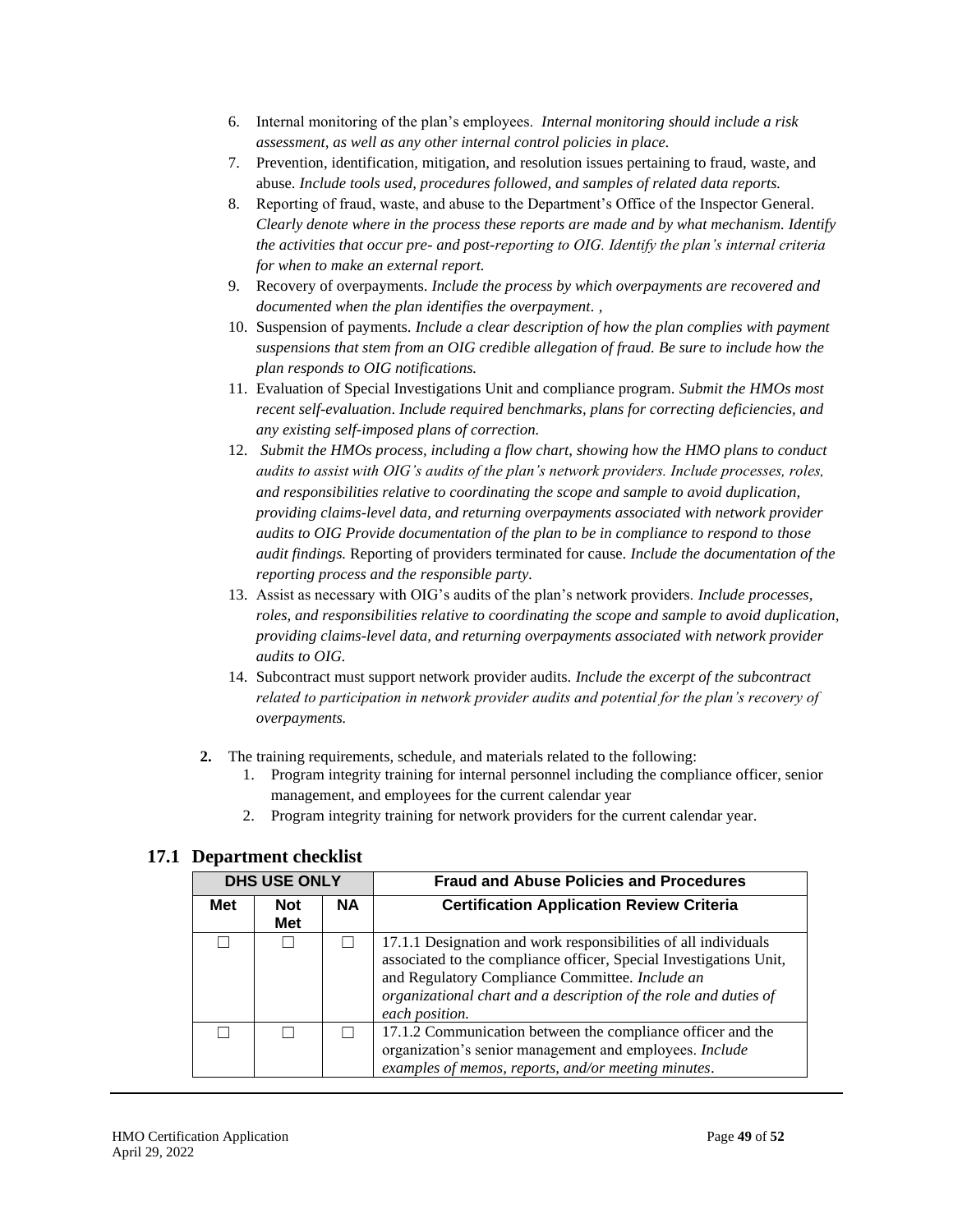|                          |                   |        | 17.1.3 Credentialing process for new and recertifying providers.<br>Include a description of all related process steps including the |  |
|--------------------------|-------------------|--------|--------------------------------------------------------------------------------------------------------------------------------------|--|
|                          |                   |        | required database searches.                                                                                                          |  |
| $\Box$                   | Ш                 | $\Box$ | 17.1.4 Pre-payment strategies. Include a list of system edits, as                                                                    |  |
|                          |                   |        | well as procedures for manual pre-payment review of claims                                                                           |  |
|                          |                   |        | submitted by the network providers.                                                                                                  |  |
| $\overline{\phantom{0}}$ | $\mathcal{L}$     |        | 17.1.5 Post-payment strategies. Include a list of data mining                                                                        |  |
|                          |                   |        | strategies and procedures for auditing claims submitted by the                                                                       |  |
|                          |                   |        | network providers. HMOs should also describe in detail any                                                                           |  |
|                          |                   |        | appeal procedures available to providers once audit findings are                                                                     |  |
|                          |                   |        |                                                                                                                                      |  |
|                          |                   |        | issued or payments are recouped.                                                                                                     |  |
| □                        | $\vert \ \ \vert$ | $\Box$ | 17.1.6 Internal monitoring of the plan's employees. Internal                                                                         |  |
|                          |                   |        | monitoring should include a risk assessment, as well as any other                                                                    |  |
|                          |                   |        | internal control policies in place                                                                                                   |  |
| П                        | П                 | П      | 17.1.7 Prevention, identification, mitigation, and resolution issues                                                                 |  |
|                          |                   |        | pertaining to fraud, waste, and abuse. Include tools used,                                                                           |  |
|                          |                   |        | procedures followed, and samples of related data reports.                                                                            |  |
| П                        | П                 | П      | 17.1.8 Reporting of fraud, waste, and abuse to the Department.                                                                       |  |
|                          |                   |        | Clearly denote where in the process these reports are made and                                                                       |  |
|                          |                   |        | by what mechanism. Identify the activities that occur pre- and                                                                       |  |
|                          |                   |        | post-reporting to OIG. Identify the plan's internal criteria for                                                                     |  |
|                          |                   |        |                                                                                                                                      |  |
|                          |                   |        | when to make an external report.                                                                                                     |  |
|                          |                   |        | 17.1.9 Recovery of overpayments. Include the process by which                                                                        |  |
|                          |                   |        | overpayments are recovered and documented both when the plan                                                                         |  |
|                          |                   |        | identifies the overpayment and when the Department (BBM or                                                                           |  |
|                          |                   |        | OIG) identifies the overpayment.                                                                                                     |  |
|                          |                   |        | 17.1.10 Suspension of payments. Include a clear description of                                                                       |  |
|                          |                   |        | how the plan complies with payment suspensions that stem from                                                                        |  |
|                          |                   |        | an OIG credible allegation of fraud. If the plan's contract with                                                                     |  |
|                          |                   |        | network providers has provisions for payment suspensions                                                                             |  |
|                          |                   |        | independent of a suspension notification from the OIG, include the                                                                   |  |
|                          |                   |        | criteria by which a provider is suspended and the criteria by                                                                        |  |
|                          |                   |        | which a suspension is lifted.                                                                                                        |  |
| $\perp$                  | $\Box$            | □      | 17.1.11 Evaluation of Special Investigations Unit and compliance                                                                     |  |
|                          |                   |        | program. Include required benchmarks, plans for correcting                                                                           |  |
|                          |                   |        | deficiencies, and any existing self-imposed plans of correction.                                                                     |  |
|                          |                   |        |                                                                                                                                      |  |
| □                        | $\Box$            | □      | 17.1.12 Submit the HMOs process, including a flow chart,                                                                             |  |
|                          |                   |        | showing how the HMO plans to conduct audits to assist with                                                                           |  |
|                          |                   |        | OIG's audits of the plan's network providers. Include processes,                                                                     |  |
|                          |                   |        | roles, and responsibilities relative to coordinating the scope and                                                                   |  |
|                          |                   |        | sample to avoid duplication, providing claims-level data, and                                                                        |  |
|                          |                   |        | returning overpayments associated with network provider audits                                                                       |  |
|                          |                   |        | to OIG Provide documentation of the plan to be in compliance to                                                                      |  |
|                          |                   |        | respond to those audit findings.                                                                                                     |  |
| П                        | П                 | П      | 17.1.13 Reporting of providers terminated for cause Include the                                                                      |  |
|                          |                   |        | documentation of the reporting process and the responsible party                                                                     |  |
| $\Box$                   | $\Box$            | $\Box$ | 17.1.14 Assist as necessary with OIG's audits of the plan's                                                                          |  |
|                          |                   |        | network providers. Include processes, roles, and responsibilities                                                                    |  |
|                          |                   |        | relative to coordinating the scope and sample to avoid                                                                               |  |
|                          |                   |        | duplication, providing claims-level data, and returning                                                                              |  |
|                          |                   |        |                                                                                                                                      |  |
|                          |                   |        | overpayments associated with network provider audits to OIG                                                                          |  |
| $\perp$                  | $\vert \ \ \vert$ | Ш      | 17.1.15 Subcontract must support network provider audits.                                                                            |  |
|                          |                   |        | Include the excerpt of the subcontract related to participation in                                                                   |  |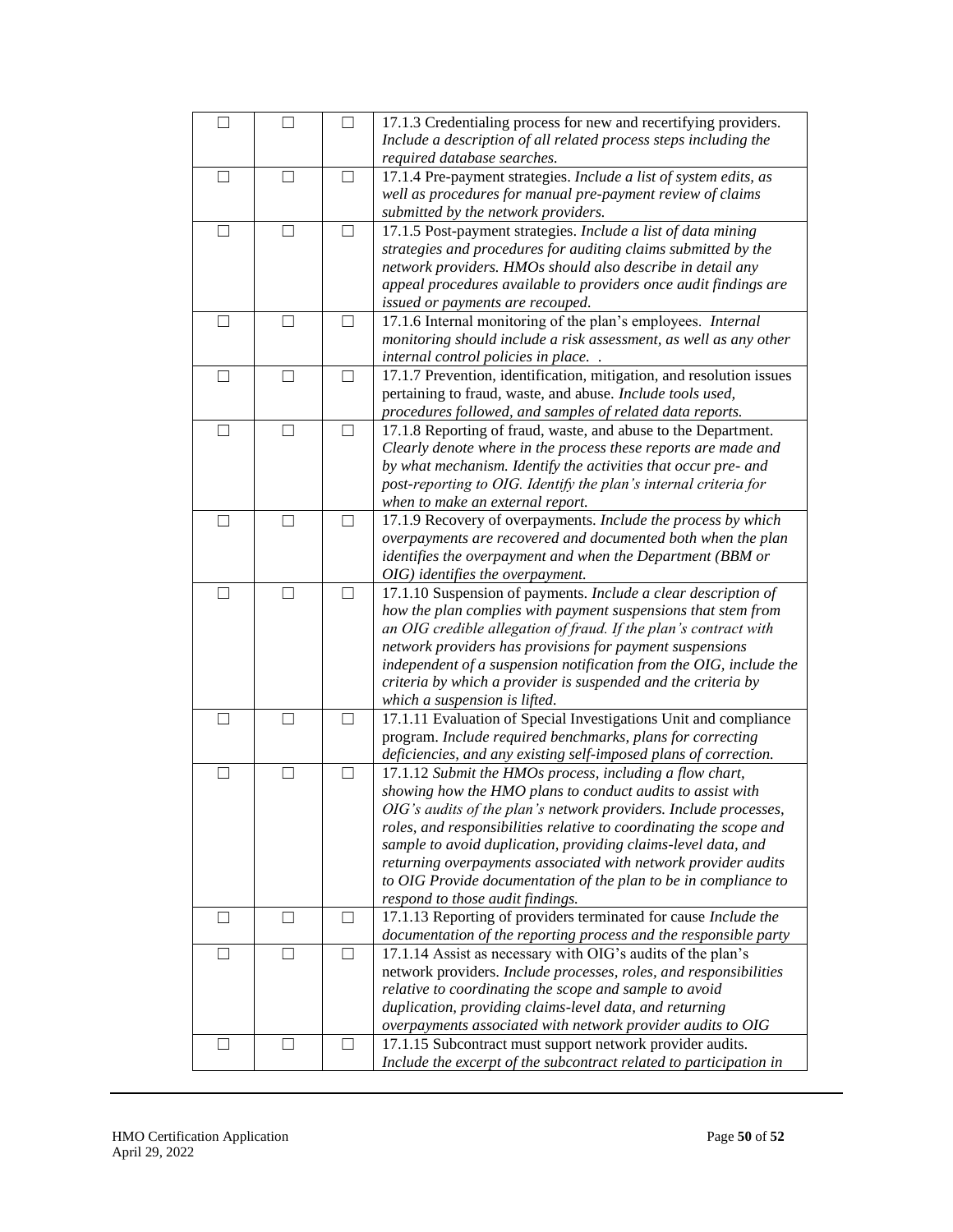|  | network provider audits and potential for the plan's recovery of<br><i>overpayments.</i> |
|--|------------------------------------------------------------------------------------------|
|  | 17.2.1 Program integrity training for internal personnel including                       |
|  | the compliance officer, senior management, and employees.                                |
|  | 17.2.2 Program integrity training for network providers.                                 |

## <span id="page-50-0"></span>**18 Behavioral Health Services**

Per the SUPPORT Act, behavioral health services, including mental health treatment, substance use disorder treatment, and interventions for developmental delays are to be made available to Children's Health Insurance Program (CHIP) populations, which are included in Wisconsin's BadgerCare Plus program. HMOs have the responsibility to ensure the use of age-appropriate validated behavioral health screening and assessment tools for individuals aged 0-18 in primary care settings, according to a surveillance schedule that supports early identification of conditions that affect children's early and long-term development.

Are HMO providers expected to follow a specific periodicity schedule for behavioral health screenings in primary care settings for children?

- $\Box$  Yes, the HMO requires providers to follow a specific periodicity schedule
- $\Box$  Yes, the HMO recommends that providers specific follow a periodicity schedule
- $\Box$  The HMO does not require or recommend a specific periodicity schedule.

Please indicate the required or recommended periodicity schedule, if applicable:

What method(s) does the HMO use to monitor and ensure that providers are following the required or recommended periodicity schedule for behavioral health screenings?

Are HMO providers expected to use specific tools for behavioral health screenings for children? Please indicate below if specific screening tools are required, recommended or available, and where applicable, list the specific tools.

|                     |          | <b>HMO</b> Screening Tools |           |                                |
|---------------------|----------|----------------------------|-----------|--------------------------------|
| Screening Domains   | Required | Recommended                | Available | Please list the specific tools |
| Mental health       |          |                            |           |                                |
| Substance use       |          |                            |           |                                |
| General development |          |                            |           |                                |
| Autism              |          |                            |           |                                |
| Other:              |          |                            |           |                                |

What method(s) does the HMO use to monitor and ensure that providers are using the required or recommended tools for behavioral health screenings? (For example, do you perform internal files reviews, audits, or have corrective action plans for providers that are out of compliance)

Please identify any training or clinical practice guidelines that were provided or updated during the past year related to behavioral health screening for children.

Please identify any additional mental health or substance use screening protocols for children that were implemented to address increased behavioral health needs during the pandemic.

|     | <b>DHS USE ONLY</b> |           | <b>Behavioral Health and Developmental Screening &amp;</b><br><b>Surveillance Services</b> |  |
|-----|---------------------|-----------|--------------------------------------------------------------------------------------------|--|
| Met | Not<br>Met          | <b>NA</b> | <b>Certification Application Review Criteria</b>                                           |  |